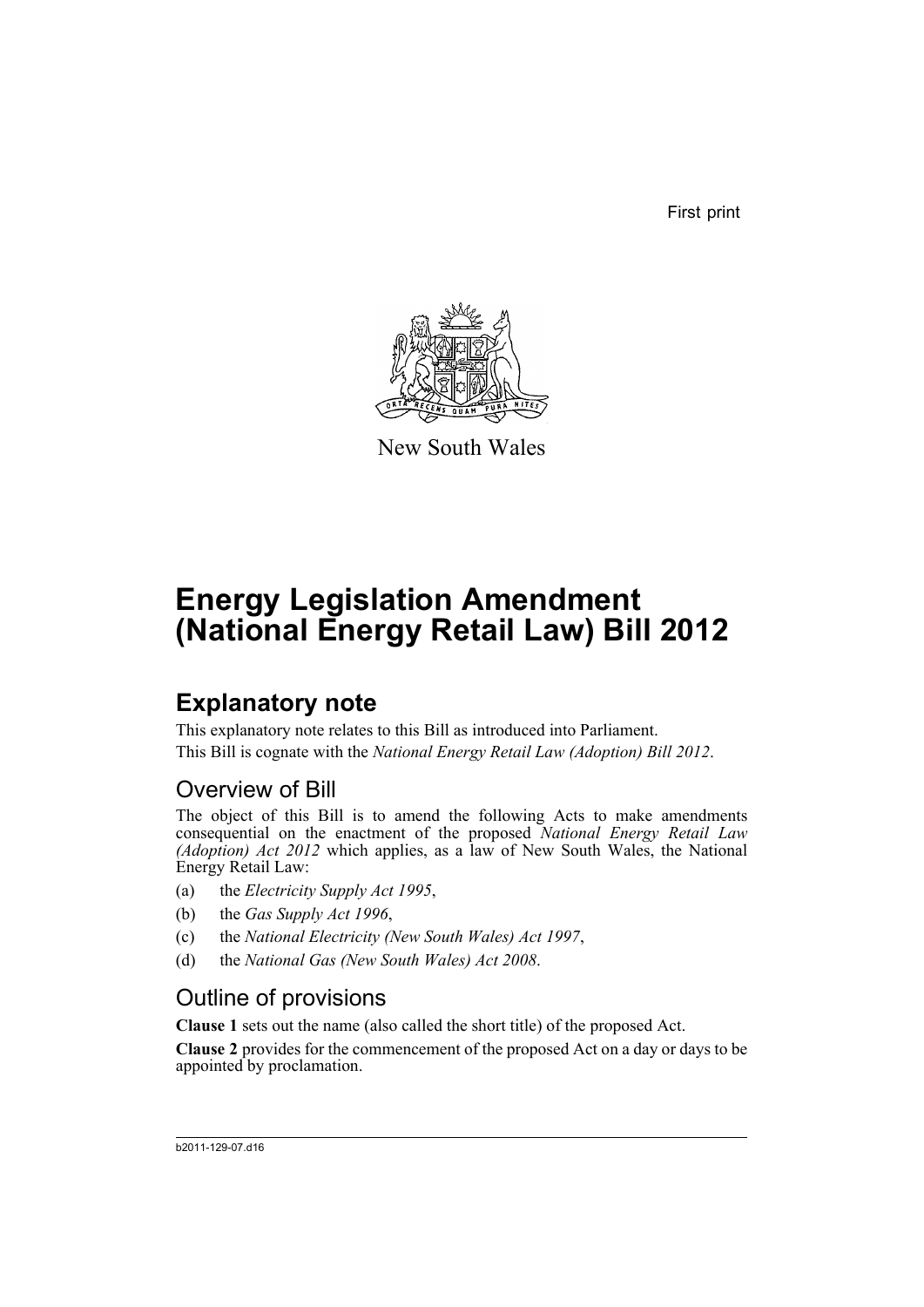Explanatory note

### **Schedule 1 Amendment of Electricity Supply Act 1995 No 94**

#### **Amendments relating to regulation of electricity retailers, distributors and customers by National Law**

**Schedule 1 [1] and [2]** remove objects of the *Electricity Supply Act 1995* (the *Electricity Supply Act*) that relate to the retail market in electricity, as these matters are to be regulated under the *National Energy Retail Law (NSW)* (the *National Law*). **Schedule 1 [5]** omits a provision conferring a right to connection to electricity distribution systems, as this is to be covered by the National Law. **Schedule 1 [7] and [8]** make consequential amendments.

**Schedule 1 [6]** amends the provision enabling connection of small renewable energy generators to the network of a distribution network service provider so that it applies to regulated offer customers rather than small retail customers. Regulated offer customers under the National Law are the equivalent to the current category of small retail customers and are customers whose electricity tariffs are regulated by determinations of the Independent Pricing and Regulatory Tribunal (the *Tribunal*). **Schedule 1 [9], [11], [120] and [155]** make consequential amendments.

**Schedule 1 [13]** re-enacts the effect of current section 34A (repealed by **Schedule 1 [22]**), which requires credits to be paid for renewable energy to a customer who is generating electricity that is fed into the distribution network. **Schedule 1 [12] and [14]** make consequential amendments.

**Schedule 1 [16]** omits a provision that imposes a licence condition relating to the provision of connection services, as this is to be covered by the National Law.

**Schedule 1 [17]** omits provisions relating to connection contracts, as this is to be covered by the National Law. **Schedule 1 [122]** makes a consequential amendment. **Schedule 1 [19]** omits a provision relating to contributions to distribution systems by customers, as this is to be covered by the National Law.

**Schedule 1 [20]** omits an unnecessary reference to a customer connection contract.

**Schedule 1 [22]** omits provisions relating to the retail supply of electricity, including supply contracts, as this is to be covered by the National Law. It also omits redundant provisions enabling retailers to recoup contributions to the Climate Change Fund from customers. **Schedule 1 [21] and [158]** make consequential amendments.

**Schedule 1 [25]** updates a note to refer to the obligation imposed under the National Law on retailers to comply with pricing determinations for regulated offer customers. **Schedule 1 [26], [27] and [71]** replace references to "standard retail suppliers" with references to "regulated offer retailers" (to reflect the new terms in the National Law) in provisions relating to the Tribunal's powers in determining regulated retail tariffs. **Schedule 1 [28], [49], [74], [98], [109], [113], [114] and [119]** omit provisions imposing licence conditions on retailers, as licences and licence conditions for retailers will be dealt with by the National Law.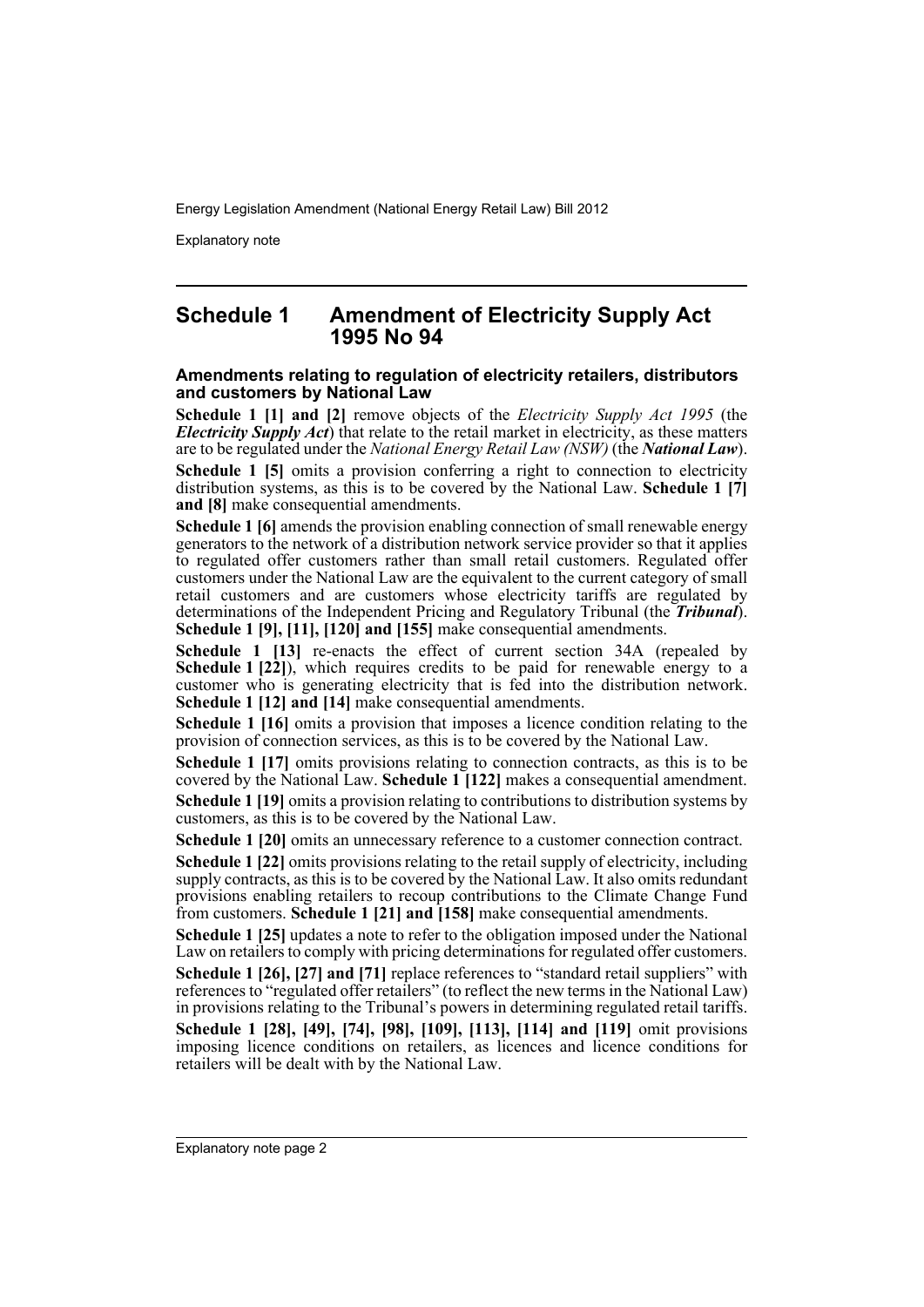Explanatory note

**Schedule 1 [46]** omits provisions enabling the Minister to make market operations rules about matters that will be covered by the National Law. **Schedule 1 [47]** makes a consequential amendment.

**Schedule 1 [51]** omits a provision providing for the appointment of a metrology co-ordinator, as this is to be dealt with under the National Law.

**Schedule 1 [52]** omits provisions dealing with the marketing of electricity, as these matters will be dealt with under the National Law. **Schedule 1 [94] and [96]** make consequential amendments.

**Schedule 1 [59]** omits provisions regulating the unlicensed retail supply of electricity, as this is to be dealt with under the National Law. **Schedule 1 [62]** makes a consequential amendment.

**Schedule 1 [64] and [67]** remove references to licence endorsements, as the Electricity Supply Act will now only licence distribution network service providers. Such licences are not subject to endorsements.

**Schedule 1 [76]** omits provisions relating to the appointment of customer consultative committees by retailers, as this is to be dealt with under the National Law. **Schedule 1 [78]** makes a consequential amendment.

**Schedule 1 [77]** removes the power of a customer consultative committee appointed by a distribution network service provider to advise on the form and content of customer connection contracts.

**Schedule 1 [79]** omits the provision that enables the determination of who is a small retail customer, as this is to be dealt with under the National Law.

**Schedule 1 [81]** omits a provision relating to internal reviews of complaints by small retail customers, as this is to be dealt with under the National Law. **Schedule 1 [84]** makes a consequential amendment.

**Schedule 1 [82] and [85]** apply the energy ombudsman scheme to regulated offer customers and small customers under the National Law.

**Schedule 1 [86]** confers the right to apply to the energy ombudsman about an applicable complaint or dispute on small customers, regulated offer customers and retailers to whom gas is supplied or who supply gas.

**Schedule 1 [87]** revises the categories of matters that may be the subject of an approved energy ombudsman scheme. The new categories include matters under the National Law, disputes with exempt sellers under the National Law and other persons exempted from that Law, matters involving small customers and regulated retail customers in relation to the supply of electricity and gas and matters relating to regulated retail tariffs. **Schedule 1 [89]–[91], [95], [97] and [100]** make consequential amendments.

**Schedule 1 [93]** updates the matters that the energy ombudsman is to report on under an approved energy ombudsman scheme.

**Schedule 1 [101]** makes it an offence for a retailer or exempt person to fail to comply with an applicable decision of the energy ombudsman.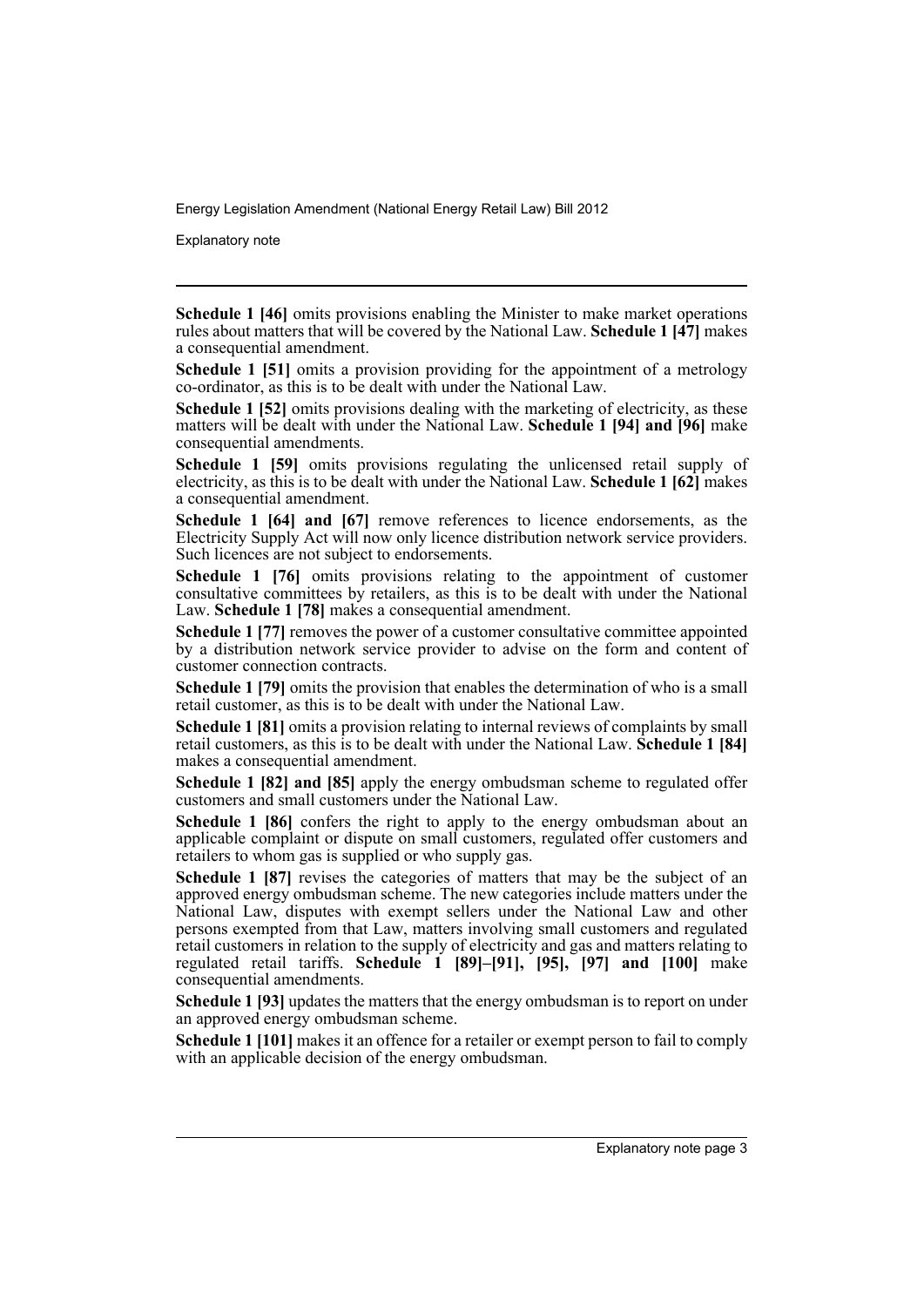Explanatory note

**Schedule 1 [111]** omits a provision that requires the Tribunal to monitor compliance by retailers with certain licence conditions.

**Schedule 1 [121]** omits a provision that makes electricity supply arrangements unenforceable by a supplier unless authorised by a licence, as this is to be dealt with under the National Law. **Schedule 1 [106], [116] and [134]** make consequential amendments.

**Schedule 1 [124]** omits provisions relating to retail price disclosure and competition, as this is to be dealt with under the National Law.

**Schedule 1 [127]** removes references to last resort arrangements, as these matters are to be dealt with under the National Law.

**Schedule 1 [129]** removes power to make regulations about matters that are covered under the National Law. **Schedule 1 [136]** makes a consequential amendment.

**Schedule 1 [130]** enables regulations to be made with respect to distributor service standards for distributors and the enforcement of such standards.

**Schedule 1 [132]** enables regulations to be made with respect to the Government's social programs for electricity.

**Schedule 1 [140]–[146]** omit provisions relating to the licensing of retail suppliers from the Schedule relating to licences.

#### **Amendments related to interpretation**

**Schedule 1 [3]** provides that words and expressions used in the Electricity Supply Act are to have the same meanings as they have in the National Law.

**Schedule 1 [4], [10], [15], [32]–[44], [48], [50], [53], [55]–[58], [63], [80], [102], [103], [105], [107], [108], [110], [112], [115], [117], [118], [126], [133], [139] and [156]** replace references to "retail suppliers" with references to "retailers" (the National Law term for retail suppliers of energy).

**Schedule 1 [15], [18], [45], [54], [60], [92], [147]–[149], [154] and [163]** update references.

**Schedule 1 [83], [88], [99] and [131]** update references to the electricity industry ombudsman scheme to reflect its new name, that is, the energy ombudsman scheme.

**Schedule 1 [151]** inserts a definition of *approved energy ombudsman scheme*.

**Schedule 1 [152] and [161]** update definitions to reflect changed terminology.

**Schedule 1 [153]** omits definitions that will no longer be required as a consequence of the proposed Act.

**Schedule 1 [160]** inserts a definition of *National Electricity Rules*.

**Schedule 1 [162]** inserts a definition of *regulated retail tariff*.

#### **Amendments relating to auditing functions of Tribunal**

**Schedule 1 [65]** replaces the Tribunal's current function of monitoring and reporting on retailers' compliance with licence conditions with a function of monitoring and reporting on the compliance of regulated offer retailers with their obligation to ensure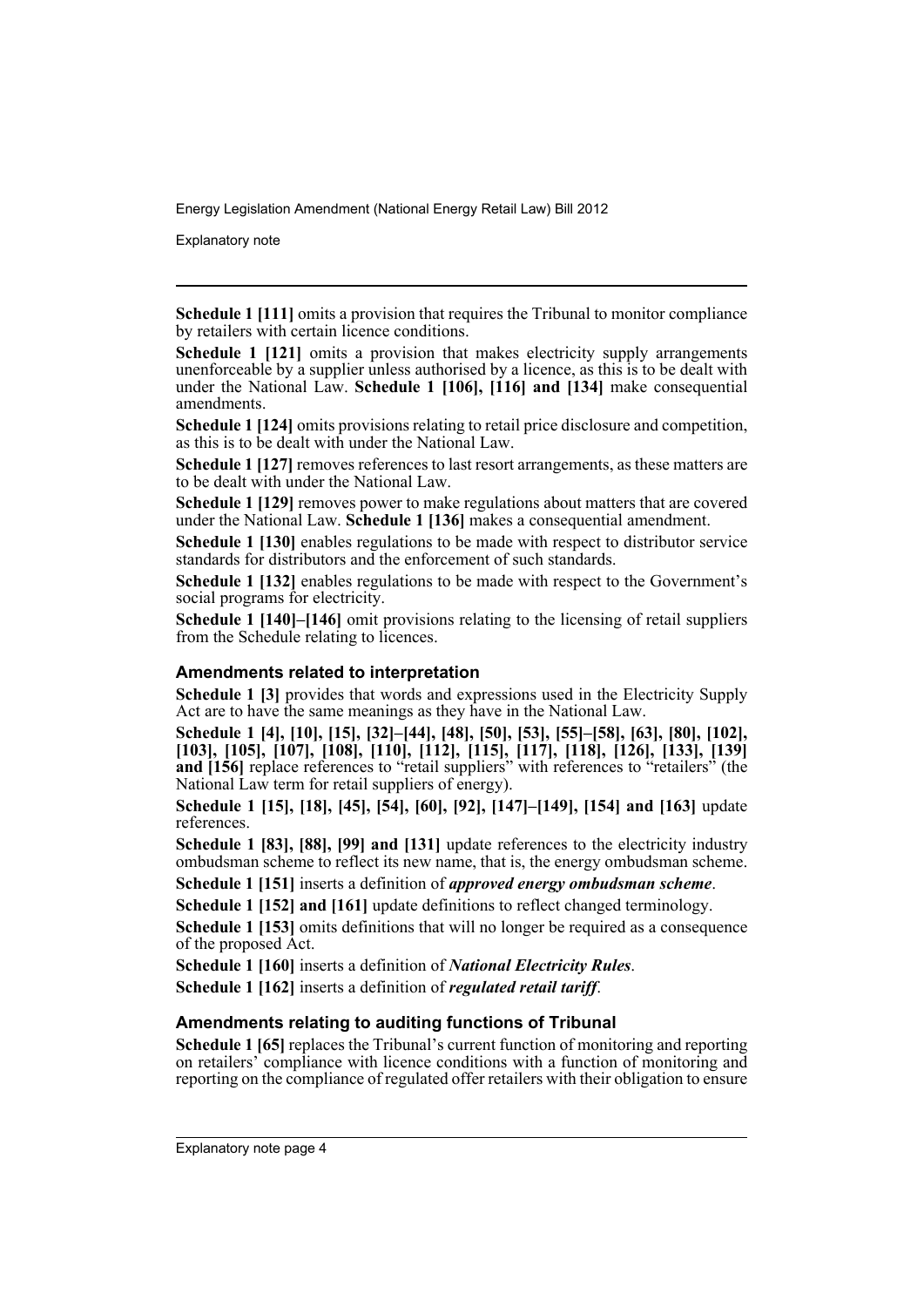Explanatory note

that regulated offer prices for electricity comply with the determinations of the Tribunal.

**Schedule 1 [66]** omits provisions requiring the Tribunal to monitor and report on compliance by retailers with licence conditions relating to regulated retail tariffs. **Schedule 1 [70] and [73]** make consequential amendments.

**Schedule 1 [68]** requires the Minister to provide the Tribunal with information relating to compliance with regulated offer obligations.

**Schedule 1 [69]** maintains the obligation of retailers to contribute to the cost of Tribunal audits.

**Schedule 1 [72]** maintains the obligation of retailers to provide information to the Tribunal for its audits.

**Schedule 1 [75]** replaces the Tribunal's current function of reporting annually to the Minister on retailers' compliance with licence conditions with a function of reporting on the compliance of regulated offer retailers with their obligation to ensure that regulated offer prices for electricity comply with the determinations of the Tribunal.

#### **Other amendments**

**Schedule 1 [23], [24], [30], [31], [104], [123], [157] and [159]** replace references to the *National Electricity Code* with references to the *National Electricity Rules*.

**Schedule 1 [29]** repeals provisions relating to the Electricity Tariff Equalisation Fund. **Schedule 1 [125]** makes a consequential amendment.

**Schedule 1 [61]** makes it clear that an order of the Local Court which permits disconnection or discontinuation of electricity supply after a finding that a person is guilty of electricity offences has effect despite any other law.

**Schedule 1 [128]** provides for the tabling of reports to Parliament, made under the Electricity Supply Act, at times when Parliament is not sitting.

**Schedule 1 [135]** removes references to provisions repealed by the proposed Act.

**Schedule 1 [137] and [138]** repeal spent provisions.

**Schedule 1 [150]** enables regulations containing savings and transitional provisions to be made consequent on the enactment of Acts amending the Electricity Supply Act and of the proposed *National Energy Retail Law (Adoption) Act 2012*.

## **Schedule 2 Amendment of Gas Supply Act 1996 No 38**

#### **Amendments relating to regulation of gas retailers, distributors and customers by National Law**

**Schedule 2 [1]** amends the objects of the *Gas Supply Act 1996* (the *Gas Supply Act*) to remove a reference to customer choice in gas supply, as this is to be regulated under the National Law.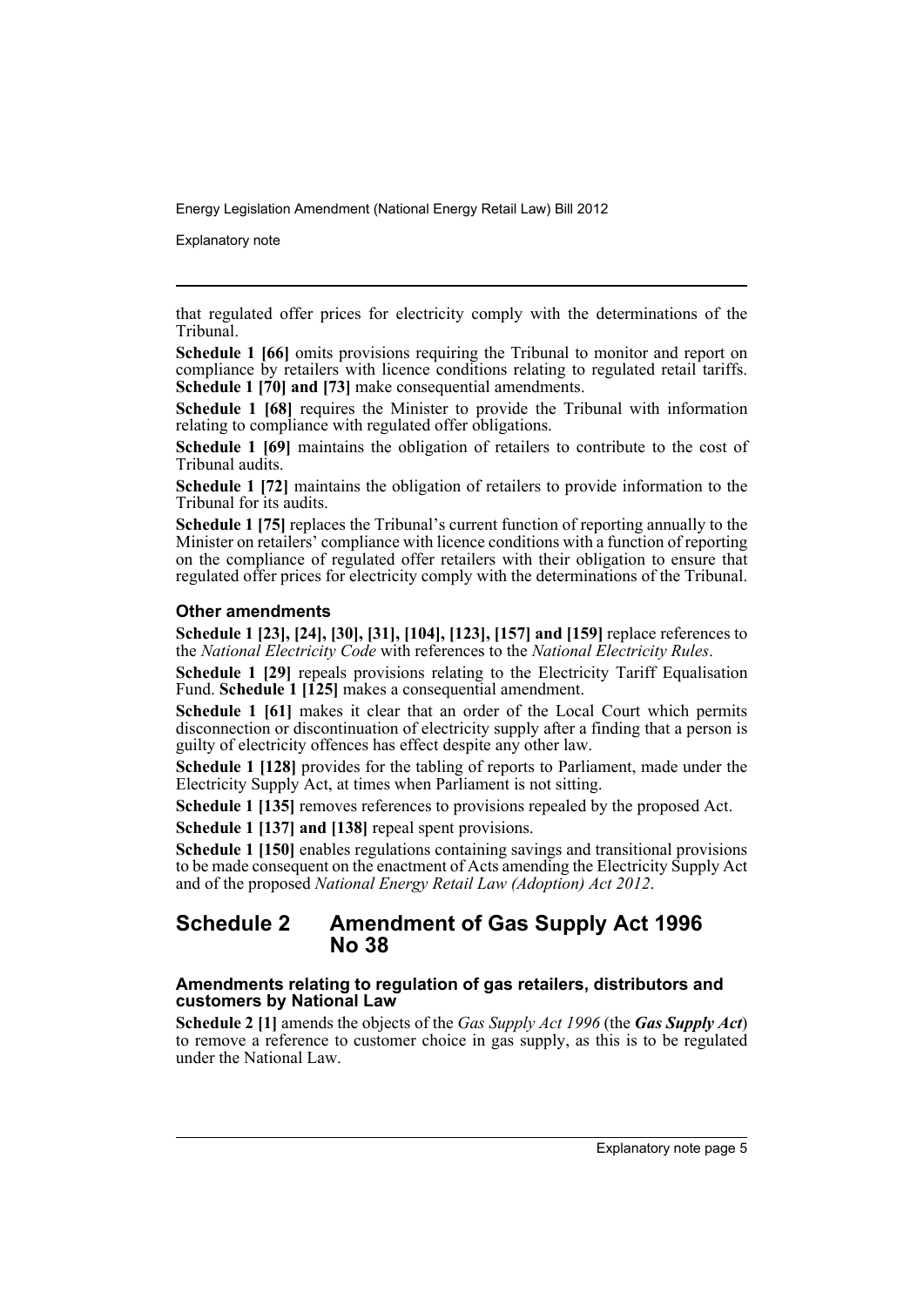Explanatory note

**Schedule 2 [2]** omits a provision conferring duties on suppliers of gas, as this is to be covered by the National Law.

**Schedule 2 [3]** requires the Gas Supply Act to be construed in a way that is consistent with the National Law.

**Schedule 2 [5]** omits a prohibition on the supply of natural gas by means of a distribution pipeline without an authorisation under the Gas Supply Act. Suppliers are to be authorised under the National Law. **Schedule 2 [6], [8]–[12] and [55]** make consequential amendments.

**Schedule 2** [7] omits provisions relating to the effect of a supplier's authorisation.

**Schedule 2 [13]** makes it a condition of a gas reticulator's authorisation that the authorisation holder be a member of the energy ombudsman scheme established under the Electricity Supply Act and comply with the decisions of the energy ombudsman.

**Schedule 2 [14]** omits provisions that require the costs to the State of retail competition implementation in the gas industry to be taken into account in determining authorisation fees.

**Schedule 2 [15]** enables the Tribunal to make gas pricing orders for tariffs for regulated offers under regulated offer contracts. This reflects the new terms under the National Law. Currently, gas pricing orders relate to small retail customers under standard form customer supply contracts. **Schedule 2 [16], [17] and [19]** make consequential amendments.

**Schedule 2 [18], [32] and [43]** omit provisions imposing conditions on authorisations for gas suppliers, as authorisations and conditions of authorisations for suppliers will be dealt with by the National Law.

**Schedule 2 [21]** provides that the provisions relating to regulated retail tariffs will cease to have effect on 30 June 2013 or on such earlier or later day as may be prescribed by the regulations. This is consistent with the date provisions relating to regulated tariffs under the Electricity Supply Act will cease to have effect.

**Schedule 2 [23]** omits provisions relating to the authorisation of gas suppliers and the right to be supplied with gas, as this is to be covered by the National Law. The amendment also omits provisions relating to the gas industry ombudsman scheme, which is to be replaced by the energy ombudsman scheme as a result of amendments made to the Electricity Supply Act by the proposed Act. **Schedule 2 [22], [24], [25] and [53]** make consequential amendments.

**Schedule 2 [27]** omits provisions enabling the making of market rules about supply agreements, the transfer of customers between suppliers and market activities, as these matters are to be dealt with by the National Law. **Schedule 2 [29]** makes a consequential amendment.

**Schedule 2 [31]** provides that a market rule is not to be inconsistent with the National Law and the regulations made under that Law.

**Schedule 2 [34]** omits provisions dealing with the marketing of gas and ancillary matters, as this is to be dealt with under the National Law.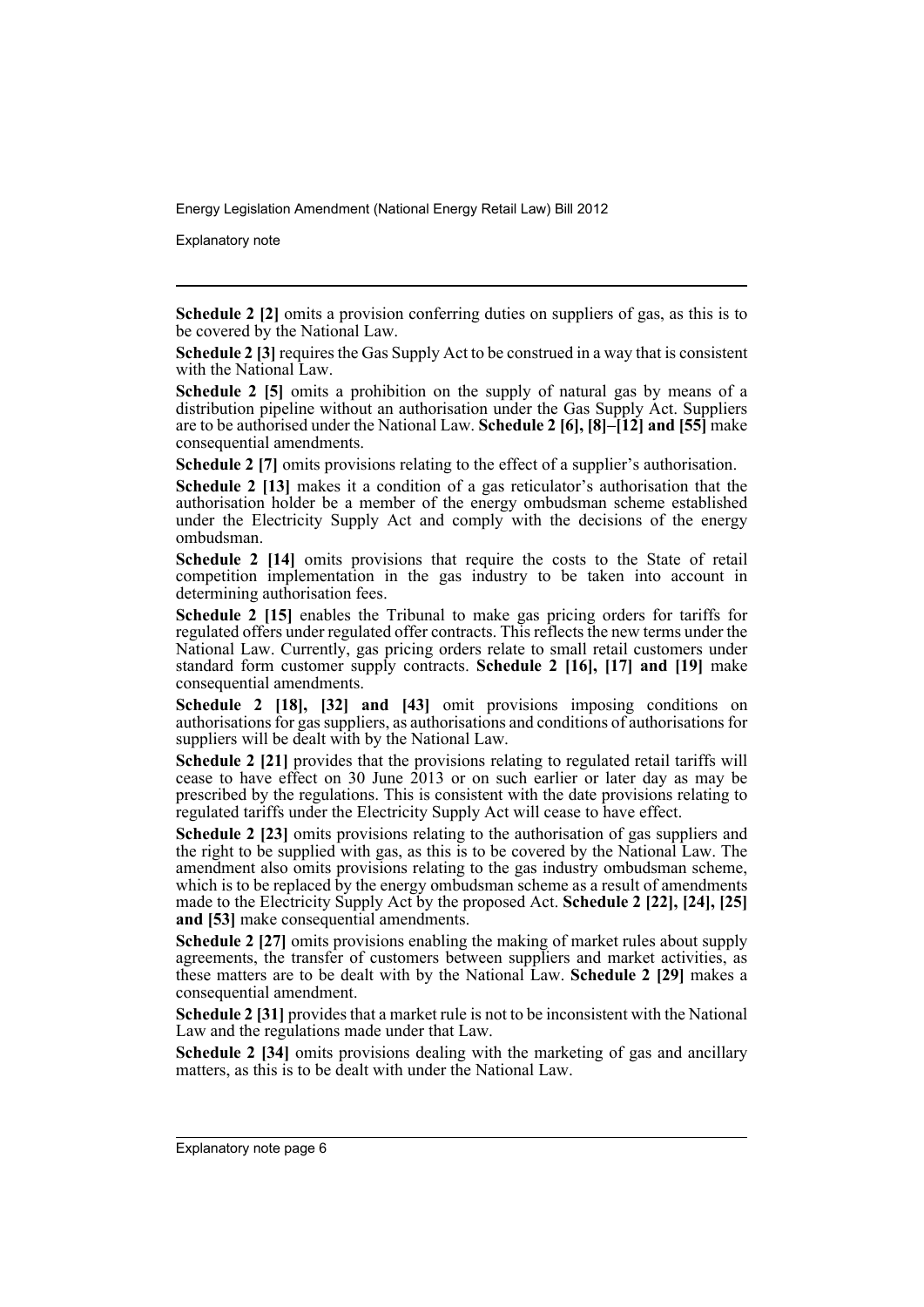Explanatory note

**Schedule 2 [35]** omits a provision excluding gas network operators from liability for supply failures, as this is to be dealt with under the National Law.

**Schedule 2 [44]** provides that regulations under the Gas Supply Act must not be inconsistent with the National Law and the regulations made under that Law.

**Schedule 2 [45]** omits regulation making powers relating to market participants and obligations as to the collection of information about customers, as this is to be dealt with under the National Law. The amendment also enables regulations to be made with respect to distributor service standards for distributors and the enforcement of such standards.

**Schedule 2 [46]** omits the regulation making power to prescribe procedures to be adopted by reticulators and suppliers of gas for the resolution of customer complaints.

**Schedule 2 [47]** enables regulations to be made with respect to the Government's social programs for gas.

**Schedule 2 [48]** removes the power to make regulations about matters relating to the supply of gas by retailers, as this is to be covered under the National Law.

#### **Amendments related to interpretation**

**Schedule 2 [4]** provides that words and expressions used in the Gas Supply Act are to have the same meanings as they have in the National Law.

**Schedule 2 [20], [28], [30], [33], [36], [38] and [39]** replace references to "suppliers" with references to "retailers" (the National Law term for retail suppliers of energy).

**Schedule 2 [26]** removes an unnecessary definition.

**Schedule 2 [52]** omits definitions that will no longer be required as a consequence of the proposed Act.

**Schedule 2 [54]** updates a reference to the Department of Trade and Investment, Regional Infrastructure and Services.

#### **Amendments relating to auditing functions of Tribunal**

**Schedule 2 [42]** replaces the Tribunal's current function of reporting annually to the Minister on retailers' compliance with supplier authorisations under the Gas Supply Act with a function of monitoring and reporting on the compliance of regulated offer retailers with their obligation to ensure that regulated offer prices for gas comply with the determinations of the Tribunal. The amendment also provides for the tabling of the report to Parliament at times when Parliament is not sitting. **Schedule 2 [40] and [41]** make consequential amendments.

#### **Other amendments**

**Schedule 2 [37]** makes it clear that an order of a court which permits disconnection or discontinuation of gas supply after a finding that a person is guilty of a gas offence has effect despite any other law.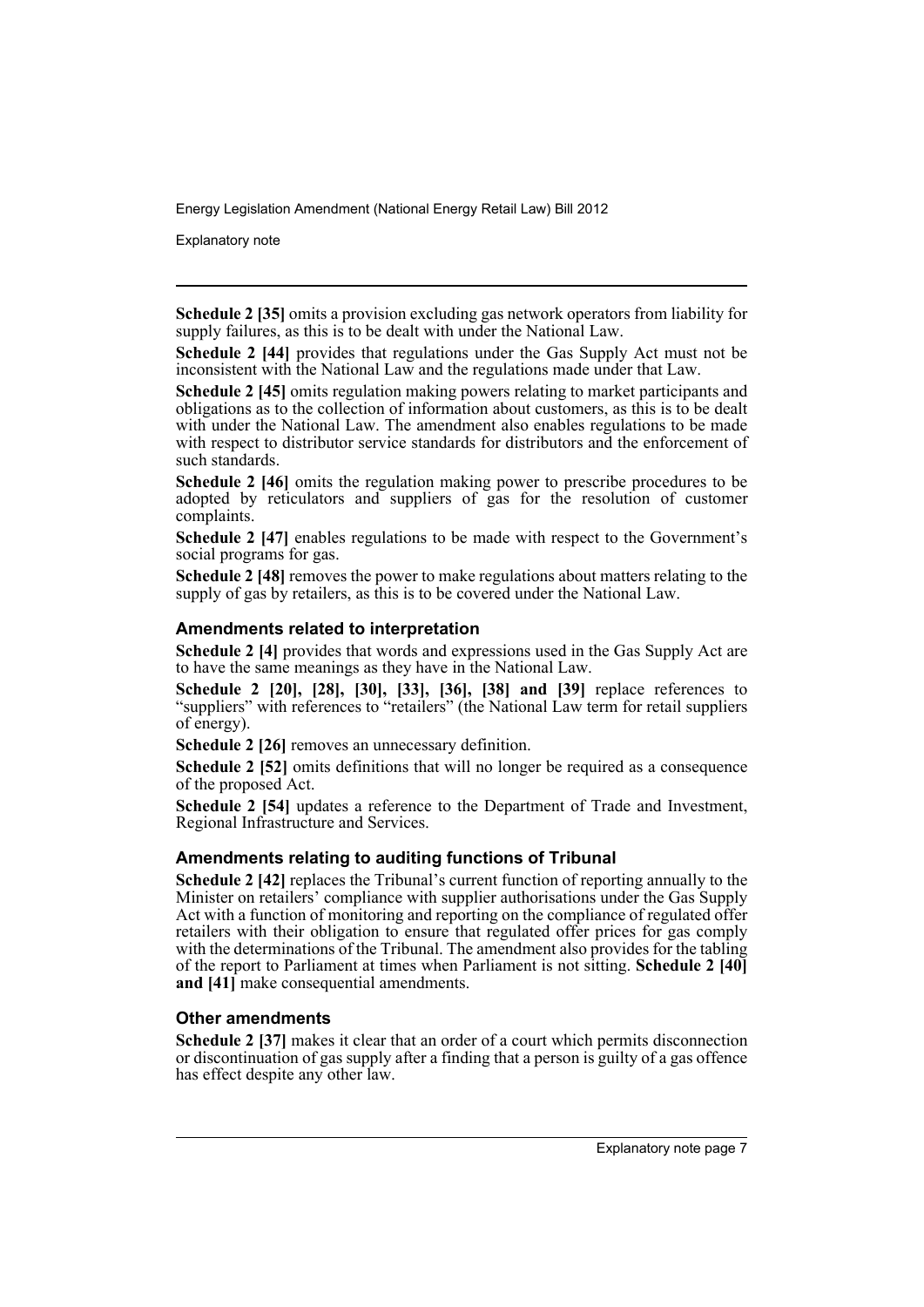Explanatory note

**Schedule 2 [49] and [50]** omit provisions relating to previous amendments to Acts and instruments.

**Schedule 2 [51]** enables regulations containing savings and transitional provisions to be made consequent on the enactment of Acts amending the Gas Supply Act and of the proposed *National Energy Retail Law (Adoption) Act 2012*.

## **Schedule 3 Amendment of National Electricity (New South Wales) Act 1997 No 20**

**Schedule 3 [1]** inserts proposed Part 2A. The proposed Part:

- (a) enables regulations to be made by the Governor for purposes contemplated by the Act that applies the National Electricity Law to New South Wales, and
- (b) enables the Australian Energy Regulator to make appointments and other decisions in anticipation of the commencement of the changes to the National Electricity Law on the commencement of the National Law, and
- (c) excludes the application of an amendment made to the National Electricity Law so as to preserve the existing power of distributors to limit liability to small customers for electricity power failures (consistent with amendments made to the National Energy Retail Law).

**Schedule 3 [2]** inserts a general regulation-making power.

**Schedule 3 [3]** enables regulations containing savings and transitional provisions to be made as a consequence of the proposed Act and the proposed *National Energy Retail Law (Adoption) Act 2012*.

**Schedule 3** [4] provides that the savings and transitional provisions of such regulations may have effect despite the *National Electricity Rules*.

## **Schedule 4 Amendment of National Gas (New South Wales) Act 2008 No 31**

**Schedule 4 [1]** inserts proposed Part 3A. The proposed Part:

- (a) enables regulations to be made by the Governor for purposes contemplated by the Act that applies the National Gas Law to New South Wales, and
- (b) enables the Australian Energy Regulator to make appointments and other decisions in anticipation of the commencement of the changes to the National Gas Law on the commencement of the National Law.

**Schedule 4 [2]** enables regulations containing savings and transitional provisions to be made as a consequence of the proposed Act and the proposed *National Energy Retail Law (Adoption) Act 2012* and also enacts a transitional provision.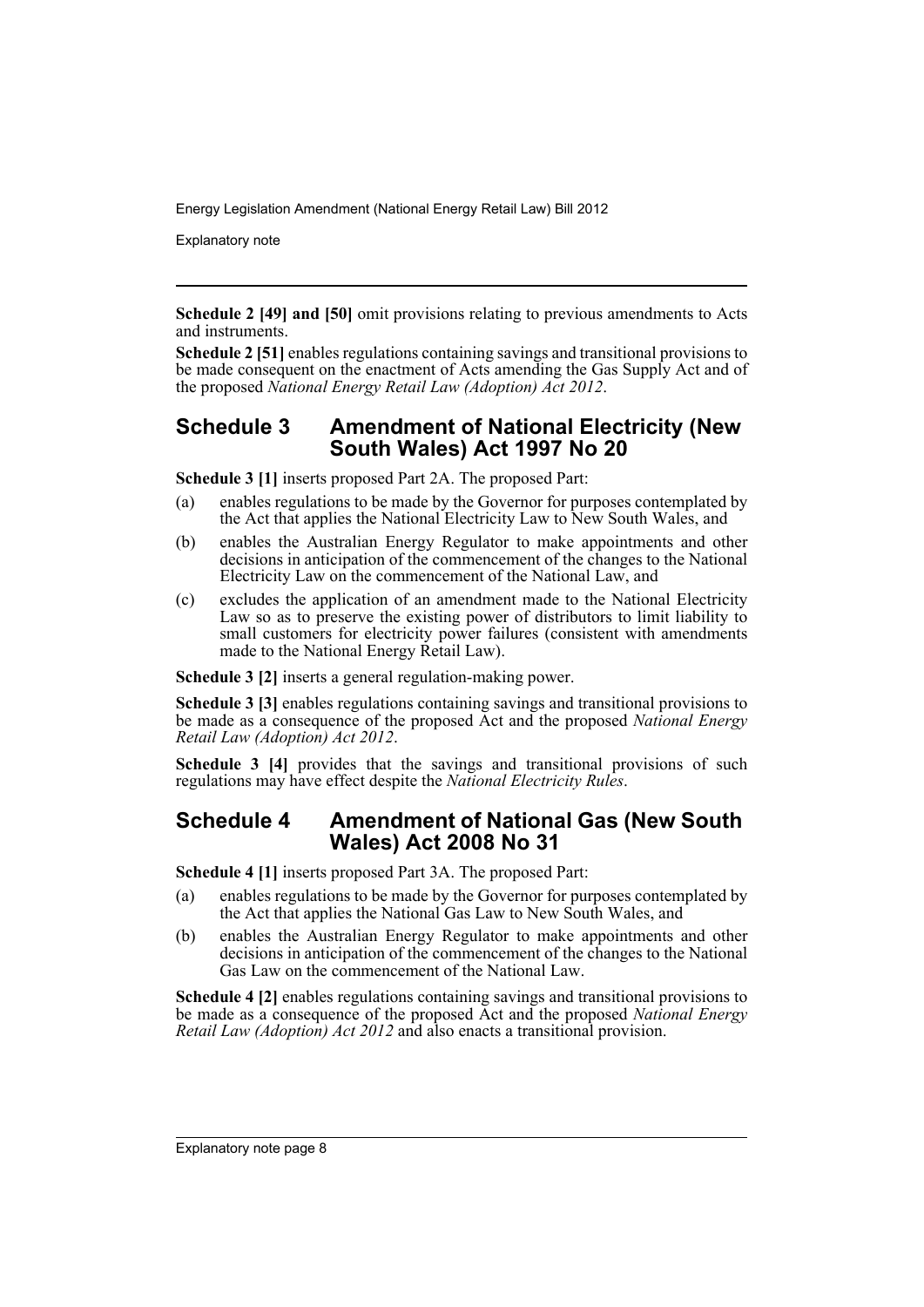First print



New South Wales

# **Energy Legislation Amendment (National Energy Retail Law) Bill 2012**

## **Contents**

|            |                                                                       | Page                  |
|------------|-----------------------------------------------------------------------|-----------------------|
|            | Name of Act                                                           | 2                     |
| 2          | Commencement                                                          | $\mathbf{2}^{\prime}$ |
| Schedule 1 | Amendment of Electricity Supply Act 1995 No 94                        | 3                     |
| Schedule 2 | Amendment of Gas Supply Act 1996 No 38                                | 22                    |
| Schedule 3 | Amendment of National Electricity (New South Wales)<br>Act 1997 No 20 | 30                    |
| Schedule 4 | Amendment of National Gas (New South Wales) Act<br>2008 No 31         | 33                    |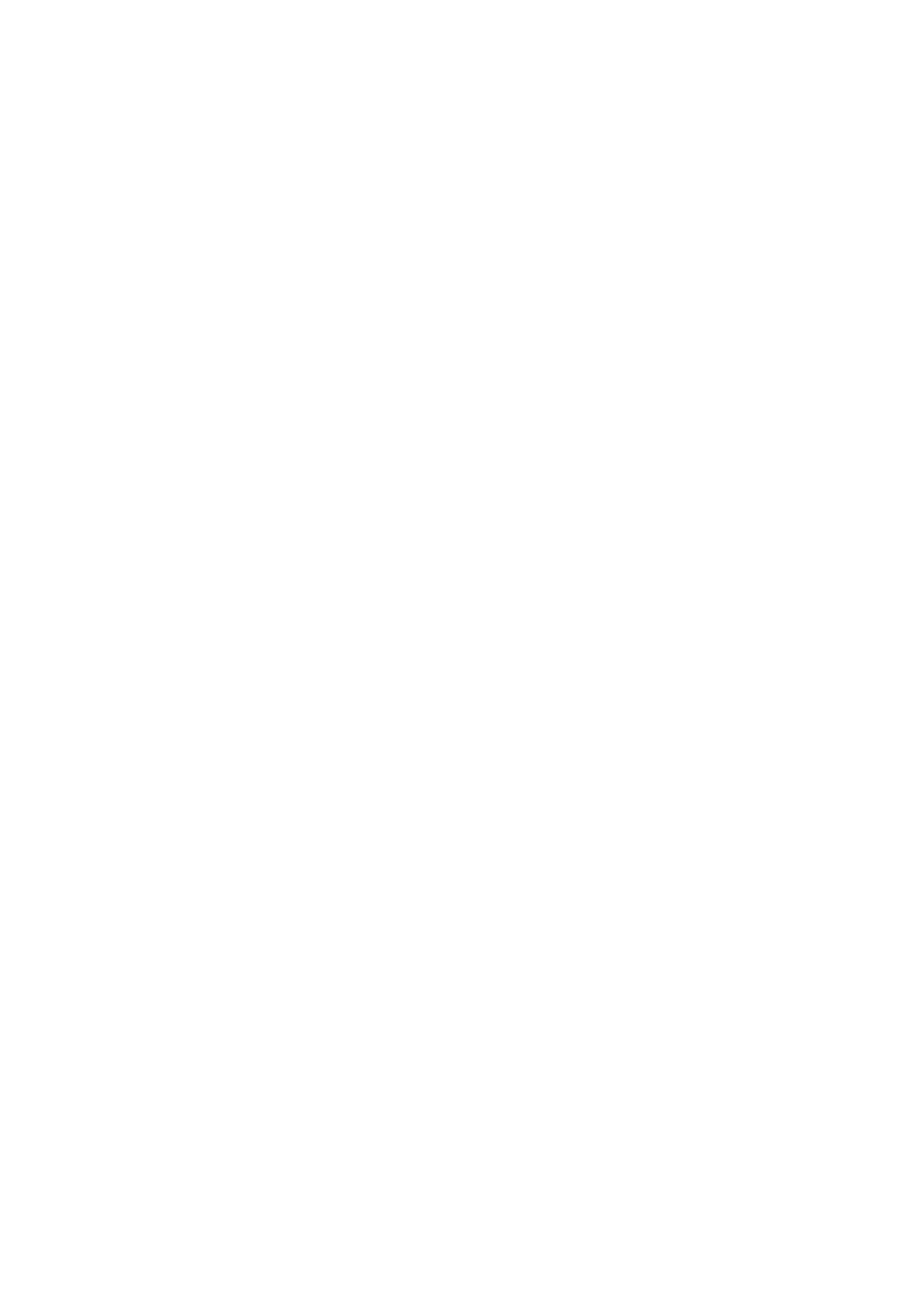

New South Wales

# **Energy Legislation Amendment (National Energy Retail Law) Bill 2012**

No , 2012

## **A Bill for**

An Act to amend various Acts as a consequence of the enactment of the *National Energy Retail Law (Adoption) Act 2012*.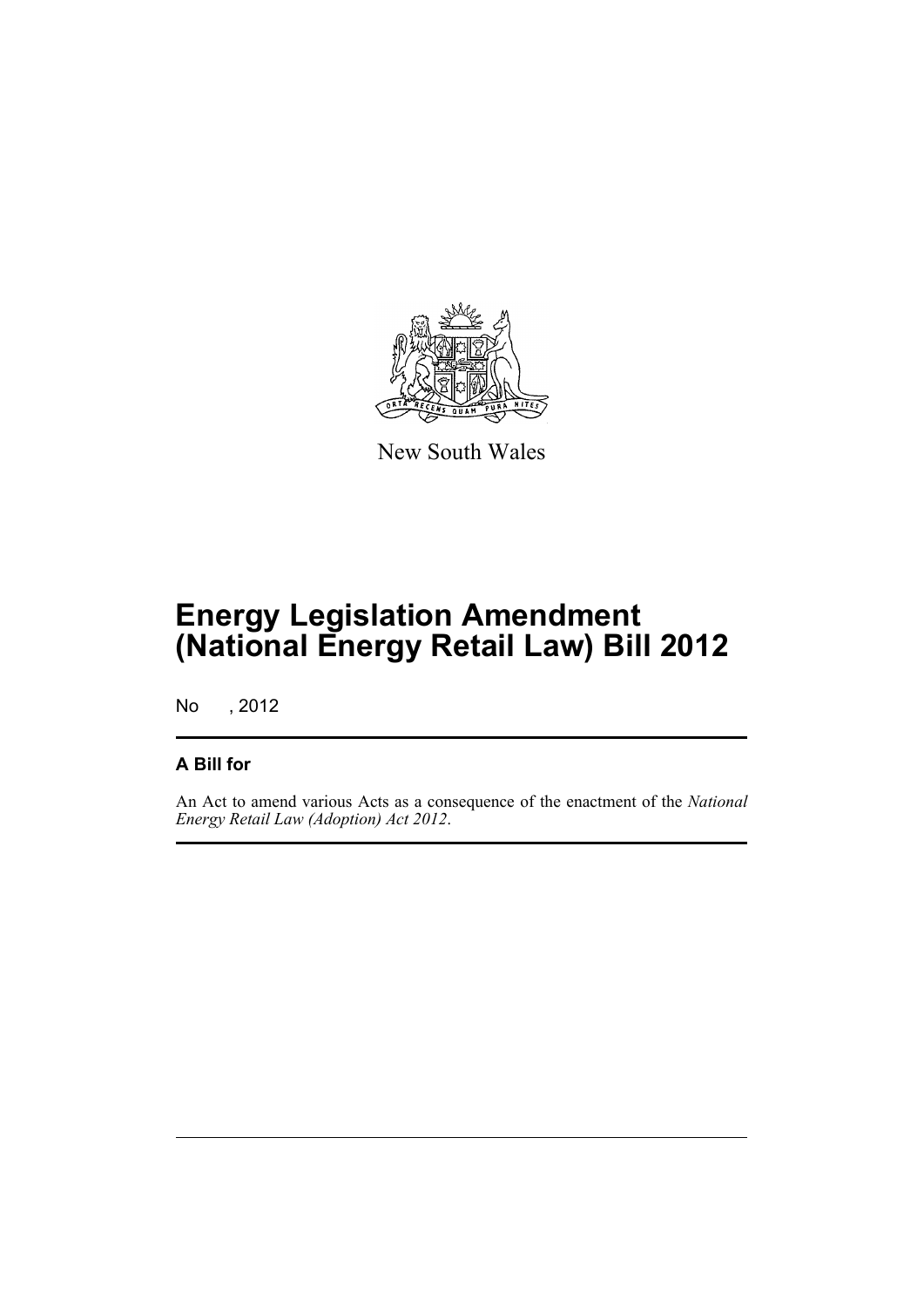<span id="page-11-1"></span><span id="page-11-0"></span>

|   | The Legislature of New South Wales enacts:                                                    |                     |
|---|-----------------------------------------------------------------------------------------------|---------------------|
| 1 | Name of Act                                                                                   | 2                   |
|   | This Act is the <i>Energy Legislation Amendment (National Energy Retail</i><br>Law) Act 2012. | 3<br>$\overline{4}$ |
| 2 | <b>Commencement</b>                                                                           | 5                   |
|   | This Act commences on a day or days to be appointed by proclamation.                          | 6                   |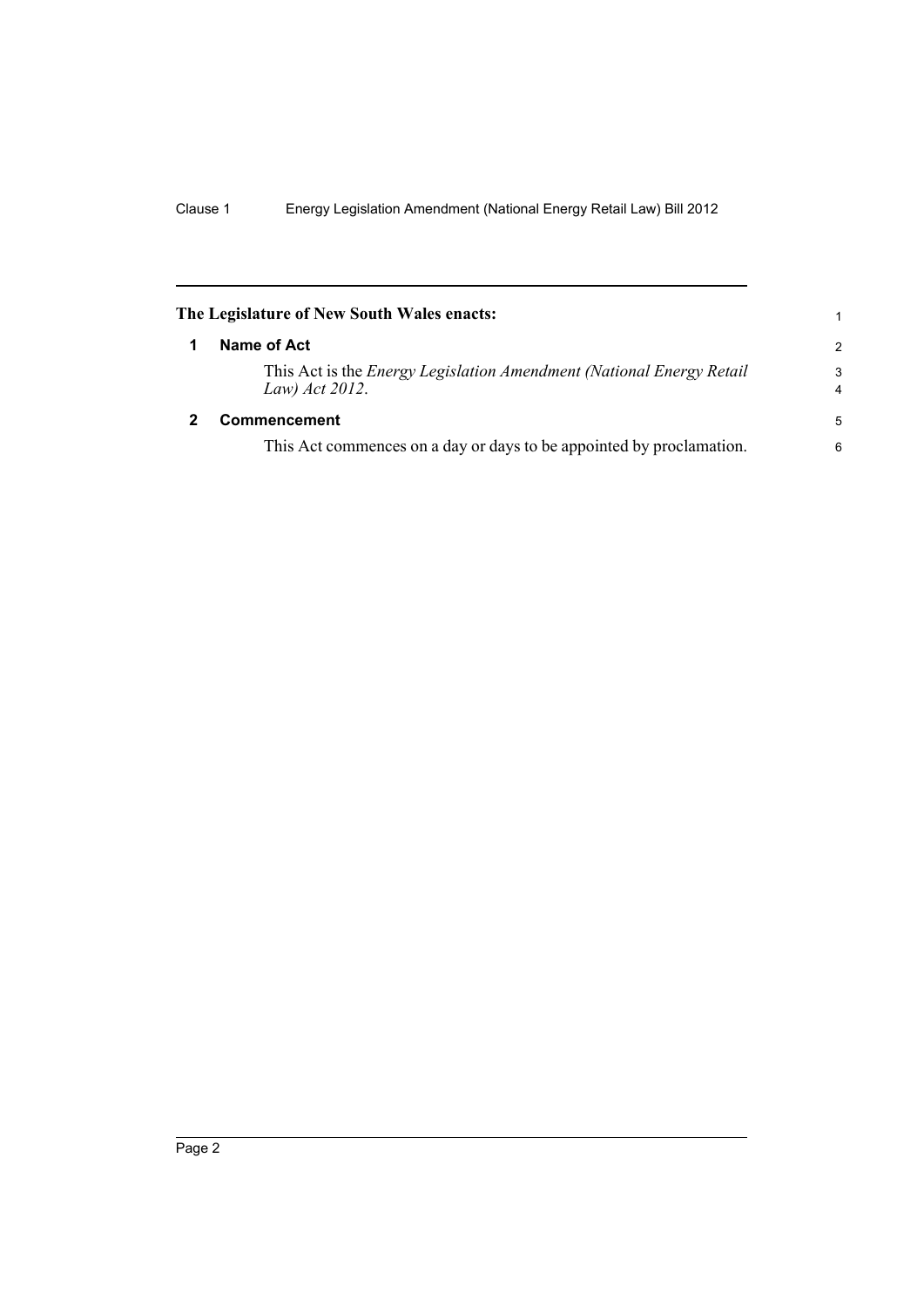Amendment of Electricity Supply Act 1995 No 94 Schedule 1

<span id="page-12-0"></span>

|       | <b>Schedule 1</b>             | <b>Amendment of Electricity Supply Act</b><br>1995 No 94                                                                                                                                                                                     | $\mathbf{1}$<br>$\overline{2}$ |
|-------|-------------------------------|----------------------------------------------------------------------------------------------------------------------------------------------------------------------------------------------------------------------------------------------|--------------------------------|
| [1]   | <b>Section 3 Objects</b>      |                                                                                                                                                                                                                                              | 3                              |
|       |                               | Omit section 3 (a). Insert instead:                                                                                                                                                                                                          | 4                              |
|       |                               | to promote the efficient and environmentally responsible<br>(a)<br>production and use of electricity and to deliver a safe and<br>reliable supply of electricity, and                                                                        | 5<br>6<br>$\overline{7}$       |
|       |                               | Note. Customer choice and rights in relation to electricity<br>connections and electricity supply are provided for by the<br>National Energy Retail Law (NSW).                                                                               | 8<br>9<br>10                   |
| $[2]$ | Section 3 (c)                 |                                                                                                                                                                                                                                              | 11                             |
|       | Omit the paragraph.           |                                                                                                                                                                                                                                              | 12                             |
| [3]   |                               | <b>Section 4 Definitions and notes</b>                                                                                                                                                                                                       | 13                             |
|       | Insert after section $4(2)$ : |                                                                                                                                                                                                                                              | 14                             |
|       | (3)                           | Words and expressions used in this Act have the same meaning<br>as they have in the <i>National Energy Retail Law (NSW)</i> but (unless<br>otherwise expressly provided) have that meaning only in relation<br>to the supply of electricity. | 15<br>16<br>17<br>18           |
| [4]   |                               | Section 13 Operation of distribution systems for retail supply                                                                                                                                                                               | 19                             |
|       |                               | Omit "retail suppliers". Insert instead "retailers".                                                                                                                                                                                         | 20                             |
| [5]   | <b>customers</b>              | Section 15 Right to connection to local distribution system for all                                                                                                                                                                          | 21<br>22                       |
|       | Omit the section.             |                                                                                                                                                                                                                                              | 23                             |
| [6]   |                               | Section 15A Distribution network service providers to allow small<br>renewable energy generators to feed-in to network                                                                                                                       | 24<br>25                       |
|       |                               | Omit "small retail customer" where firstly occurring in section 15A (3).                                                                                                                                                                     | 26                             |
|       |                               | Insert instead "regulated offer customer".                                                                                                                                                                                                   | 27                             |
| [7]   | Section 15A (3) (b)           |                                                                                                                                                                                                                                              | 28                             |
|       |                               | Omit the paragraph. Insert instead:                                                                                                                                                                                                          | 29                             |
|       |                               | the regulated offer customer has a right under the National<br>(b)<br><i>Energy Retail Law (NSW)</i> to be provided with customer<br>connection services at those premises.                                                                  | 30<br>31<br>32                 |
|       |                               |                                                                                                                                                                                                                                              |                                |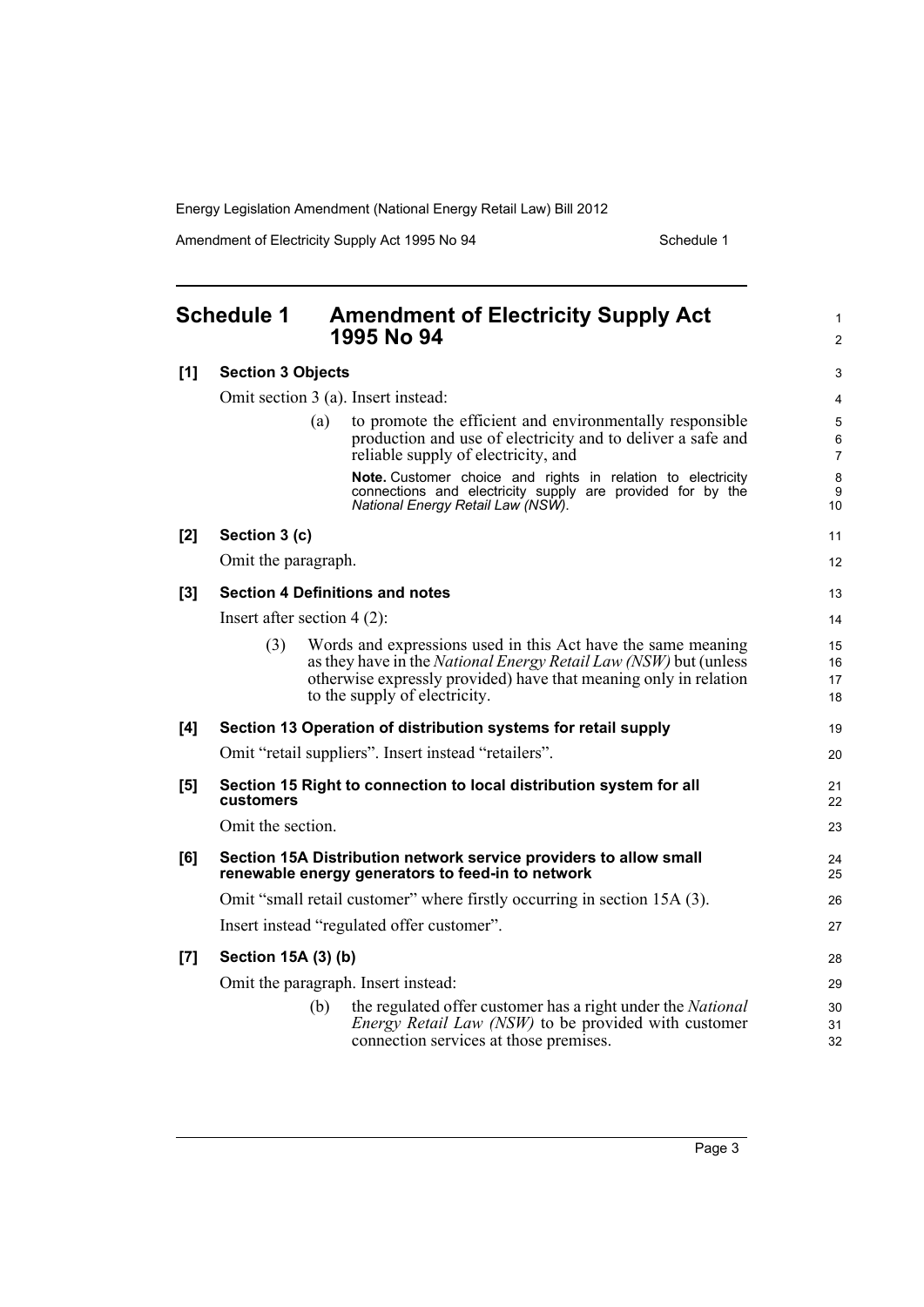Schedule 1 Amendment of Electricity Supply Act 1995 No 94

| [8]    | Section 15A (4)                |     |                                                                                                                                                               | $\mathbf{1}$        |
|--------|--------------------------------|-----|---------------------------------------------------------------------------------------------------------------------------------------------------------------|---------------------|
|        |                                |     | Insert "the National Energy Retail Law (NSW), any instrument made under<br>that Law," before "this Act or the regulations".                                   | $\overline{c}$<br>3 |
| [9]    | Section 15A (5) and (6)        |     |                                                                                                                                                               | 4                   |
|        |                                |     | Omit "small retail customer" wherever occurring.                                                                                                              | 5                   |
|        |                                |     | Insert instead "regulated offer customer".                                                                                                                    | 6                   |
| $[10]$ | Section 15A (6) and (8E)       |     |                                                                                                                                                               | $\overline{7}$      |
|        |                                |     | Omit "retail supplier" wherever occurring. Insert instead "retailer".                                                                                         | 8                   |
| $[11]$ |                                |     | Sections 15A (7) and 195 (1)                                                                                                                                  | 9                   |
|        |                                |     | Omit "small retail customers" wherever occurring.                                                                                                             | 10                  |
|        |                                |     | Insert instead "regulated offer customers".                                                                                                                   | 11                  |
| $[12]$ | Section 15A (8E)               |     |                                                                                                                                                               | 12                  |
|        |                                |     | Omit "section 34A". Insert instead "subsection (8G)".                                                                                                         | 13                  |
| $[13]$ | Section 15A (8G)               |     |                                                                                                                                                               | 14                  |
|        | Insert after section 15A (8F): |     |                                                                                                                                                               | 15                  |
|        | (8G)                           |     | A retailer must, in accordance with the regulations (if any):                                                                                                 | 16                  |
|        |                                | (a) | pay a regulated offer customer an amount representing the<br>amount of any credit recorded under this section for<br>electricity supplied by the customer, or | 17<br>18<br>19      |
|        |                                | (b) | reduce an amount payable by the regulated offer customer<br>by an amount representing that amount of credit.                                                  | 20<br>21            |
|        |                                |     | Maximum penalty: 1,000 penalty units.                                                                                                                         | 22                  |
| $[14]$ | Section 15A (9)                |     |                                                                                                                                                               | 23                  |
|        |                                |     | Omit "and section 34A are". Insert instead "is".                                                                                                              | 24                  |
| $[15]$ | for certain persons only       |     | Section 16 Distribution network service providers to convey electricity                                                                                       | 25<br>26            |
|        |                                |     | Omit section 16 (a)–(d). Insert instead:                                                                                                                      | 27                  |
|        |                                | (a) | a retailer, or                                                                                                                                                | 28                  |
|        |                                | (b) | a Registered participant within the meaning of the<br>National Electricity (NSW) Law.                                                                         | 29<br>30            |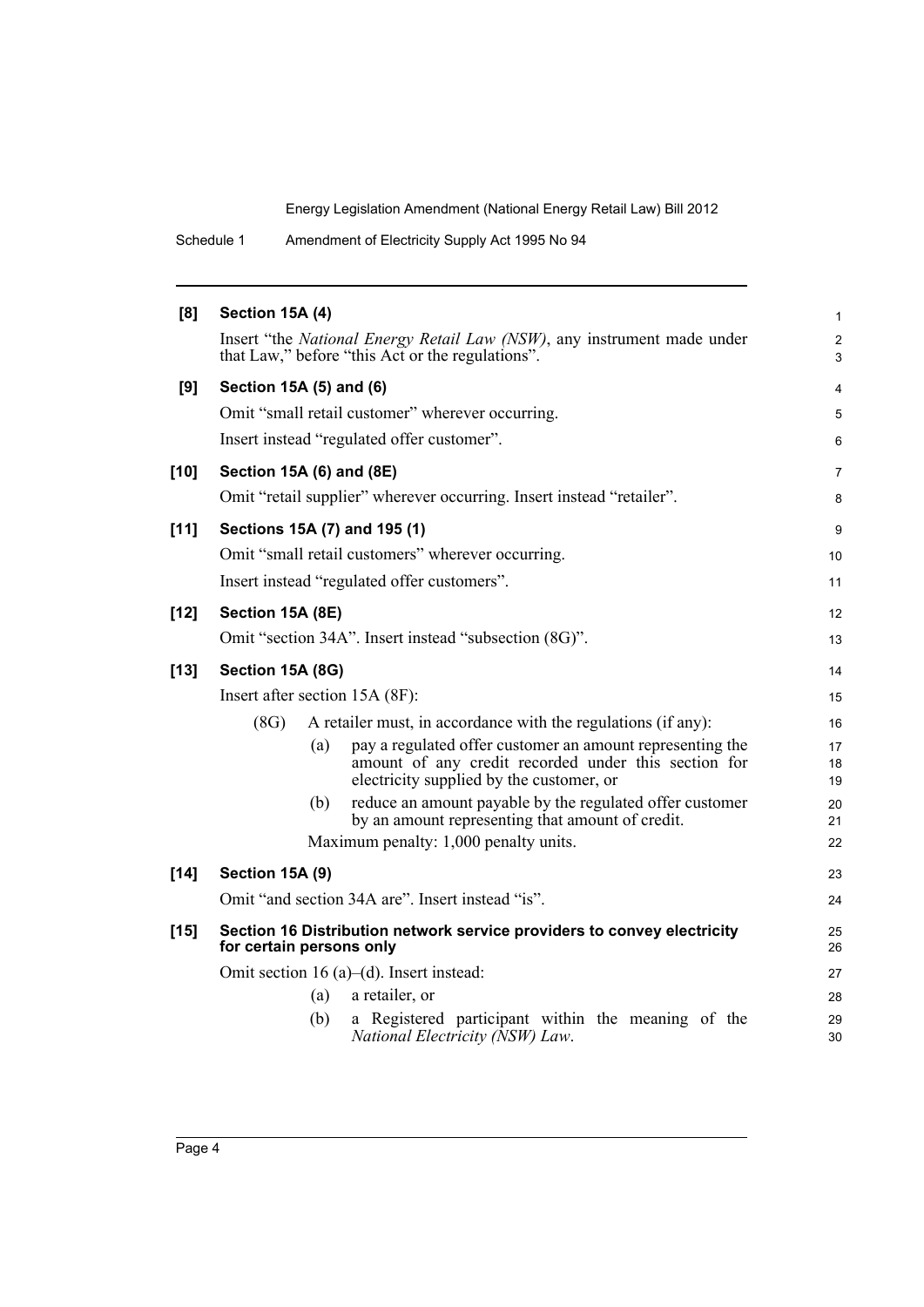Amendment of Electricity Supply Act 1995 No 94 Schedule 1

| $[16]$ | Section 18 Distribution network service providers to connect premises<br>under customer connection contracts                                                                                                                 | 1<br>$\overline{2}$  |
|--------|------------------------------------------------------------------------------------------------------------------------------------------------------------------------------------------------------------------------------|----------------------|
|        | Omit the section.                                                                                                                                                                                                            | 3                    |
| $[17]$ | Part 3, Divisions 2 and 3                                                                                                                                                                                                    | 4                    |
|        | Omit the Divisions.                                                                                                                                                                                                          | 5                    |
| $[18]$ | <b>Section 24 Application</b>                                                                                                                                                                                                | 6                    |
|        | Insert after section 24 $(2)$ :                                                                                                                                                                                              | $\overline{7}$       |
|        | (3)<br>In this Division, <i>customer connection services</i> means connection<br>services within the meaning of Chapter 5A of the National<br><i>Electricity Rules</i> , except as may be provided by the regulations.       | 8<br>9<br>10         |
| $[19]$ | Section 25 Contributions to augmentation of distribution system                                                                                                                                                              | 11                   |
|        | Omit the section.                                                                                                                                                                                                            | 12                   |
| $[20]$ | Section 31 Customer may choose supplier and contractor                                                                                                                                                                       | 13                   |
|        | Omit "or under a customer connection contract" from section 31 (1).                                                                                                                                                          | 14                   |
| $[21]$ | Part 4, heading                                                                                                                                                                                                              | 15                   |
|        | Omit "Electricity supply in the retail market".                                                                                                                                                                              | 16                   |
|        | Insert instead "Retail pricing for electricity".                                                                                                                                                                             | 17                   |
| $[22]$ | Part 4, Divisions 1-3A                                                                                                                                                                                                       | 18                   |
|        | Omit the Divisions.                                                                                                                                                                                                          | 19                   |
| $[23]$ | Sections 43A and 43B                                                                                                                                                                                                         | 20                   |
|        | Omit "National Electricity Code" wherever occurring.                                                                                                                                                                         | 21                   |
|        | Insert instead "National Electricity Rules".                                                                                                                                                                                 | 22                   |
| $[24]$ | Sections 43E (6A) and 43P (4A)                                                                                                                                                                                               | 23                   |
|        | Omit "National Electricity Code that are regulated under Chapters 6 and 9 of<br>that Code" wherever occurring.                                                                                                               | 24<br>25             |
|        | Insert instead "National Electricity Rules".                                                                                                                                                                                 | 26                   |
| $[25]$ | Section 43EB, note                                                                                                                                                                                                           | 27                   |
|        | Omit the note. Insert instead:                                                                                                                                                                                               | 28                   |
|        | Note. Under section 37C of the National Energy Retail Law (NSW), a<br>regulated offer retailer must supply electricity to regulated offer<br>customers in accordance with any determination in force under this<br>Division. | 29<br>30<br>31<br>32 |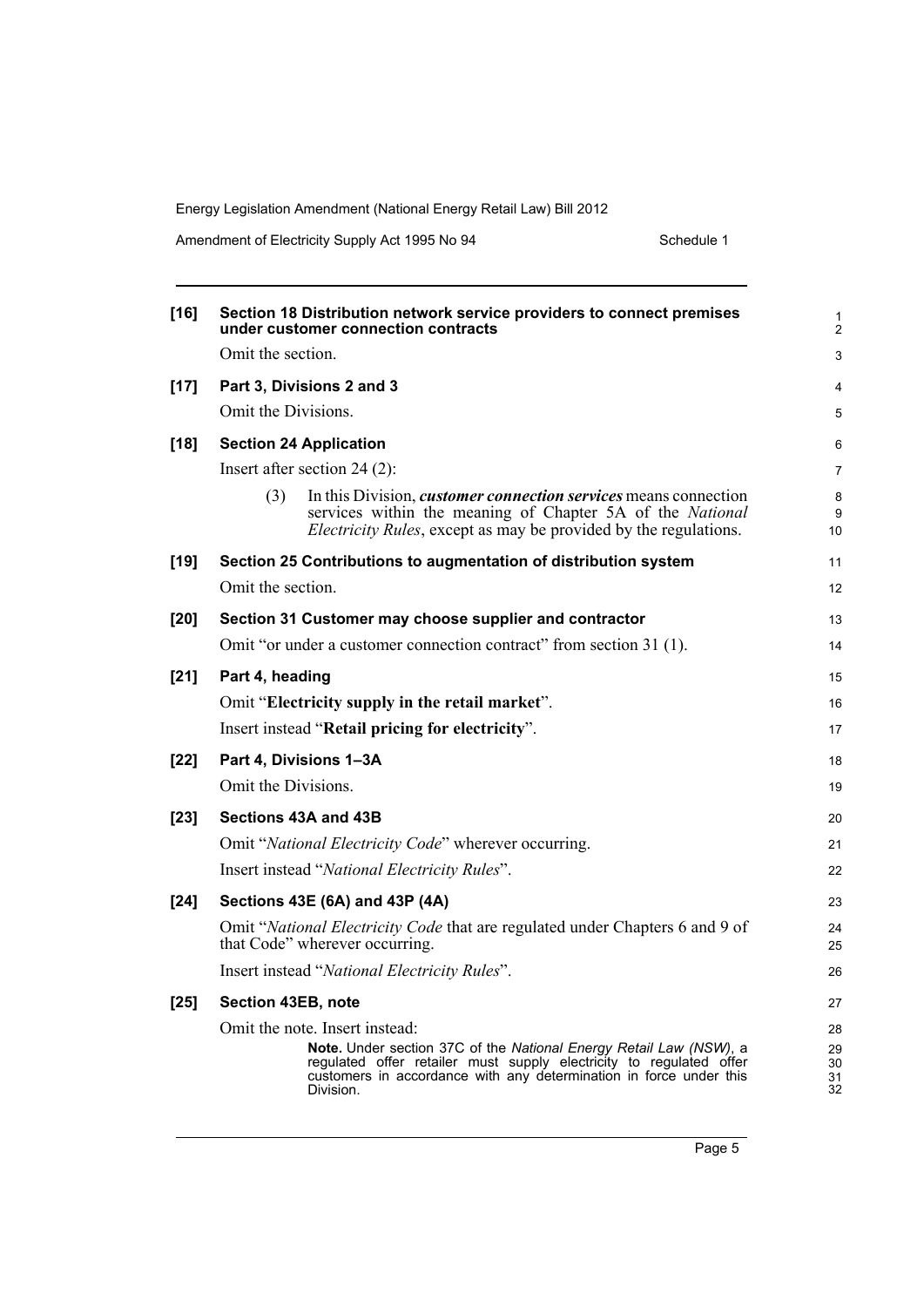| $[26]$ | Section 43EE Powers of Tribunal and conduct of investigations                                         | 1              |
|--------|-------------------------------------------------------------------------------------------------------|----------------|
|        | Omit "standard retail suppliers" from section 43EE (3).                                               | $\overline{c}$ |
|        | Insert instead "regulated offer retailers".                                                           | 3              |
| $[27]$ | Section 43EF Provision of information, documents and evidence                                         | 4              |
|        | Omit "standard retail supplier" from section 43EF (1).                                                | 5              |
|        | Insert instead "regulated offer retailer".                                                            | 6              |
| $[28]$ | Section 43EF (3)                                                                                      | 7              |
|        | Omit the subsection.                                                                                  | 8              |
| $[29]$ | Part 4, Division 6                                                                                    | 9              |
|        | Omit the Division.                                                                                    | 10             |
| $[30]$ | <b>Section 43M Definitions</b>                                                                        | 11             |
|        | Omit "National Electricity Code" from the definition of electricity network<br>pricing determination. | 12<br>13       |
|        | Insert instead "National Electricity Rules".                                                          | 14             |
| $[31]$ | Section 43N Pricing of electricity for direct customers                                               | 15             |
|        | Omit "National Electricity Code" from section 43N (2).                                                | 16             |
|        | Insert instead "National Electricity Rules".                                                          | 17             |
| $[32]$ | Part 5, heading                                                                                       | 18             |
|        | Omit "retail suppliers". Insert instead "retailers".                                                  | 19             |
| $[33]$ | Sections 51 and 52                                                                                    | 20             |
|        | Omit "retail supplier" wherever occurring. Insert instead "retailer".                                 | 21             |
| $[34]$ | <b>Section 51 (2)</b>                                                                                 | 22             |
|        | Omit "retail supplier's". Insert instead "retailer's".                                                | 23             |
| $[35]$ | <b>Section 54 Powers of entry</b>                                                                     | 24             |
|        | Omit "retail supplier" from section 54 (1A). Insert instead "retailer".                               | 25             |
| $[36]$ | Section 54 (1A) (d)                                                                                   | 26             |
|        | Omit "retail supplier's". Insert instead "retailer's".                                                | 27             |
|        |                                                                                                       |                |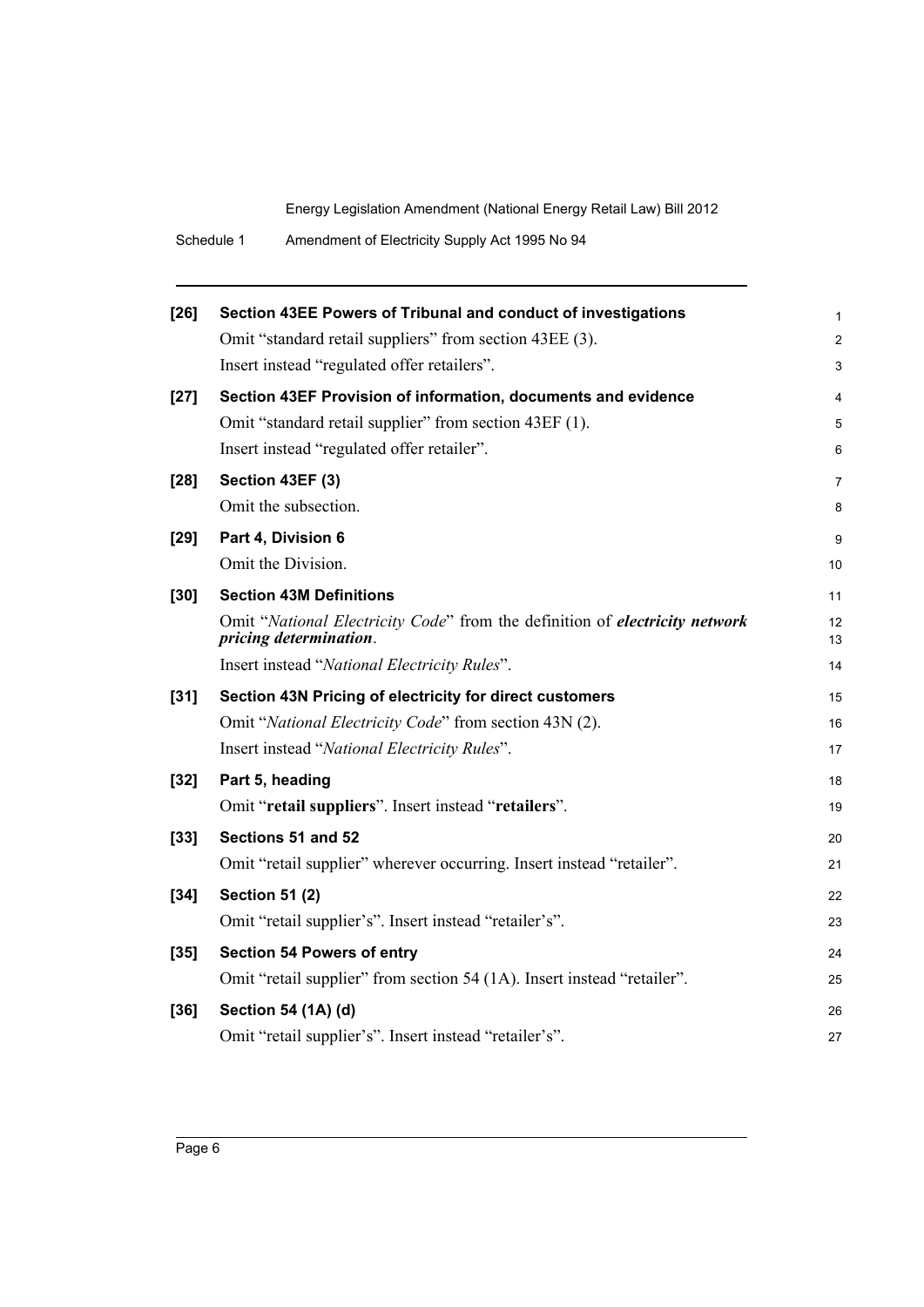| Amendment of Electricity Supply Act 1995 No 94 | Schedule 1 |
|------------------------------------------------|------------|
|------------------------------------------------|------------|

| $[37]$ | <b>Section 55 Notice of entry</b>                                            | 1              |
|--------|------------------------------------------------------------------------------|----------------|
|        | Omit "retail supplier" wherever occurring in section 55 (1).                 | $\overline{c}$ |
|        | Insert instead "retailer".                                                   | 3              |
| $[38]$ | <b>Section 56 Use of force</b>                                               | 4              |
|        | Omit "retail supplier" from section 56 (1). Insert instead "retailer".       | 5              |
| $[39]$ | Section 57 Notification of use of force or urgent entry                      | 6              |
|        | Omit "retail supplier" wherever occurring. Insert instead "retailer".        | 7              |
| $[40]$ | Section 58 Care to be taken                                                  | 8              |
|        | Omit "retail supplier" from section 58 (4). Insert instead "retailer".       | 9              |
| $[41]$ | Section 59 Recovery of cost of entry and inspection                          | 10             |
|        | Omit "retail supplier" wherever occurring. Insert instead "retailer".        | 11             |
| $[42]$ | <b>Section 60 Compensation</b>                                               | 12             |
|        | Omit "retail supplier". Insert instead "retailer".                           | 13             |
| $[43]$ | Section 61 Certificates of authority to enter land                           | 14             |
|        | Omit "retail supplier" wherever occurring in section 61 (1) (a) and (2) (f). | 15             |
|        | Insert instead "retailer".                                                   | 16             |
| $[44]$ | <b>Section 63 Warrants of entry</b>                                          | 17             |
|        | Omit "retail supplier" from section 63 (1). Insert instead "retailer".       | 18             |
| $[45]$ | Section 63A Other powers of entry unaffected                                 | 19             |
|        | Omit "customer supply contract". Insert instead "customer retail contract".  | 20             |
| $[46]$ | <b>Section 63C Market operations rules</b>                                   | 21             |
|        | Omit section 63C $(1)$ (a), (c), (g) and (h).                                | 22             |
| $[47]$ | Section 63C (1) (j)                                                          | 23             |
|        | Omit "paragraphs (a)-(i)". Insert instead "paragraphs (b), (d)-(f) and (i)". | 24             |
| $[48]$ | Section 63C (5) (c)                                                          | 25             |
|        | Omit "retail supplier". Insert instead "retailer".                           | 26             |
| $[49]$ | <b>Section 63D Obligations under rules</b>                                   | 27             |
|        | Omit section 63D (2).                                                        | 28             |
|        |                                                                              |                |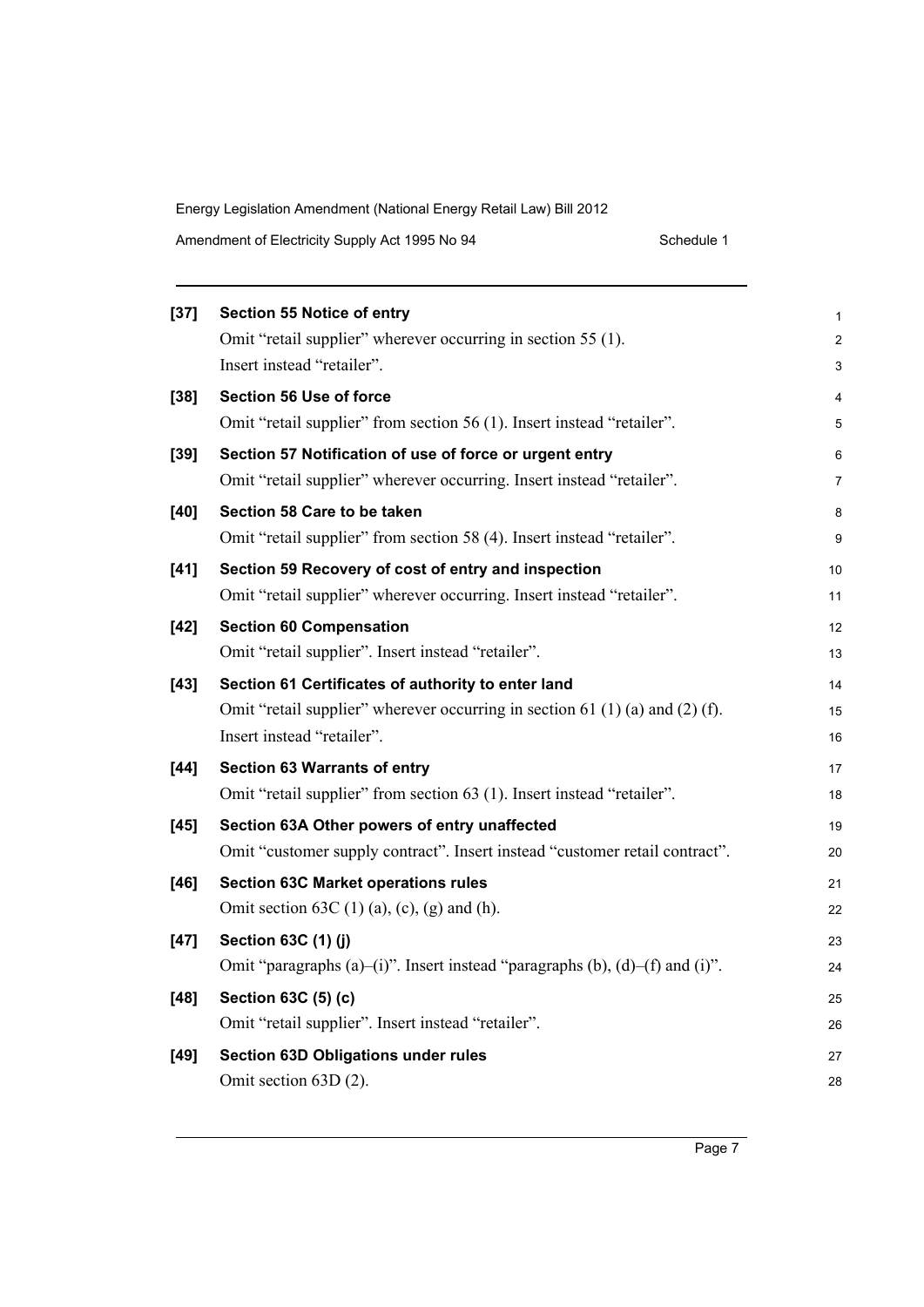| Schedule 1 | Amendment of Electricity Supply Act 1995 No 94 |
|------------|------------------------------------------------|
|------------|------------------------------------------------|

| $[50]$ | Section 63D (4)<br>Omit "retail supplier". Insert instead "retailer".                      | 1              |
|--------|--------------------------------------------------------------------------------------------|----------------|
|        |                                                                                            |                |
|        |                                                                                            | $\overline{2}$ |
| $[51]$ | <b>Section 63E Metrology co-ordinator</b>                                                  | 3              |
|        | Omit the section.                                                                          | 4              |
| $[52]$ | Part 5B Marketing of electricity                                                           | 5              |
|        | Omit the Part.                                                                             | 6              |
| $[53]$ | Section 63Q Orders prohibiting the use of unsafe electricity delivery<br>equipment         | 7<br>8         |
|        | Omit "retail supplier" from section 63Q (1). Insert instead "retailer".                    | 9              |
| $[54]$ | <b>Section 64 Theft of electricity</b>                                                     | 10             |
|        | Omit "customer supply contract" from section 64 (1).                                       | 11             |
|        | Insert instead "customer retail contract".                                                 | 12             |
| $[55]$ | Section 65 Interference with electricity works                                             | 13             |
|        | Omit "retail supplier's" from section 65 (1). Insert instead "retailer's".                 | 14             |
| $[56]$ | <b>Section 65 (1)</b>                                                                      | 15             |
|        | Omit "retail supplier". Insert instead "retailer".                                         | 16             |
| $[57]$ | Section 65A Entering, climbing or being on electricity works                               | 17             |
|        | Omit "retail supplier's" from section 65A (1). Insert instead "retailer's".                | 18             |
| $[58]$ | Section 65A (1)                                                                            | 19             |
|        | Omit "retail supplier". Insert instead "retailer".                                         | 20             |
| $[59]$ | Part 6, Division 2                                                                         | 21             |
|        | Omit the Division.                                                                         | 22             |
| [60]   | Section 73 Local Court may order disconnection and discontinuance of<br>electricity supply | 23<br>24       |
|        | Omit "customer supply contract" from section 73 (2).                                       | 25             |
|        | Insert instead "customer retail contract".                                                 | 26             |
| [61]   | <b>Section 73 (3)</b>                                                                      | 27             |
|        | Insert after section $73(2)$ :                                                             | 28             |
|        | An order under this section has effect despite any other law.<br>(3)                       | 29             |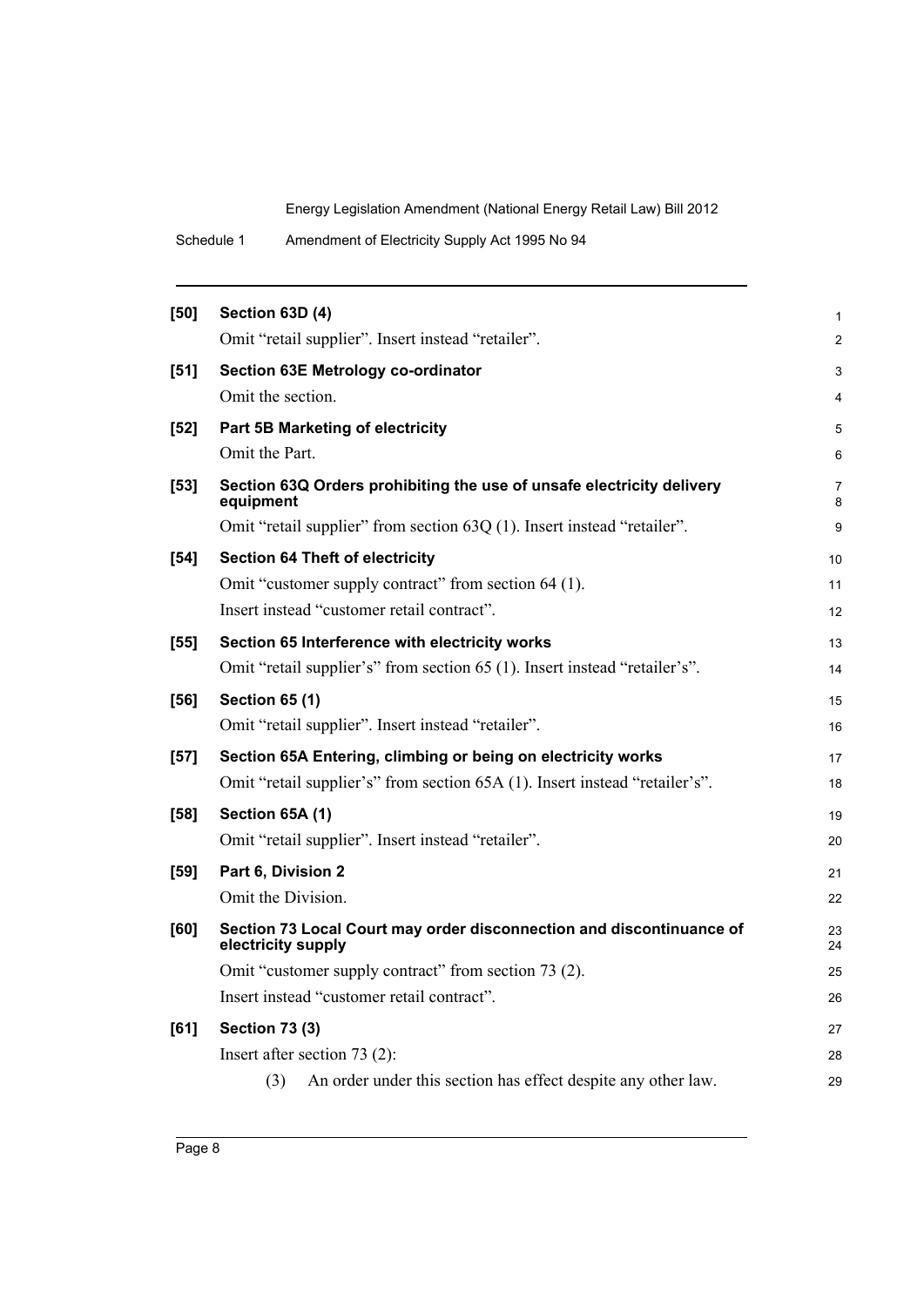Amendment of Electricity Supply Act 1995 No 94 Schedule 1

| [62]   | charged for                    |     | Section 74 Local Court may order payment for electricity unlawfully                                                                             | 1<br>$\overline{c}$ |
|--------|--------------------------------|-----|-------------------------------------------------------------------------------------------------------------------------------------------------|---------------------|
|        | Omit the section.              |     |                                                                                                                                                 | 3                   |
| [63]   | Sections 75 and 76 (1) (a)     |     |                                                                                                                                                 | 4                   |
|        |                                |     | Omit "wholesale or retail supplier" wherever occurring.                                                                                         | 5                   |
|        |                                |     | Insert instead "wholesale supplier or retailer".                                                                                                | 6                   |
| [64]   |                                |     | <b>Section 77 Regulatory functions of Tribunal</b>                                                                                              | $\overline{7}$      |
|        | section 77 (2) (b)–(d).        |     | Omit "or an endorsement attached to a licence" wherever occurring in                                                                            | 8<br>9              |
| [65]   |                                |     | <b>Section 87 Auditing functions of Tribunal</b>                                                                                                | 10                  |
|        |                                |     | Omit section 87 (1). Insert instead:                                                                                                            | 11                  |
|        | (1)                            |     | The functions of the Tribunal under this Division are as follows:                                                                               | 12                  |
|        |                                | (a) | to monitor, and report to the Minister on, the extent to                                                                                        | 13                  |
|        |                                |     | which distribution network service providers comply, or<br>fail to comply, with the conditions imposed on licences                              | 14<br>15            |
|        |                                |     | held by them,                                                                                                                                   | 16                  |
|        |                                | (b) | to monitor, and report to the Minister on, the extent to<br>which regulated offer retailers comply, or fail to comply,                          | 17<br>18            |
|        |                                |     | with the obligation (under section 37C of the <i>National</i>                                                                                   | 19                  |
|        |                                |     | <i>Energy Retail Law (NSW)</i> ) to ensure that regulated offer<br>prices comply with the determinations of the Tribunal                        | 20<br>21            |
|        |                                |     | under Division 5 of Part 4.                                                                                                                     | 22                  |
| [66]   | Section 87 (1A) and (1B)       |     | 23                                                                                                                                              |                     |
|        | Omit the subsections.          |     | 24                                                                                                                                              |                     |
| $[67]$ | <b>Section 87 (2)</b>          |     |                                                                                                                                                 | 25                  |
|        |                                |     | Omit "and retail suppliers with the conditions imposed on the licences held by<br>them and the endorsements attached to licences held by them". | 26<br>27            |
|        |                                |     | Insert instead "with the conditions imposed on the licences held by them".                                                                      | 28                  |
| [68]   | Section 87 (2A)                |     |                                                                                                                                                 | 29                  |
|        | Insert after section $87(2)$ : |     |                                                                                                                                                 | 30                  |
|        | (2A)                           |     | For the purpose of enabling the Tribunal to exercise its functions,                                                                             | 31                  |
|        |                                |     | the Minister must furnish to the Tribunal such information in the<br>possession of the Minister as the Tribunal may request in relation         | 32<br>33            |
|        |                                |     | to compliance with the obligation (under section 37C of the                                                                                     | 34                  |
|        |                                |     |                                                                                                                                                 |                     |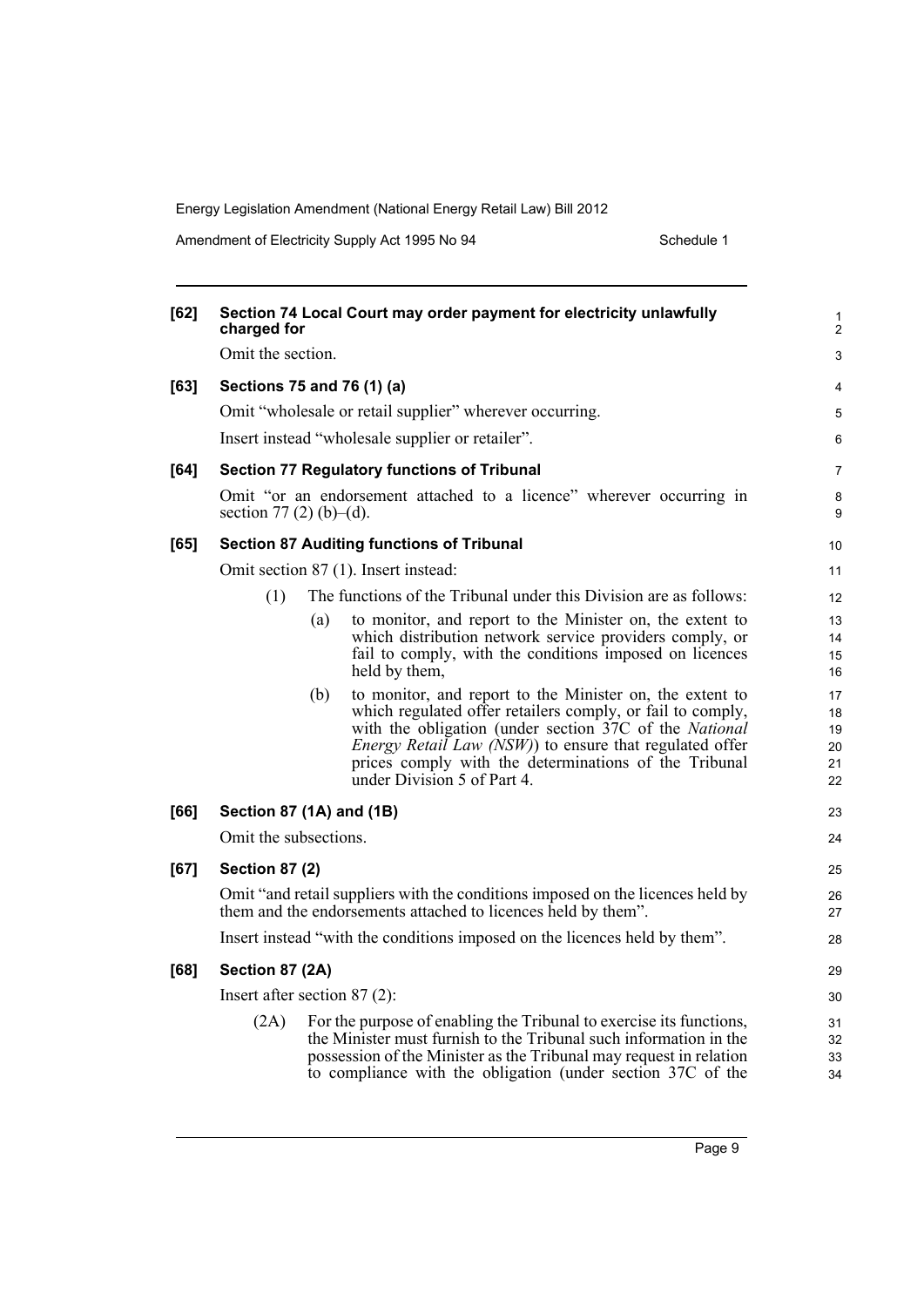|        |                                  |     | National Energy Retail Law (NSW)) to ensure that regulated offer<br>prices comply with the determinations of the Tribunal under<br>Division 5 of Part 4.                                                                                                                                                                                                       | $\mathbf{1}$<br>$\overline{2}$<br>3 |
|--------|----------------------------------|-----|----------------------------------------------------------------------------------------------------------------------------------------------------------------------------------------------------------------------------------------------------------------------------------------------------------------------------------------------------------------|-------------------------------------|
| [69]   | <b>Section 87A Cost of audit</b> |     |                                                                                                                                                                                                                                                                                                                                                                | 4                                   |
|        |                                  |     | Insert "or retailer" after "licence" wherever occurring in section 87A (1).                                                                                                                                                                                                                                                                                    | 5                                   |
| [70]   | evidence                         |     | Section 87B Provision and maintenance of information, documents and                                                                                                                                                                                                                                                                                            | 6<br>7                              |
|        |                                  |     | Omit "section 87 (1A) and (1B)" from section 87B (1).                                                                                                                                                                                                                                                                                                          | 8                                   |
|        |                                  |     | Insert instead "section $87(1)(b)$ ".                                                                                                                                                                                                                                                                                                                          | 9                                   |
| $[71]$ | <b>Section 87B (1)</b>           |     |                                                                                                                                                                                                                                                                                                                                                                | 10                                  |
|        |                                  |     | Omit "standard retail supplier". Insert instead "regulated offer retailer".                                                                                                                                                                                                                                                                                    | 11                                  |
| $[72]$ | Section 87B (3)                  |     |                                                                                                                                                                                                                                                                                                                                                                | 12                                  |
|        |                                  |     | Insert "or retailer" after "holder of a licence".                                                                                                                                                                                                                                                                                                              | 13                                  |
| $[73]$ | <b>Section 87C Offences</b>      |     |                                                                                                                                                                                                                                                                                                                                                                | 14                                  |
|        |                                  |     | Omit "section $87$ (1A) or (1B)" from section $87C$ (4).                                                                                                                                                                                                                                                                                                       | 15                                  |
|        |                                  |     | Insert instead "section $87(1)$ (b)".                                                                                                                                                                                                                                                                                                                          | 16                                  |
| $[74]$ |                                  |     | <b>Section 87D Licence condition</b>                                                                                                                                                                                                                                                                                                                           | 17                                  |
|        | Omit the section.                |     |                                                                                                                                                                                                                                                                                                                                                                | 18                                  |
| $[75]$ | <b>Section 88 Annual reports</b> |     |                                                                                                                                                                                                                                                                                                                                                                | 19                                  |
|        |                                  |     | Omit section 88 (1). Insert instead:                                                                                                                                                                                                                                                                                                                           | 20                                  |
|        | (1)                              |     | As soon as practicable after 30 June (but on or before 31 October)<br>in each year, the Tribunal must prepare and forward to the<br>Minister a report on the following:                                                                                                                                                                                        | 21<br>22<br>23                      |
|        |                                  | (a) | the extent to which distribution network service providers<br>have complied, or failed to comply, with the conditions<br>imposed on the licences held by them during the 12 months<br>ending on 30 June in that year,                                                                                                                                          | 24<br>25<br>26<br>27                |
|        |                                  | (b) | the extent to which regulated offer retailers have complied,<br>or failed to comply, with the obligation (under section 37C)<br>of the <i>National Energy Retail Law (NSW)</i> ) to ensure that<br>regulated offer prices comply with the determinations of<br>the Tribunal under Division 5 of Part 4 during the<br>12 months ending on 30 June in that year. | 28<br>29<br>30<br>31<br>32<br>33    |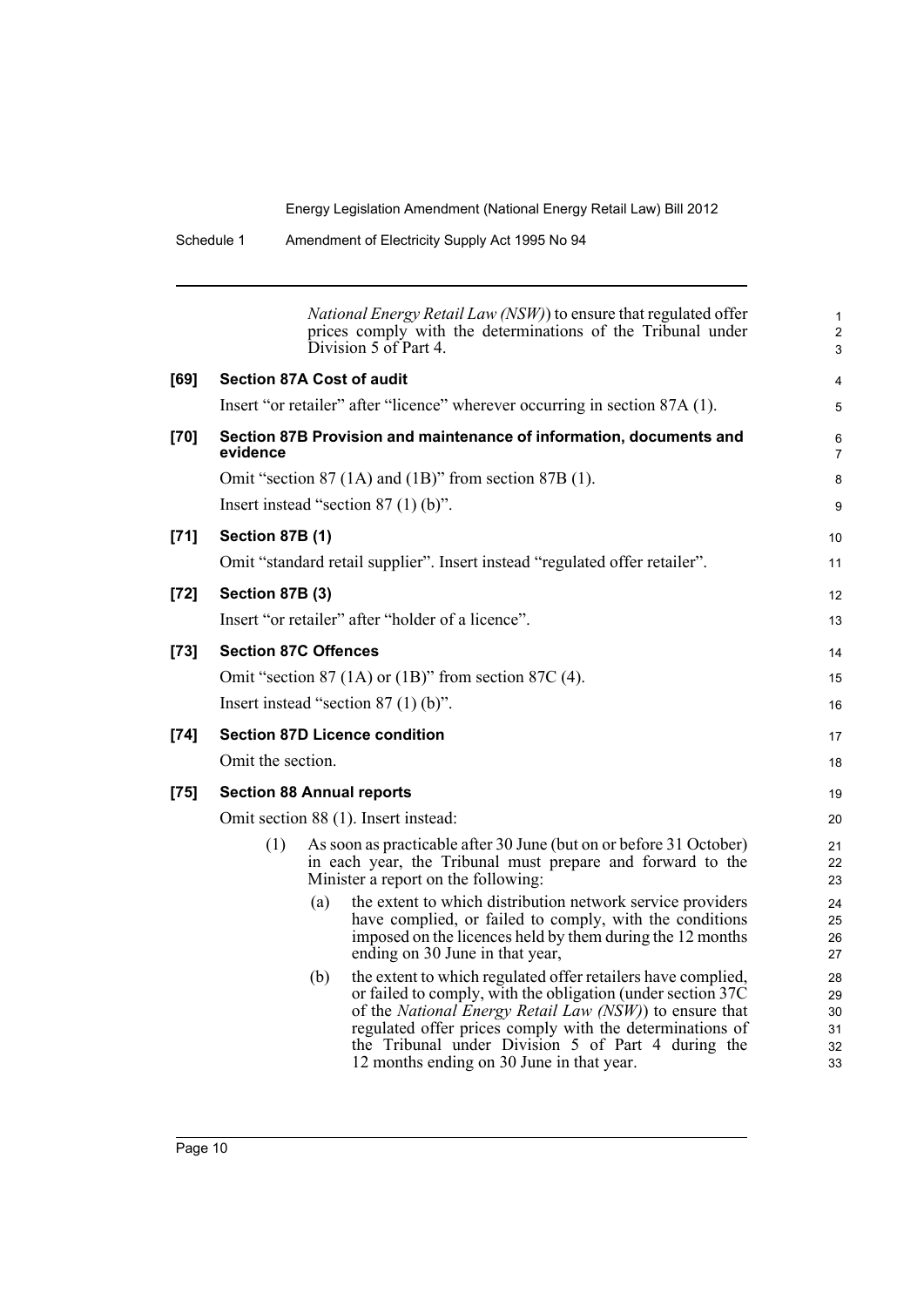Amendment of Electricity Supply Act 1995 No 94 Schedule 1

| $[76]$ | Section 89 Appointment of customer consultative groups                                                                                                                                                                                                  | 1              |
|--------|---------------------------------------------------------------------------------------------------------------------------------------------------------------------------------------------------------------------------------------------------------|----------------|
|        | Omit section 89 (2).                                                                                                                                                                                                                                    | $\overline{c}$ |
| $[77]$ | Section 91 Functions of customer consultative groups                                                                                                                                                                                                    | 3              |
|        | Omit section 91 $(2)$ $(a)$ .                                                                                                                                                                                                                           | 4              |
| $[78]$ | <b>Section 91 (3)</b>                                                                                                                                                                                                                                   | 5              |
|        | Omit the subsection.                                                                                                                                                                                                                                    | 6              |
| $[79]$ | <b>Section 92 Small retail customers</b>                                                                                                                                                                                                                | 7              |
|        | Omit the section.                                                                                                                                                                                                                                       | 8              |
| [80]   | <b>Section 94 Authorised officers</b>                                                                                                                                                                                                                   | 9              |
|        | Omit "retail supplier" wherever occurring. Insert instead "retailer".                                                                                                                                                                                   | 10             |
| [81]   | Section 96 Internal review of certain decisions disputed by customers                                                                                                                                                                                   | 11             |
|        | Omit the section.                                                                                                                                                                                                                                       | 12             |
| [82]   | Section 96A Review of certain decisions under energy ombudsman<br>scheme                                                                                                                                                                                | 13<br>14       |
|        | Omit "small retail customer" from section 96A (1).                                                                                                                                                                                                      | 15             |
|        | Insert instead "small customer or regulated offer customer".                                                                                                                                                                                            | 16             |
| $[83]$ | Section 96A (1), (5) and (6)                                                                                                                                                                                                                            | 17             |
|        | Omit "electricity industry" wherever occurring. Insert instead "energy".                                                                                                                                                                                | 18             |
| [84]   | Section 96A (2)                                                                                                                                                                                                                                         | 19             |
|        | Omit the subsection.                                                                                                                                                                                                                                    | 20             |
| [85]   | Section 96A (3)                                                                                                                                                                                                                                         | 21             |
|        | Omit "small retail customers".                                                                                                                                                                                                                          | 22             |
|        | Insert instead "small customers or regulated offer customers".                                                                                                                                                                                          | 23             |
| [86]   | Section 96A (7)                                                                                                                                                                                                                                         | 24             |
|        | Insert after section $96A(6)$ :                                                                                                                                                                                                                         | 25             |
|        | In this section, a reference to a <i>small customer</i> , a <i>regulated offer</i><br>(7)<br>customer or a retailer includes a reference to a small customer,<br>regulated offer customer or retailer within the meaning of the Gas<br>Supply Act 1996. | 26<br>27<br>28 |
|        |                                                                                                                                                                                                                                                         | 29             |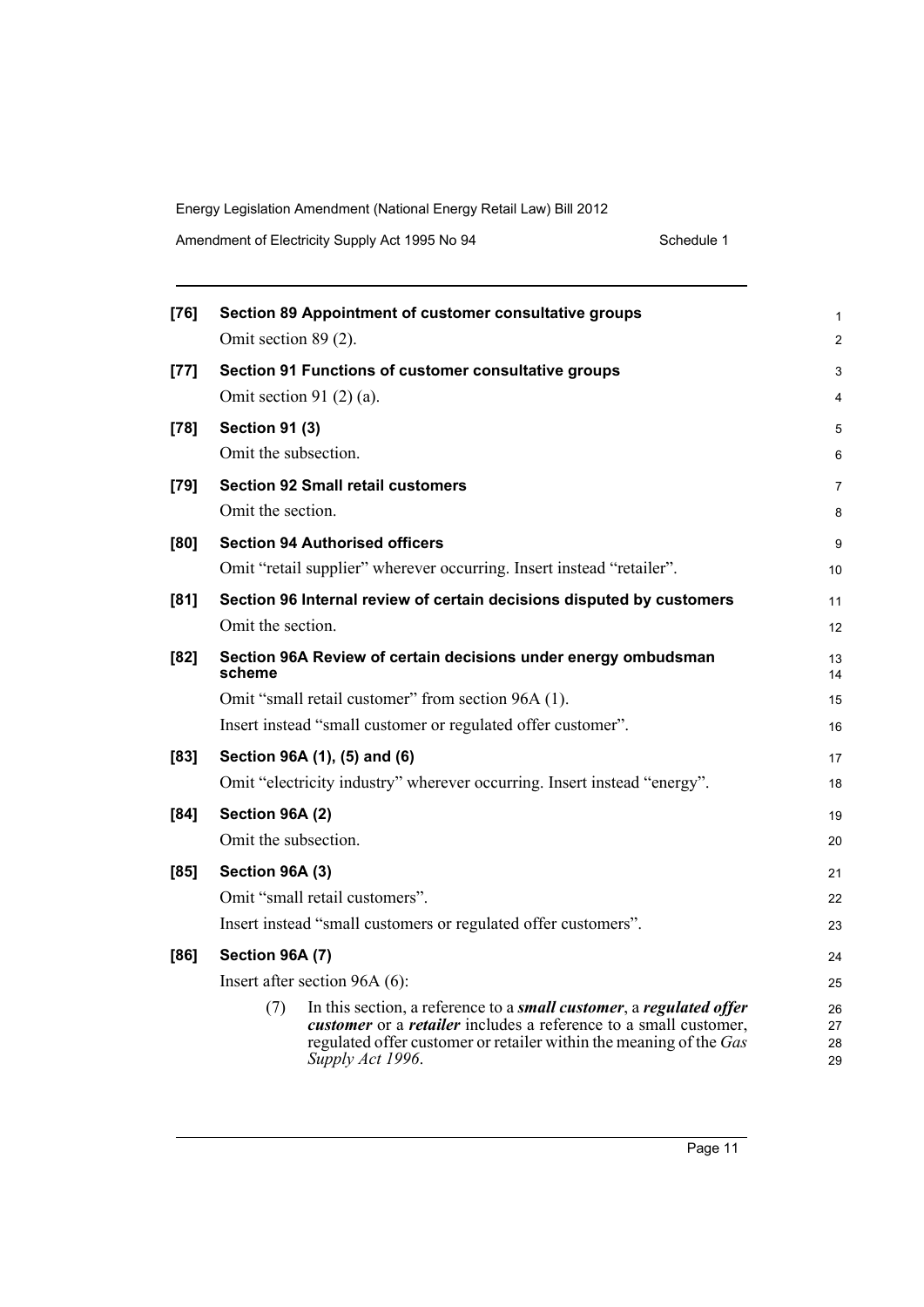Schedule 1 Amendment of Electricity Supply Act 1995 No 94

#### **[87] Section 96B Energy ombudsman scheme**

Omit section 96B (1). Insert instead:

- (1) The Minister may approve an energy ombudsman scheme for the purposes of this Act, the *National Energy Retail Law (NSW)*, the *Gas Supply Act 1996*, regulations or rules under those Acts or that Law and any other law prescribed by the regulations for the purposes of this section.
- (1A) The scheme may provide for the appointment of an energy ombudsman to deal with the following:
	- (a) matters that are to be dealt with by the energy ombudsman under the *National Energy Retail Law (NSW)*,

- (b) disputes and complaints between small customers and exempt sellers or other persons exempted from the *National Energy Retail Law (NSW)*, this Act or the *Gas Supply Act 1996* in relation to the supply of electricity or gas,
- (c) disputes and complaints between small customers or regulated offer customers and retailers or distribution network service providers under this Act,
- (d) disputes and complaints between small customers or regulated offer customers and reticulators under the *Gas Supply Act 1996*,
- (e) without limiting paragraphs (c) and (d), disputes and complaints between regulated offer customers and retailers or reticulators relating to regulated offer prices or pricing arrangements under this Act, the *Gas Supply Act 1996* or the *National Energy Retail Law (NSW)*,
- (f) any other disputes and complaints of such classes as are prescribed by the regulations or specified under any other Act or law.

|      | prescribed by the regulations or specified under any other<br>Act or law.              | 29<br>30 |
|------|----------------------------------------------------------------------------------------|----------|
| [88] | Section 96B (2) and (5)                                                                | 31       |
|      | Omit "electricity industry ombudsman" wherever occurring.                              | 32       |
|      | Insert instead "energy ombudsman".                                                     | 33       |
| [89] | Section 96B (2)                                                                        | 34       |
|      | Insert ", exempt sellers and retailers" after "licence holders" wherever<br>occurring. | 35<br>36 |
| [90] | Section 96B (2) (b)                                                                    | 37       |
|      | Omit "subsection (1)". Insert instead "subsection (1A)".                               | 38       |
|      |                                                                                        |          |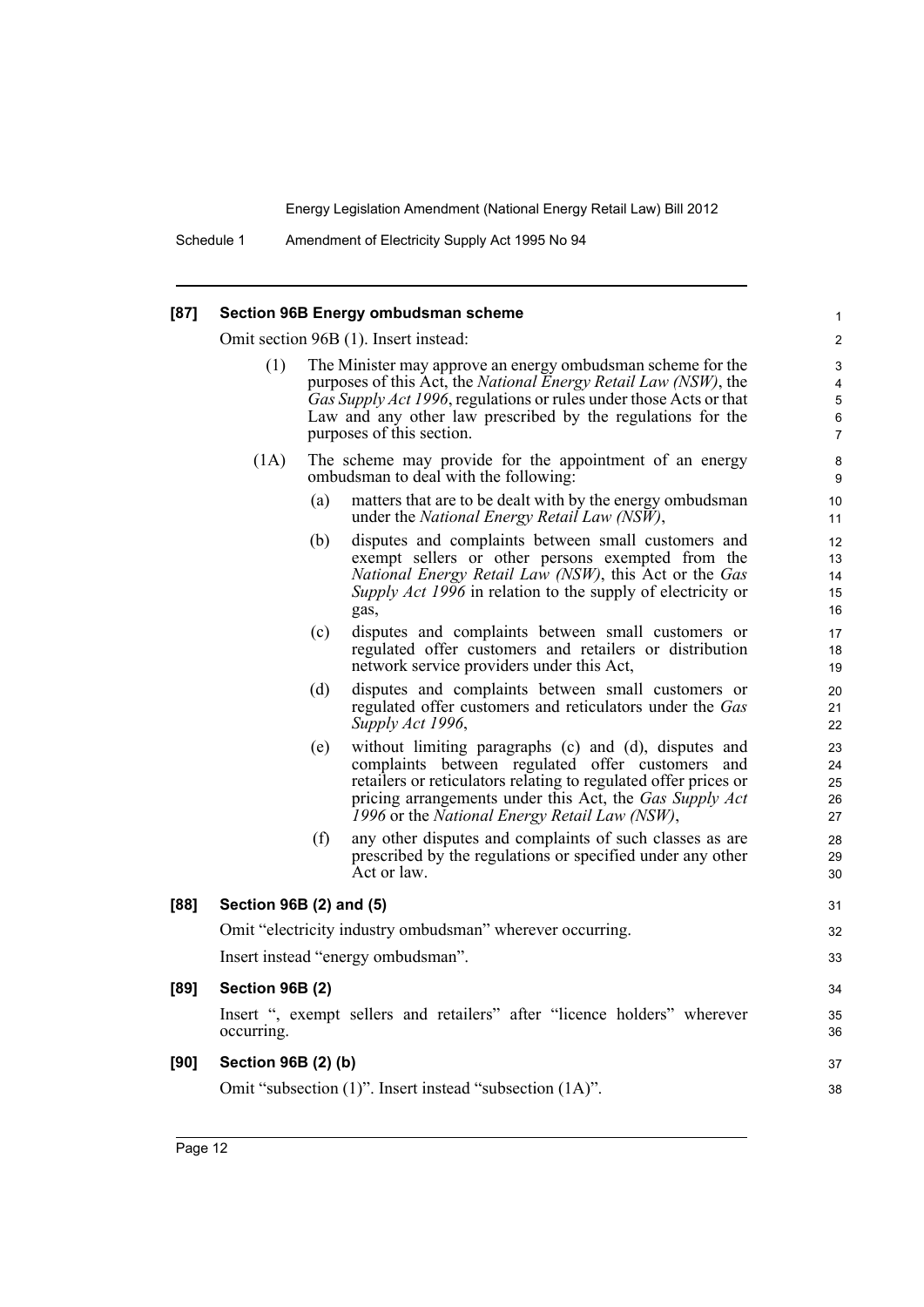Amendment of Electricity Supply Act 1995 No 94 Schedule 1

| [91]   | Section 96B (2) (d) and (g)                                                                                                                                                                                                                                 | 1                    |
|--------|-------------------------------------------------------------------------------------------------------------------------------------------------------------------------------------------------------------------------------------------------------------|----------------------|
|        | Omit "small retail customers" wherever occurring.                                                                                                                                                                                                           | $\overline{c}$       |
|        | Insert instead "small customers, regulated offer customers".                                                                                                                                                                                                | 3                    |
| $[92]$ | Section 96B (2) (f)                                                                                                                                                                                                                                         | 4                    |
|        | Omit "customer supply contracts relating to small retail customers".                                                                                                                                                                                        | 5                    |
|        | Insert instead "customer retail contracts relating to small customers and<br>regulated offer customers".                                                                                                                                                    | 6<br>$\overline{7}$  |
| $[93]$ | Section 96B (2) (I)                                                                                                                                                                                                                                         | 8                    |
|        | Omit the paragraph. Insert instead:                                                                                                                                                                                                                         | 9                    |
|        | that the scheme will require the energy ombudsman to<br>(1)<br>inform the Minister of substantial breaches of licence or<br>other authorisation conditions under, or breaches of, this or<br>any other Act or other law covered by the scheme,              | 10<br>11<br>12<br>13 |
| [94]   | <b>Section 96B (5)</b>                                                                                                                                                                                                                                      | 14                   |
|        | Omit "an electricity marketer (within the meaning of Part 5B) or person".                                                                                                                                                                                   | 15                   |
|        | Insert instead "a person".                                                                                                                                                                                                                                  | 16                   |
| [95]   | <b>Section 96B (5)</b>                                                                                                                                                                                                                                      | 17                   |
|        |                                                                                                                                                                                                                                                             |                      |
|        | Insert "or retailer" after "licence".                                                                                                                                                                                                                       | 18                   |
| [96]   | <b>Section 96B (5)</b>                                                                                                                                                                                                                                      | 19                   |
|        | Omit "electricity marketer or".                                                                                                                                                                                                                             | 20                   |
| $[97]$ | <b>Section 96B (8)</b>                                                                                                                                                                                                                                      | 21                   |
|        | Insert after section 96B (7):                                                                                                                                                                                                                               | 22                   |
|        | In subsections $(2)$ and $(5)$ , a reference to a small customer, a<br>(8)<br>regulated offer customer or to a retailer includes a reference to<br>a small customer, regulated offer customer or retailer within the<br>meaning of the Gas Supply Act 1996. | 23<br>24<br>25<br>26 |
| [98]   | Section 96C Licence conditions relating to approved energy<br>ombudsman scheme                                                                                                                                                                              | 27<br>28             |
|        | Omit "and a retail supplier's licence under which a retail supplier supplies<br>electricity to small retail customers".                                                                                                                                     | 29<br>30             |
| [99]   | <b>Section 96C</b>                                                                                                                                                                                                                                          | 31                   |
|        | Omit "electricity industry" wherever occurring. Insert instead "energy".                                                                                                                                                                                    | 32                   |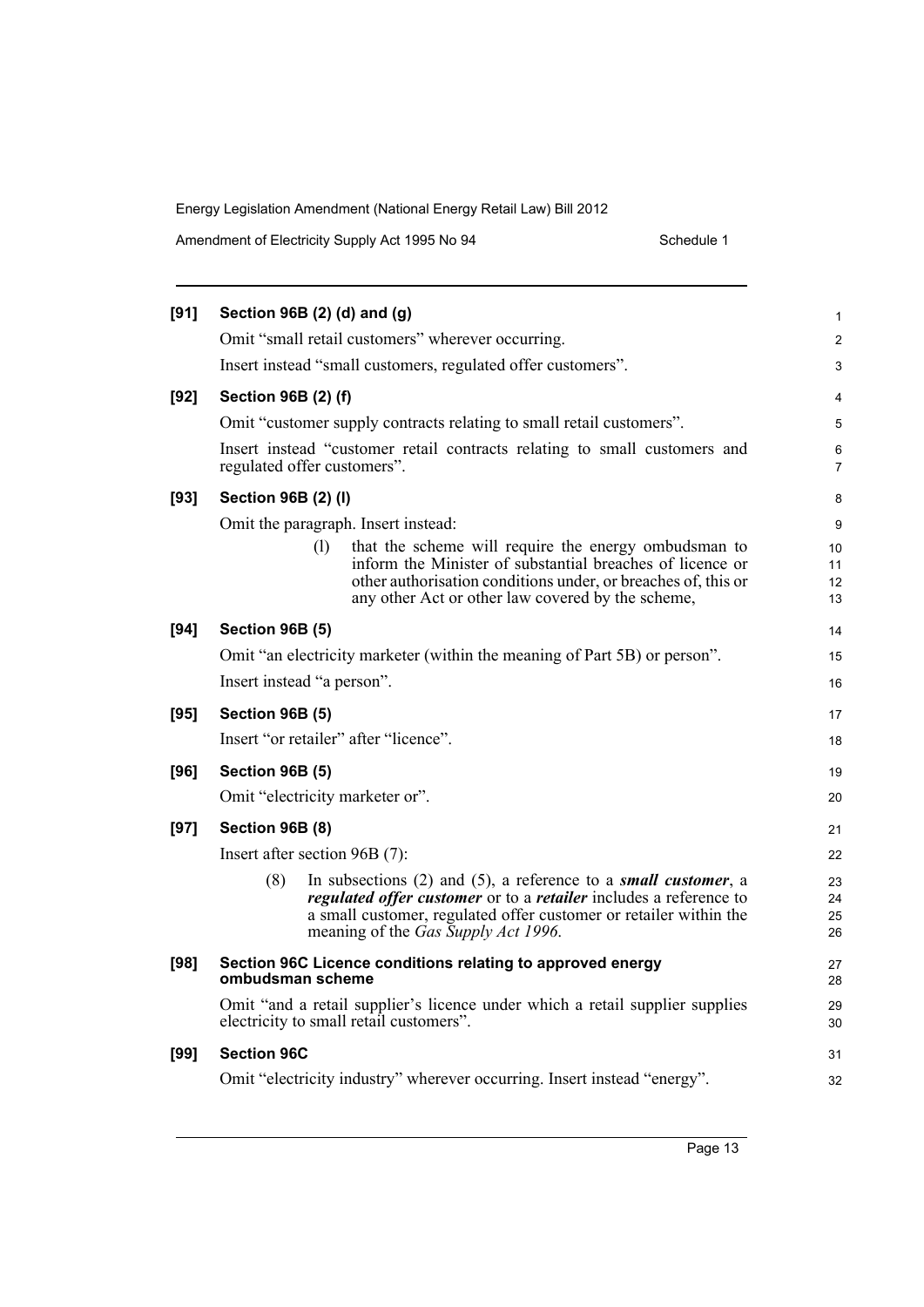Schedule 1 Amendment of Electricity Supply Act 1995 No 94

| [100] | Section 96C (b)                                               |                    |                                                                                                                                                                                                                               |                      |  |
|-------|---------------------------------------------------------------|--------------------|-------------------------------------------------------------------------------------------------------------------------------------------------------------------------------------------------------------------------------|----------------------|--|
|       |                                                               |                    | Omit "small retail customer".                                                                                                                                                                                                 | 2                    |  |
|       |                                                               |                    | Insert instead "small customer or regulated offer customer".                                                                                                                                                                  | 3                    |  |
| [101] |                                                               | <b>Section 96D</b> |                                                                                                                                                                                                                               | 4                    |  |
|       | Omit the section. Insert instead:                             |                    |                                                                                                                                                                                                                               | 5                    |  |
|       | 96D<br>Obligations of retailers under energy ombudsman scheme |                    |                                                                                                                                                                                                                               |                      |  |
|       |                                                               | (1)                | This section applies to the following decisions by an energy<br>ombudsman under an approved energy ombudsman scheme of<br>which a retailer or other exempt person is a member:                                                | 7<br>8<br>9          |  |
|       |                                                               |                    | a decision relating to a matter concerning the retailer's or<br>(a)<br>exempt person's functions under this Act or the Gas<br>Supply Act 1996, or under any instrument under those<br>Acts,                                   | 10<br>11<br>12<br>13 |  |
|       |                                                               |                    | a decision relating to a dispute or complaint involving the<br>(b)<br>retailer or exempt person and a small customer or<br>regulated offer customer, if that dispute or complaint arises<br>under any such Act or instrument. | 14<br>15<br>16<br>17 |  |
|       |                                                               | (2)                | A retailer or exempt person is bound by a decision to which this<br>section applies and must not fail to comply with any such<br>decision.<br>Maximum penalty:                                                                | 18<br>19<br>20<br>21 |  |
|       |                                                               |                    | in the case of a corporation—100 penalty units, or<br>(a)                                                                                                                                                                     | 22                   |  |
|       |                                                               |                    | (b)<br>in any other case—25 penalty units.                                                                                                                                                                                    | 23                   |  |
|       |                                                               | (3)                | In this section:                                                                                                                                                                                                              | 24                   |  |
|       |                                                               |                    | exempt person means an exempt seller under the National<br>Energy Retail Law (NSW) or a person exempted (under<br>section 3B of that Law) from the requirement to hold a retailer<br>authorisation.                           | 25<br>26<br>27<br>28 |  |
| [102] |                                                               |                    | <b>Section 97A Objects of Part</b>                                                                                                                                                                                            | 29                   |  |
|       |                                                               |                    | Omit "retail suppliers" from section 97A (2) (a). Insert instead "retailers".                                                                                                                                                 | 30                   |  |
| [103] |                                                               |                    | <b>Section 97AB Definitions</b>                                                                                                                                                                                               | 31                   |  |
|       |                                                               |                    | Omit "retail supplier" from paragraph (a) of the definition of <i>large customer</i> .                                                                                                                                        | 32                   |  |
|       |                                                               |                    | Insert instead "retailer".                                                                                                                                                                                                    | 33                   |  |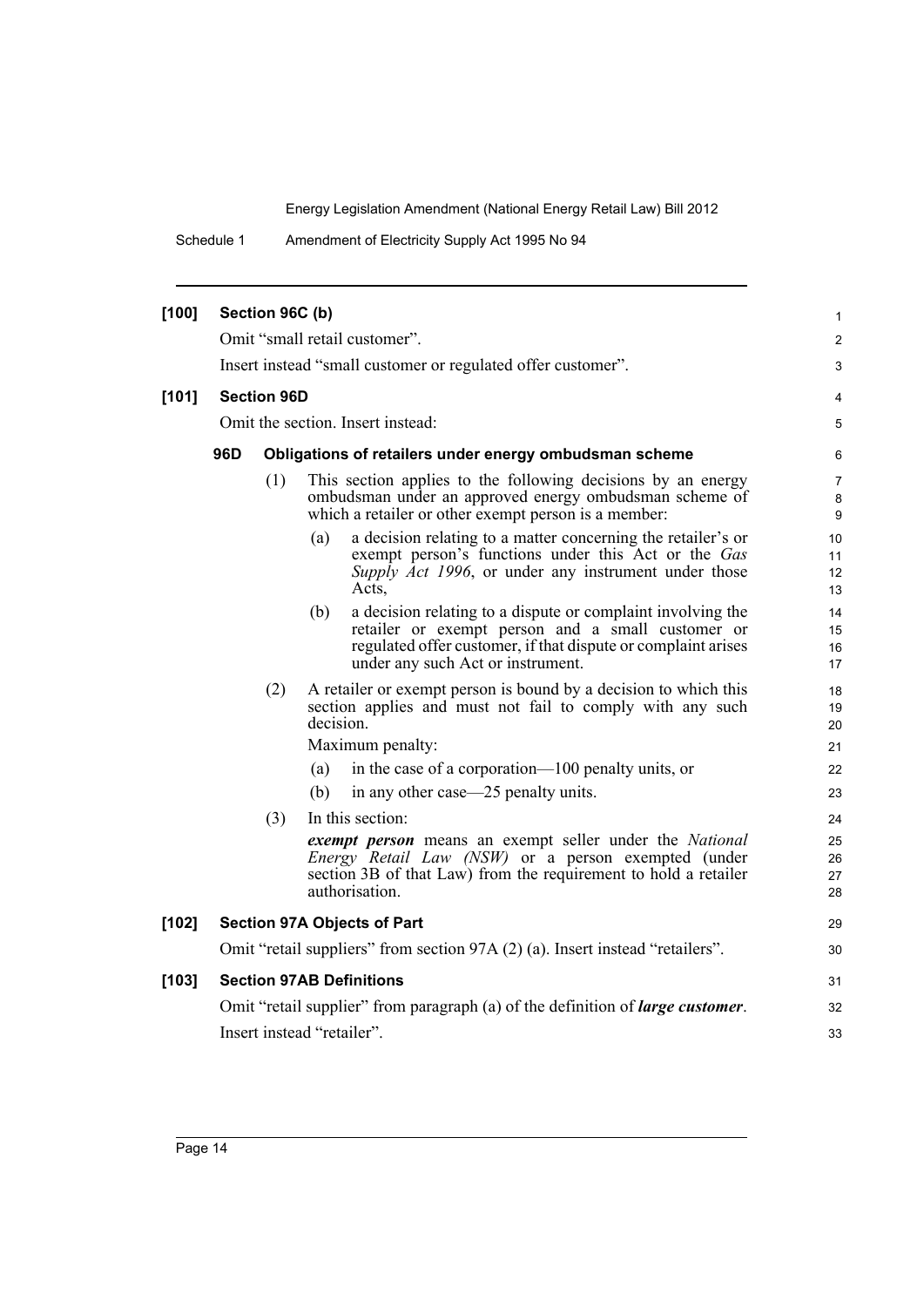| Amendment of Electricity Supply Act 1995 No 94 | Schedule 1 |
|------------------------------------------------|------------|
|------------------------------------------------|------------|

| $[104]$ | Section 97AB, definition of "market customer"                                                                                        | 1              |
|---------|--------------------------------------------------------------------------------------------------------------------------------------|----------------|
|         | Omit "National Electricity Code". Insert instead "National Electricity Rules".                                                       | $\overline{c}$ |
| [105]   | <b>Section 97BB Benchmark participants</b>                                                                                           | 3              |
|         | Omit "retail supplier" wherever occurring in section 97BB (1) (a) and (c).                                                           | 4              |
|         | Insert instead "retailer".                                                                                                           | 5              |
| [106]   | Section 97BB (1) (b)                                                                                                                 | 6              |
|         | Omit "and that is, in respect of that supply, exempted from the operation of<br>section 179 or to which section 179 does not apply". | 7<br>8         |
| $[107]$ | Section 97BD Principles for determining compliance with greenhouse<br>gas benchmarks                                                 | 9<br>10        |
|         | Omit "retail supplier" from section 97BD (6). Insert instead "retailer".                                                             | 11             |
| $[108]$ | Section 97BD (6)                                                                                                                     | 12             |
|         | Omit "supplier" where secondly occurring. Insert instead "retailer".                                                                 | 13             |
| [109]   | Section 97C Licence conditions applying to retail suppliers                                                                          | 14             |
|         | Omit the section.                                                                                                                    | 15             |
| $[110]$ | <b>Section 97DA Eligibility for accreditation</b>                                                                                    | 16             |
|         | Omit "retail supplier" wherever occurring in section 97DA (6).                                                                       | 17             |
|         | Insert instead "retailer".                                                                                                           | 18             |
| [111]   | <b>Section 97H Functions of Tribunal</b>                                                                                             | 19             |
|         | Omit section 97H $(1)$ $(e)$ .                                                                                                       | 20             |
| [112]   | Section 97H (2)                                                                                                                      | 21             |
|         | Omit "retail suppliers". Insert instead "retailers".                                                                                 | 22             |
| [113]   | Section 97JC Licence condition relating to offences                                                                                  | 23             |
|         | Omit the section.                                                                                                                    | 24             |
| [114]   | Section 97KA Obligations under greenhouse gas benchmark rules                                                                        | 25             |
|         | Omit section 97KA (2).                                                                                                               | 26             |
| [115]   | Section 101 Persons required to participate in scheme                                                                                | 27             |
|         | Omit "retail supplier" from section 101 (1) (a). Insert instead "retailer".                                                          | 28             |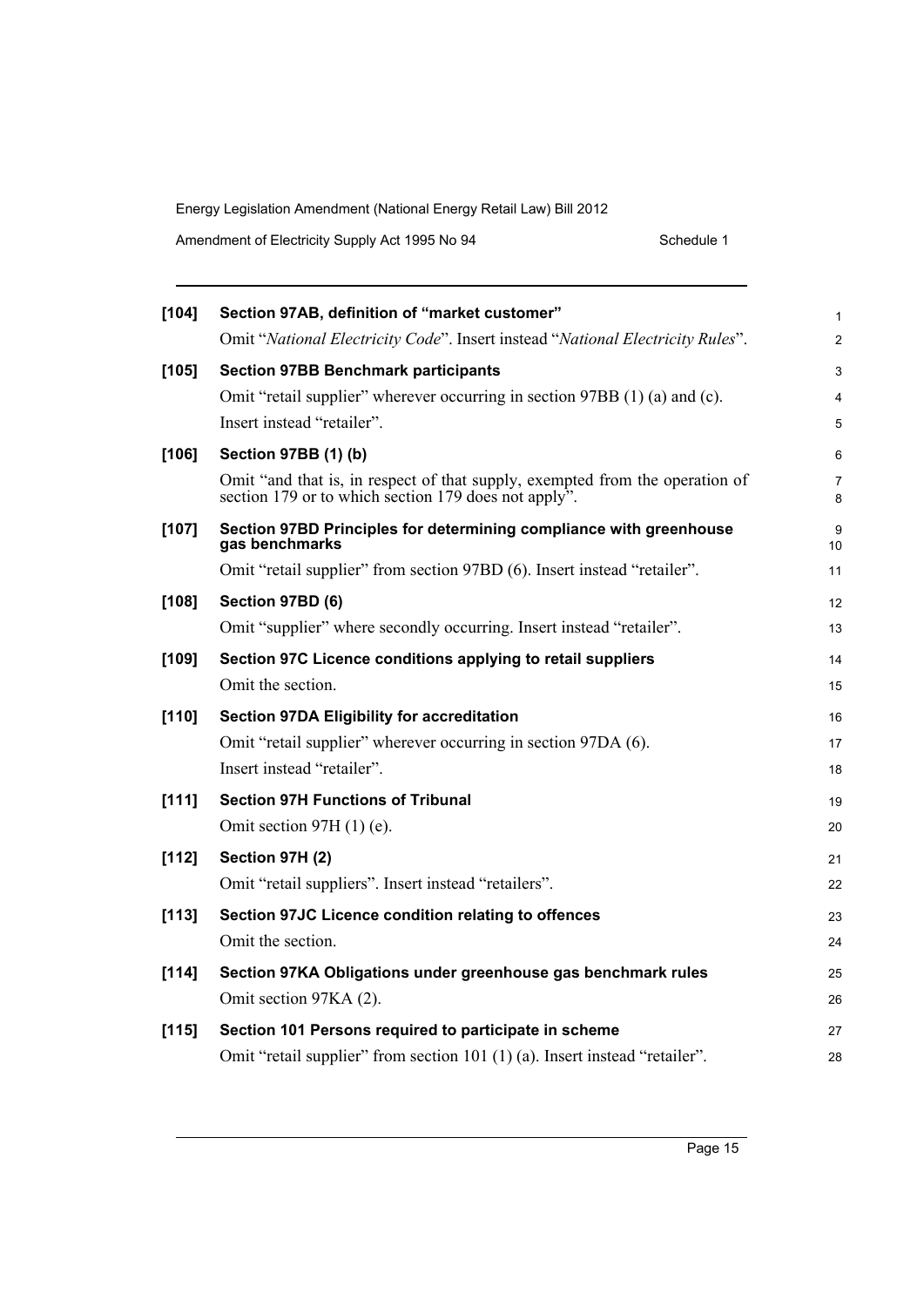| Amendment of Electricity Supply Act 1995 No 94<br>Schedule 1 |  |
|--------------------------------------------------------------|--|
|--------------------------------------------------------------|--|

| [116]   | Section 101 (2), definition of "direct supplier of electricity"                          | $\mathbf{1}$        |
|---------|------------------------------------------------------------------------------------------|---------------------|
|         | Omit "under an electricity supply arrangement to which section 179 does not<br>$apply$ . | $\overline{2}$<br>3 |
| [117]   | Section 106 Individual energy savings targets                                            | 4                   |
|         | Omit "retail supplier" wherever occurring in the note to the section.                    | 5                   |
|         | Insert instead "retailer".                                                               | 6                   |
| [118]   | <b>Section 107 Liable acquisitions</b>                                                   | $\overline{7}$      |
|         | Omit "retail supplier" wherever occurring in section 107 (2) (a).                        | 8                   |
|         | Insert instead "retailer".                                                               | 9                   |
| $[119]$ | Section 169 Licence condition for retail suppliers                                       | 10                  |
|         | Omit the section.                                                                        | 11                  |
| $[120]$ | Section 179A Compensation not payable                                                    | $12 \overline{ }$   |
|         | Omit "small retail customers" from section 179A (1A) (d).                                | 13                  |
|         | Insert instead "regulated offer customers".                                              | 14                  |
| [121]   | Section 179 Unauthorised electricity supply arrangements<br>unenforceable                | 15<br>16            |
|         | Omit the section.                                                                        | 17                  |
| $[122]$ | Section 180 One document may serve several purposes                                      | 18                  |
|         | Omit the section.                                                                        | 19                  |
| [123]   | Section 181 Electricity network pricing determinations                                   | 20                  |
|         | Omit "National Electricity Code".                                                        | 21                  |
|         | Insert instead "National Electricity Rules".                                             | 22                  |
| $[124]$ | Section 181A Retail price disclosure and comparison                                      | 23                  |
|         | Omit the section.                                                                        | 24                  |
| $[125]$ | Section 183 Delegation of Minister's functions                                           | 25                  |
|         | Omit section 183 (1A).                                                                   | 26                  |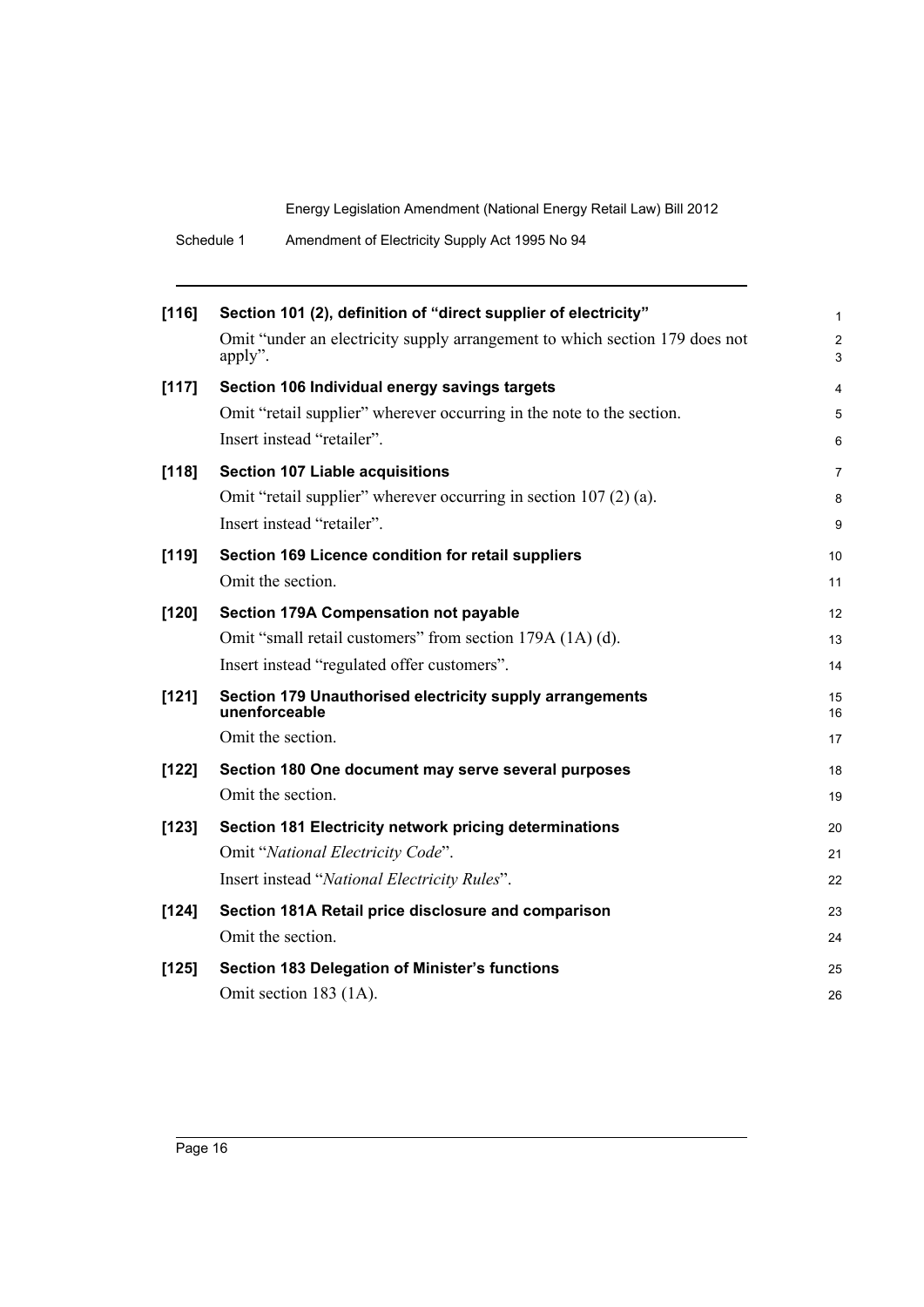Amendment of Electricity Supply Act 1995 No 94 Schedule 1

| [126]   |      |                     |                           | Section 188 Recovery of charges by network operators, wholesale<br>suppliers and retailers                                                                                                                  | 1<br>$\overline{c}$  |
|---------|------|---------------------|---------------------------|-------------------------------------------------------------------------------------------------------------------------------------------------------------------------------------------------------------|----------------------|
|         |      |                     |                           | Omit "wholesale or retail supplier".                                                                                                                                                                        | 3                    |
|         |      |                     |                           | Insert instead "wholesale supplier or retailer".                                                                                                                                                            | 4                    |
| $[127]$ |      |                     |                           | Section 190 Provision of information to Minister                                                                                                                                                            | 5                    |
|         |      |                     |                           | Omit section 190 (2). Insert instead:                                                                                                                                                                       | 6                    |
|         | (2)  |                     |                           | The Minister may only require information to be provided if<br>satisfied that it is required for the exercise by the Minister of<br>functions under this Act or the regulations.                            |                      |
| $[128]$ |      | <b>Section 190A</b> |                           |                                                                                                                                                                                                             | 10                   |
|         |      |                     | Insert after section 190: |                                                                                                                                                                                                             | 11                   |
|         | 190A |                     |                           | <b>Reports to Parliament</b>                                                                                                                                                                                |                      |
|         |      | (1)                 | House.                    | If a House of Parliament is not sitting when the Minister seeks to<br>table a report required by this Act to be laid before the House, the<br>Minister may present copies of the report to the Clerk of the | 13<br>14<br>15<br>16 |
|         |      | (2)                 |                           | The report:                                                                                                                                                                                                 | 17                   |
|         |      |                     | (a)                       | on presentation and for all purposes is taken to have been<br>laid before the House, and                                                                                                                    | 18<br>19             |
|         |      |                     | (b)                       | may be printed by authority of the Clerk of the House, and                                                                                                                                                  | 20                   |
|         |      |                     | (c)                       | if printed by authority of the Clerk, is for all purposes taken<br>to be a report published by or under the authority of the<br>House, and                                                                  | 21<br>22<br>23       |
|         |      |                     | (d)                       | is to be recorded:                                                                                                                                                                                          | 24                   |
|         |      |                     |                           | (i)<br>in the case of the Legislative Council, in the Minutes<br>of the Proceedings of the Legislative Council, and                                                                                         | 25<br>26             |
|         |      |                     |                           | in the case of the Legislative Assembly, in the Votes<br>(ii)<br>and Proceedings of the Legislative Assembly,                                                                                               | 27<br>28             |
|         |      |                     |                           | on the first sitting day of the House after receipt of the<br>report by the Clerk.                                                                                                                          | 29<br>30             |
| [129]   |      |                     |                           | <b>Section 191 Regulations</b>                                                                                                                                                                              | 31                   |
|         |      |                     |                           | Omit section 191 (1) (c)–(c3) and (j).                                                                                                                                                                      | 32                   |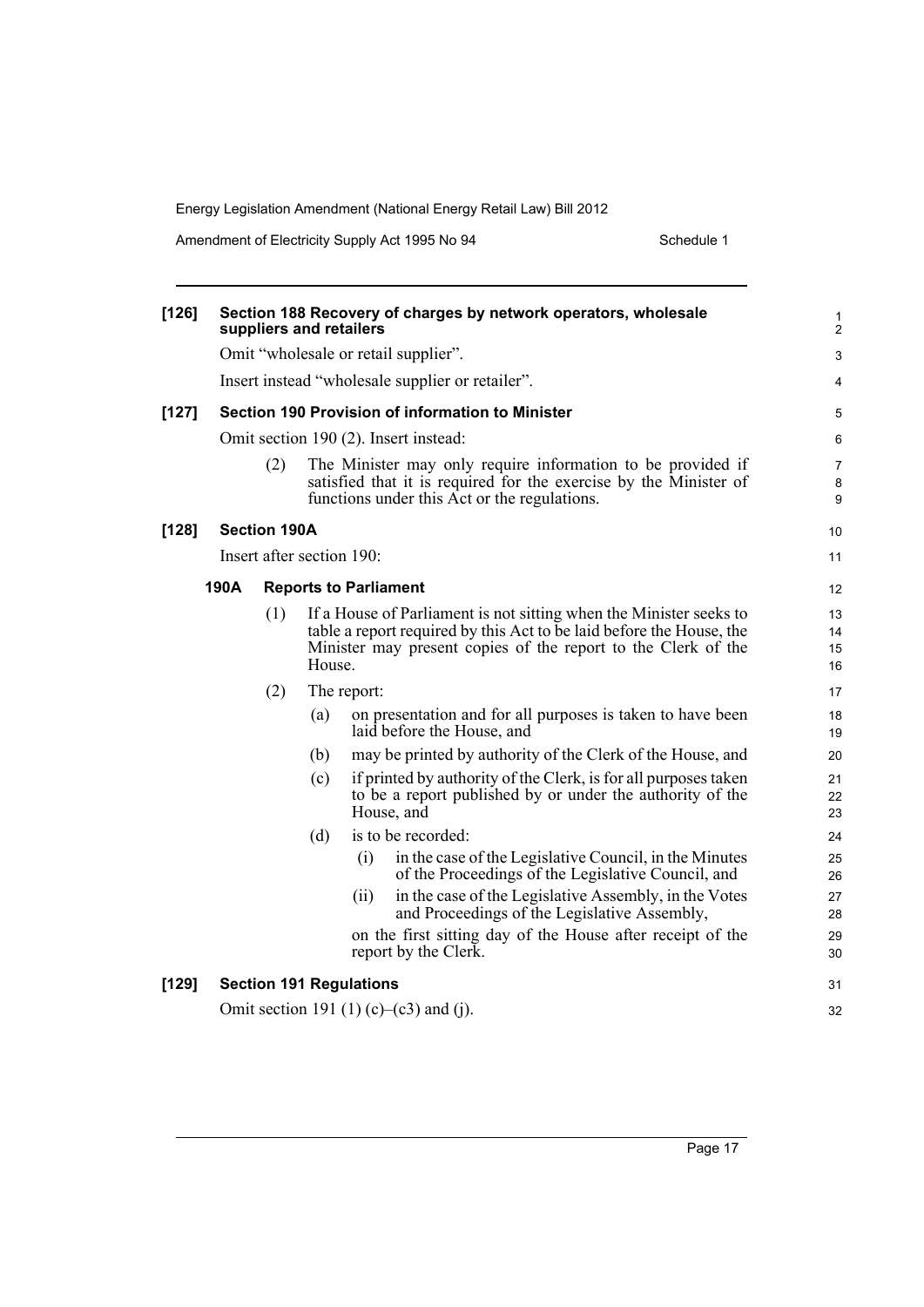Schedule 1 Amendment of Electricity Supply Act 1995 No 94

| [130] | Section 191 (1) (e2)                    |       |                                                                                                                                                               | 1                    |
|-------|-----------------------------------------|-------|---------------------------------------------------------------------------------------------------------------------------------------------------------------|----------------------|
|       | Insert before section 191 $(1)$ $(f)$ : |       |                                                                                                                                                               |                      |
|       | (e2)                                    |       | distributor service standards for distributors, including<br>enforcement of such standards,                                                                   | 3<br>4               |
| [131] | Section 191 (1) (f)                     |       |                                                                                                                                                               | 5                    |
|       |                                         |       | Omit "electricity industry" wherever occurring. Insert instead "energy".                                                                                      | 6                    |
| [132] | Section 191 (1) (f1)                    |       |                                                                                                                                                               | 7                    |
|       | Omit the paragraph. Insert instead:     |       |                                                                                                                                                               | 8                    |
|       | (f1)                                    |       | facilitating the Government's social programs<br>for<br>electricity, including:                                                                               | 9<br>10              |
|       |                                         | (i)   | the adoption of Codes with respect to the<br>implementation of any such program in relation to a<br>specified class or specified classes of customers,<br>and | 11<br>12<br>13<br>14 |
|       |                                         | (ii)  | the payment and assessment of implementation and<br>enforcement costs, and                                                                                    | 15<br>16             |
|       |                                         | (iii) | the publication of Codes, and                                                                                                                                 | 17                   |
|       |                                         | (iv)  | the application of such programs to distribution<br>network service providers, retailers, exempt sellers<br>and other persons, and                            | 18<br>19<br>20       |
|       |                                         | (v)   | the enforcement of Codes, in particular the giving<br>and enforcement of undertakings with respect to<br>compliance with Codes, and                           | 21<br>22<br>23       |
|       |                                         | (vi)  | the conferral of jurisdiction on the Local Court with<br>respect to the enforcement of undertakings,                                                          | 24<br>25             |
| [133] | Section 191 (1A) (j)                    |       |                                                                                                                                                               | 26                   |
|       |                                         |       | Omit "retail suppliers". Insert instead "retailers".                                                                                                          | 27                   |
| [134] | <b>Section 191 (2)</b>                  |       |                                                                                                                                                               | 28                   |
|       |                                         |       | Omit ", 63Z and 179". Insert instead "and 63Z".                                                                                                               | 29                   |
| [135] | <b>Section 191 (2A)</b>                 |       |                                                                                                                                                               | 30                   |
|       |                                         |       | Omit "sections 18, 19, 34, 39, 40 and 89–91 and any mandatory conditions<br>imposed pursuant to clause 6 of Schedule 2".                                      | 31<br>32             |
|       | Insert instead "sections 89–91".        |       |                                                                                                                                                               | 33                   |
|       |                                         |       |                                                                                                                                                               |                      |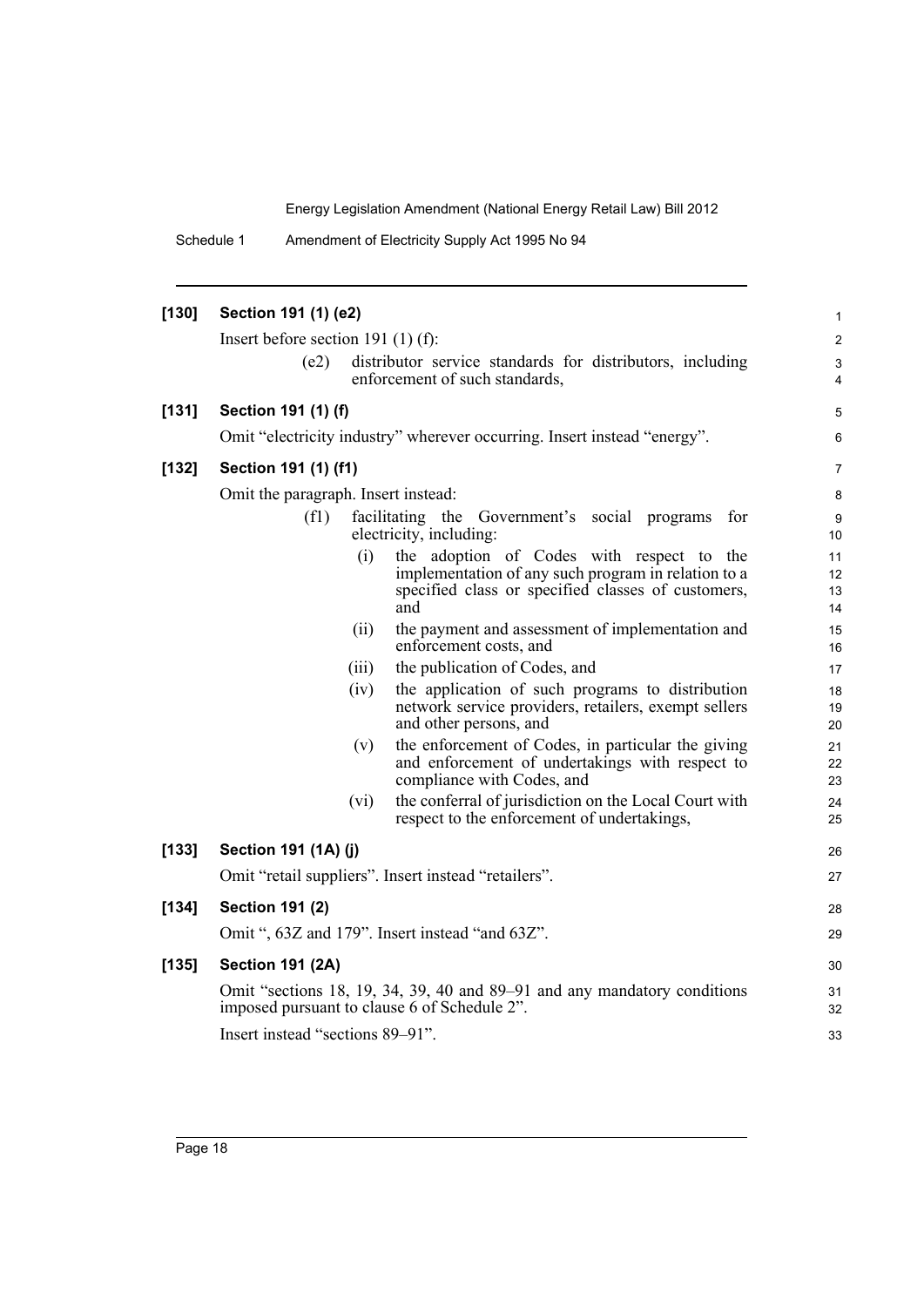Amendment of Electricity Supply Act 1995 No 94 Schedule 1

| [136]   | <b>Section 191 (4)</b>                                                 | 1              |
|---------|------------------------------------------------------------------------|----------------|
|         | Omit ", (c) or $(c1)$ ".                                               | $\overline{c}$ |
| [137]   | <b>Section 192 Repeals</b>                                             | 3              |
|         | Omit the section.                                                      | 4              |
| [138]   | Section 194 Review of solar bonus scheme by Auditor-General            | 5              |
|         | Omit the section.                                                      | 6              |
| [139]   | <b>Schedule 2 Licences</b>                                             | 7              |
|         | Omit "retail suppliers" from clause 1 (1). Insert instead "retailers". | 8              |
| [140]   | Schedule 2, clause 1 (2)                                               | 9              |
|         | Omit the subclause.                                                    | 10             |
| [141]   | Schedule 2, clauses 4 (2) (a) and 6 (2) (c)                            | 11             |
|         | Omit "or retail supplier, as the case may be" wherever occurring.      | 12             |
| $[142]$ | Schedule 2, clause 6 (4)                                               | 13             |
|         | Omit the subclause.                                                    | 14             |
| [143]   | Schedule 2, clause 8 (2)                                               | 15             |
|         | Omit the subclause.                                                    | 16             |
| $[144]$ | Schedule 2, clause 8 (3) (b)                                           | 17             |
|         | Omit "licence, or". Insert instead "licence.".                         | 18             |
| [145]   | Schedule 2, clause 8 (3) (c)                                           | 19             |
|         | Omit the paragraph.                                                    | 20             |
| [146]   | Schedule 2, clause 8A (5)                                              | 21             |
|         | Omit ", or an endorsement attached to,".                               | 22             |
| [147]   | <b>Schedule 3 Distribution districts</b>                               | 23             |
|         | Omit "Country Energy". Insert instead "Essential Energy".              | 24             |
| [148]   | <b>Schedule 3</b>                                                      | 25             |
|         | Omit "EnergyAustralia". Insert instead "Ausgrid".                      | 26             |
| [149]   | Schedule 3                                                             | 27             |
|         | Omit "Integral Energy Australia". Insert instead "Endeavour Energy".   | 28             |
|         |                                                                        |                |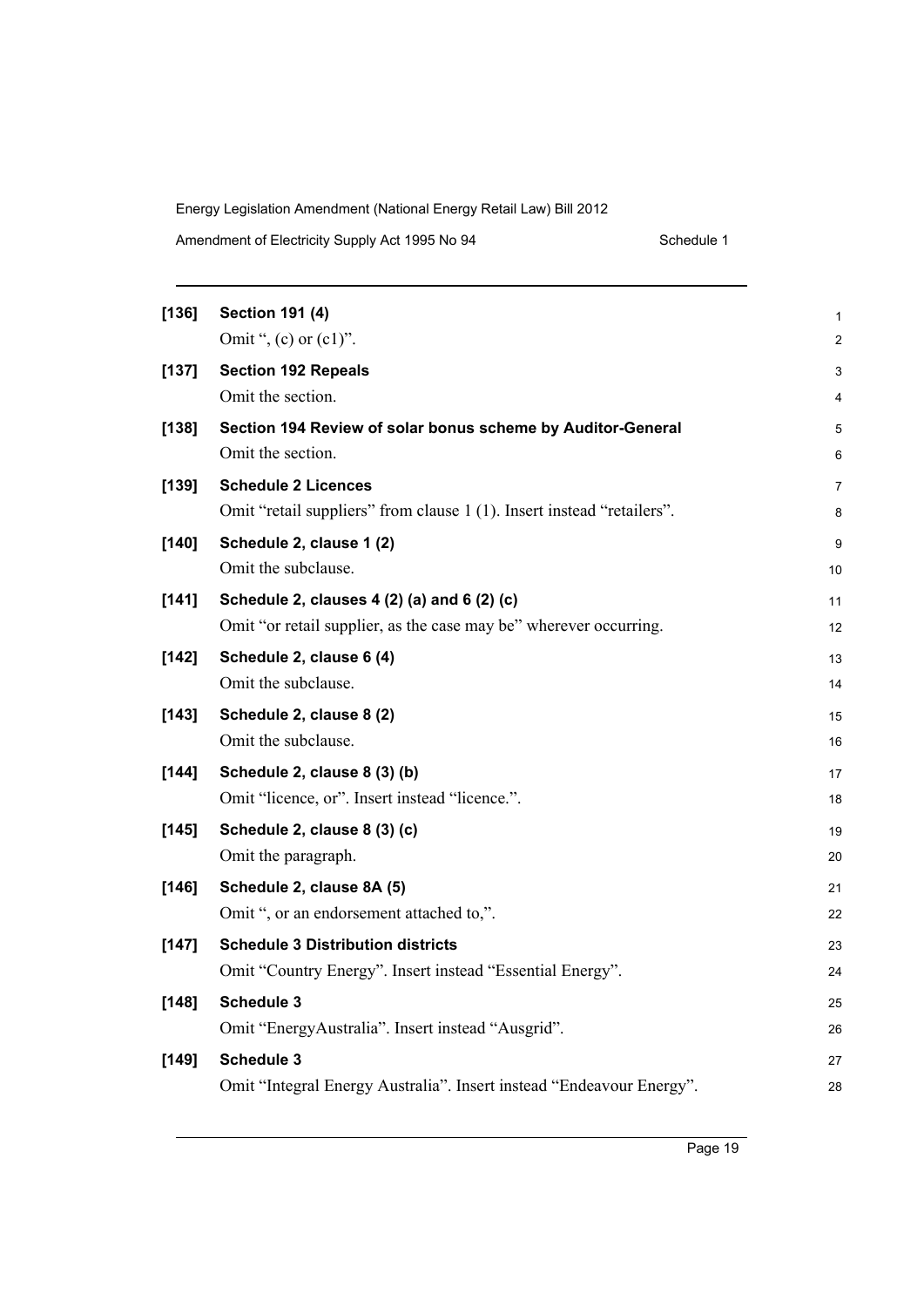Schedule 1 Amendment of Electricity Supply Act 1995 No 94

| $[150]$ | Schedule 6 Savings, transitional and other provisions                                                                                                             |
|---------|-------------------------------------------------------------------------------------------------------------------------------------------------------------------|
|         | Insert at the end of clause $1(1)$ :                                                                                                                              |
|         | National Energy Retail Law (Adoption) Act 2012                                                                                                                    |
|         | any other Act that amends this Act                                                                                                                                |
| [151]   | <b>Dictionary</b>                                                                                                                                                 |
|         | Omit the definition of <i>approved electricity industry ombudsman scheme</i> .                                                                                    |
|         | Insert instead:                                                                                                                                                   |
|         | <i>approved energy ombudsman scheme</i> means a scheme approved<br>under section 96B.                                                                             |
| [152]   | Dictionary, definition of "customer"                                                                                                                              |
|         | Omit the definition. Insert instead:                                                                                                                              |
|         | <i>customer</i> includes a wholesale customer.                                                                                                                    |
| [153]   | <b>Dictionary</b>                                                                                                                                                 |
|         | Omit the definitions of <i>customer connection contract</i> , <i>customer connection</i>                                                                          |
|         | services, customer supply contract, Electricity Tariff Equalisation Fund,<br><b>Electricity Tariff Equalisation Ministerial Corporation, National Electricity</b> |
|         | Code, negotiated customer connection contract, negotiated customer supply                                                                                         |
|         | contract, retail customer, retail supplier, retail supplier's licence, small<br>retail customer, standard form customer connection contract, standard form        |
|         | customer supply contract, standard retail supplier and supply district.                                                                                           |
| $[154]$ | Dictionary, definition of "Department"                                                                                                                            |
|         | Omit "Industry and Investment".                                                                                                                                   |
|         | Insert instead "Trade and Investment, Regional Infrastructure and Services".                                                                                      |
| [155]   | Dictionary, definition of "distribution system"                                                                                                                   |
|         | Omit "small retail customers" from paragraph (a1).                                                                                                                |
|         | Insert instead "regulated offer customers".                                                                                                                       |
| [156]   | Dictionary, definition of "electricity delivery equipment"                                                                                                        |
|         | Omit "retail supplier". Insert instead "retailer".                                                                                                                |
| $[157]$ | Dictionary, definition of "electricity network services"                                                                                                          |
|         | Omit "National Electricity Code that are regulated under Chapters 6 and 9 of<br>that Code".                                                                       |
|         | Insert instead "National Electricity Rules".                                                                                                                      |
|         |                                                                                                                                                                   |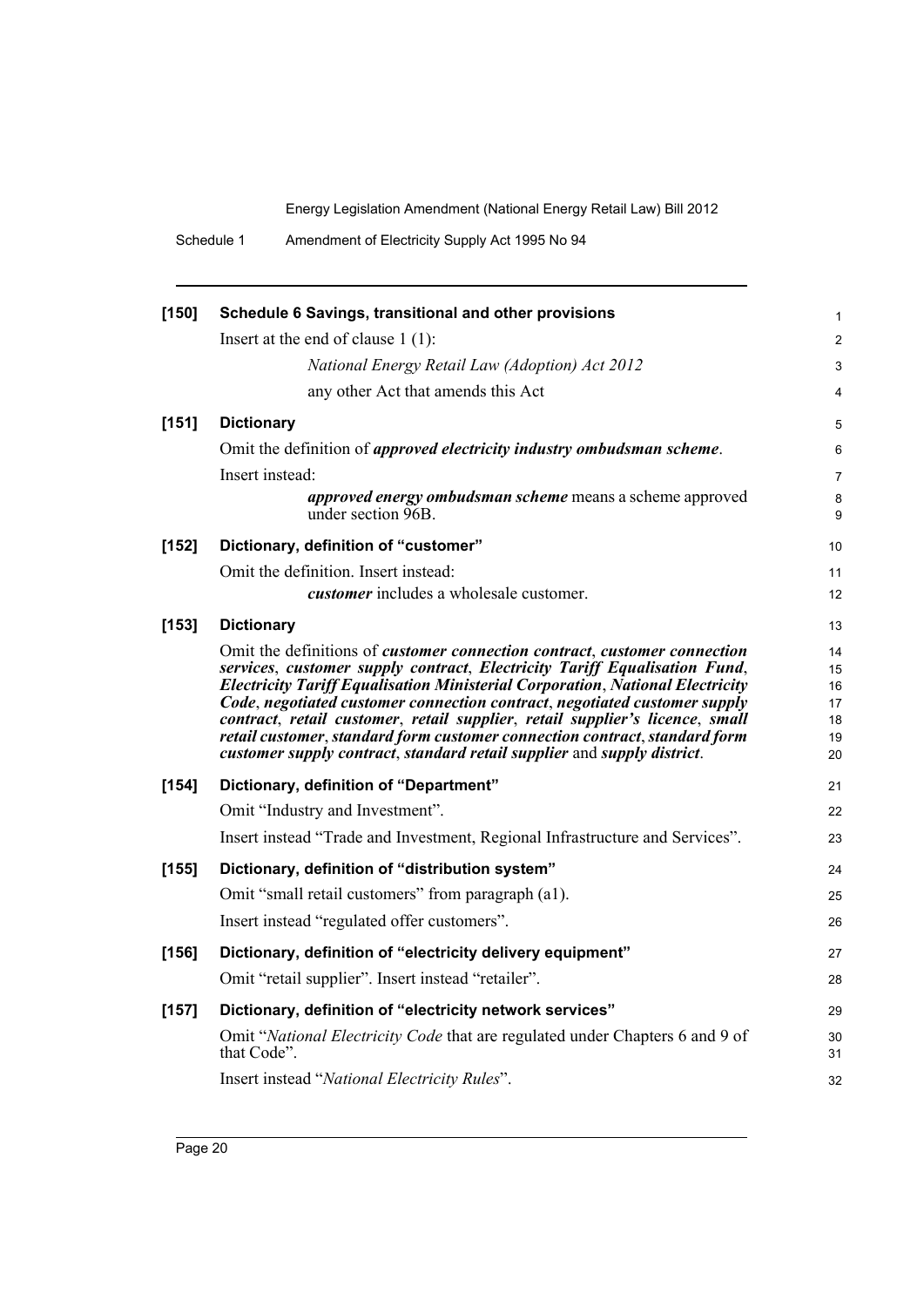Amendment of Electricity Supply Act 1995 No 94 Schedule 1

| [158] | Dictionary, definition of "licence"                                                                        | 1              |
|-------|------------------------------------------------------------------------------------------------------------|----------------|
|       | Omit "or a retail supplier's licence".                                                                     | $\overline{2}$ |
| [159] | Dictionary, definition of "National Electricity (NSW) Law"                                                 | 3              |
|       | Omit "National Electricity Code, as in force from time to time, referred to in<br>that $Law$ ".            | 4<br>5         |
|       | Insert instead "National Electricity Rules".                                                               | 6              |
| [160] | <b>Dictionary</b>                                                                                          | 7              |
|       | Insert in alphabetical order:                                                                              | 8              |
|       | <i>National Electricity Rules</i> has the same meaning as it has in the<br>National Electricity (NSW) Law. | 9<br>10        |
| [161] | Dictionary, definition of "point of supply"                                                                | 11             |
|       | Omit "wholesale or retail customer or a class of wholesale or retail<br>customers".                        | 12<br>13       |
|       | Insert instead "customer or a class of customers".                                                         | 14             |
| [162] | Dictionary, definition of "regulated retail tariff"                                                        | 15             |
|       | Omit the definition. Insert instead:                                                                       | 16             |
|       | regulated retail tariff means a tariff for or in relation to the                                           | 17             |
|       | supply of electricity required to be charged to a regulated offer                                          | 18             |
|       | customer, being a tariff specified in a determination in force<br>under Division 5 of Part 4.              | 19<br>20       |
| [163] | Dictionary, definition of "wholesale supply arrangement"                                                   | 21             |
|       | Omit "customer supply contract". Insert instead "customer retail contract".                                | 22             |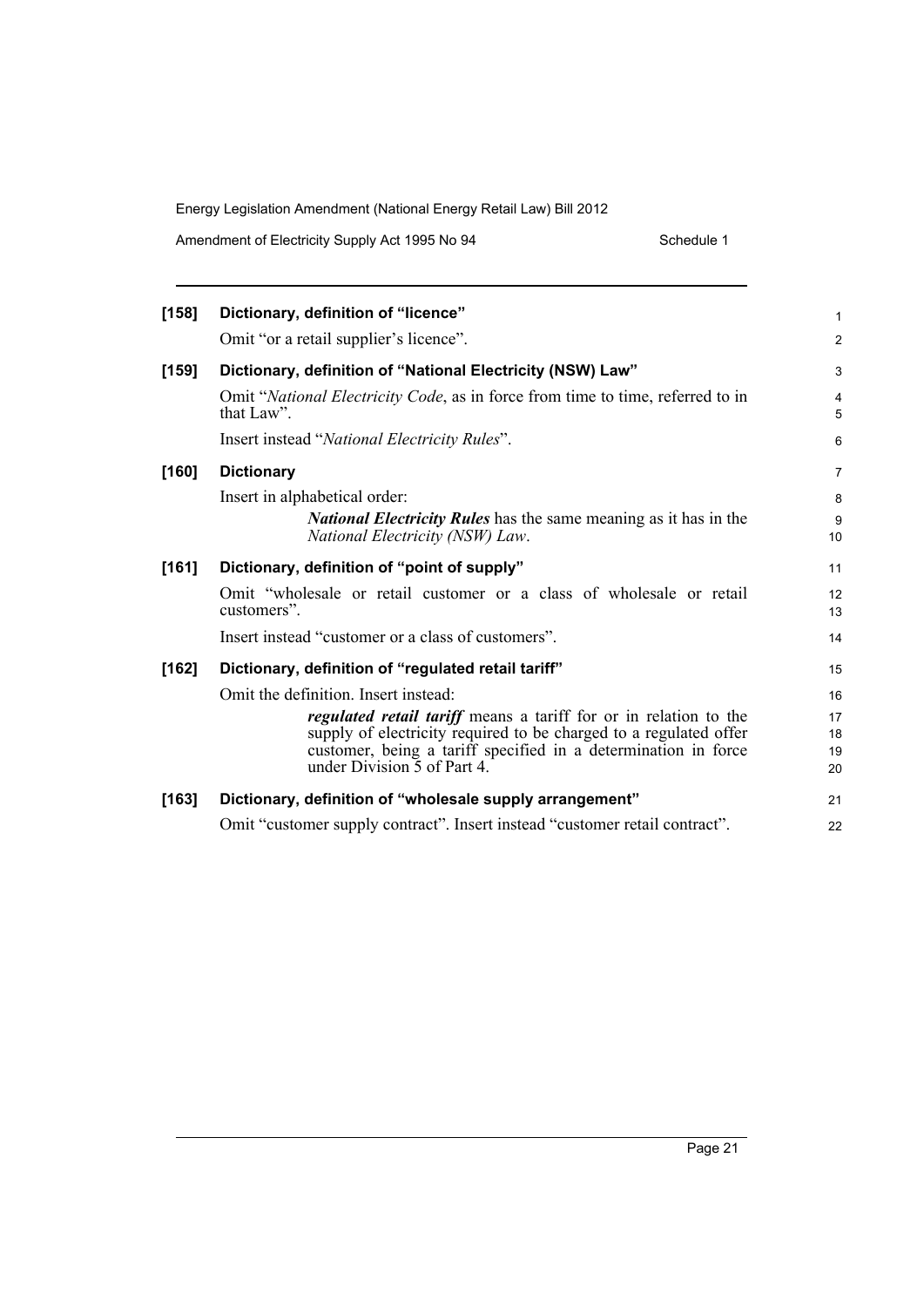1

## **Schedule 2 Amendment of Gas Supply Act 1996 No 38**

<span id="page-31-0"></span>

|       |                                                                                             | NO 38                                                                                                                                                                                                                                                                                             | 2                          |  |  |  |  |
|-------|---------------------------------------------------------------------------------------------|---------------------------------------------------------------------------------------------------------------------------------------------------------------------------------------------------------------------------------------------------------------------------------------------------|----------------------------|--|--|--|--|
| [1]   | <b>Section 3 Objects</b>                                                                    |                                                                                                                                                                                                                                                                                                   | 3                          |  |  |  |  |
|       | Omit "and to promote customer choice in relation to gas supply" from<br>section $3(1)(b)$ . |                                                                                                                                                                                                                                                                                                   |                            |  |  |  |  |
| [2]   | Section 3 (4)                                                                               |                                                                                                                                                                                                                                                                                                   | 6                          |  |  |  |  |
|       | Omit the subsection.                                                                        |                                                                                                                                                                                                                                                                                                   | 7                          |  |  |  |  |
| $[3]$ | Section 3 (6)                                                                               |                                                                                                                                                                                                                                                                                                   | 8                          |  |  |  |  |
|       |                                                                                             | Insert "or the National Energy Retail Law (NSW) or the National Energy<br>Retail Regulations (NSW)" after "National Gas (NSW) Regulations".                                                                                                                                                       | 9<br>10                    |  |  |  |  |
| [4]   |                                                                                             | <b>Section 4 Definitions</b>                                                                                                                                                                                                                                                                      | 11                         |  |  |  |  |
|       |                                                                                             | Insert at the end of the section:                                                                                                                                                                                                                                                                 | 12                         |  |  |  |  |
|       | (2)                                                                                         | Words and expressions used in this Act (other than <i>distributor</i> )<br>have the same meaning as they have in the National Energy<br>Retail Law (NSW) but (unless otherwise expressly provided)<br>have that meaning only in relation to the supply of natural gas.                            | 13<br>14<br>15<br>16       |  |  |  |  |
| [5]   |                                                                                             | Section 5 Prohibition of unauthorised gas reticulation                                                                                                                                                                                                                                            | 17                         |  |  |  |  |
|       |                                                                                             | Omit section 5 (1). Insert instead:                                                                                                                                                                                                                                                               | 18                         |  |  |  |  |
|       | (1)                                                                                         | A person must not operate a distribution pipeline for the purpose<br>of conveying natural gas to any other person otherwise than<br>under the authority of an authorisation.<br>Maximum penalty: 500 penalty units (in the case of a<br>corporation) and 50 penalty units (in any other case).    | 19<br>20<br>21<br>22<br>23 |  |  |  |  |
| [6]   | Section 5 (3)                                                                               |                                                                                                                                                                                                                                                                                                   | 24                         |  |  |  |  |
|       | Omit the subsection.                                                                        |                                                                                                                                                                                                                                                                                                   | 25                         |  |  |  |  |
| [7]   | <b>Section 6</b>                                                                            |                                                                                                                                                                                                                                                                                                   | 26                         |  |  |  |  |
|       |                                                                                             | Omit the section. Insert instead:                                                                                                                                                                                                                                                                 | 27                         |  |  |  |  |
|       | 6                                                                                           | <b>Authorisations</b>                                                                                                                                                                                                                                                                             | 28                         |  |  |  |  |
|       |                                                                                             | Subject to any conditions imposed by or under this Act, a<br><i>reticulator's authorisation</i> authorises its holder, and any other<br>person specified in the authorisation, to operate the distribution<br>pipeline so specified for the purpose of conveying natural gas to<br>other persons. | 29<br>30<br>31<br>32<br>33 |  |  |  |  |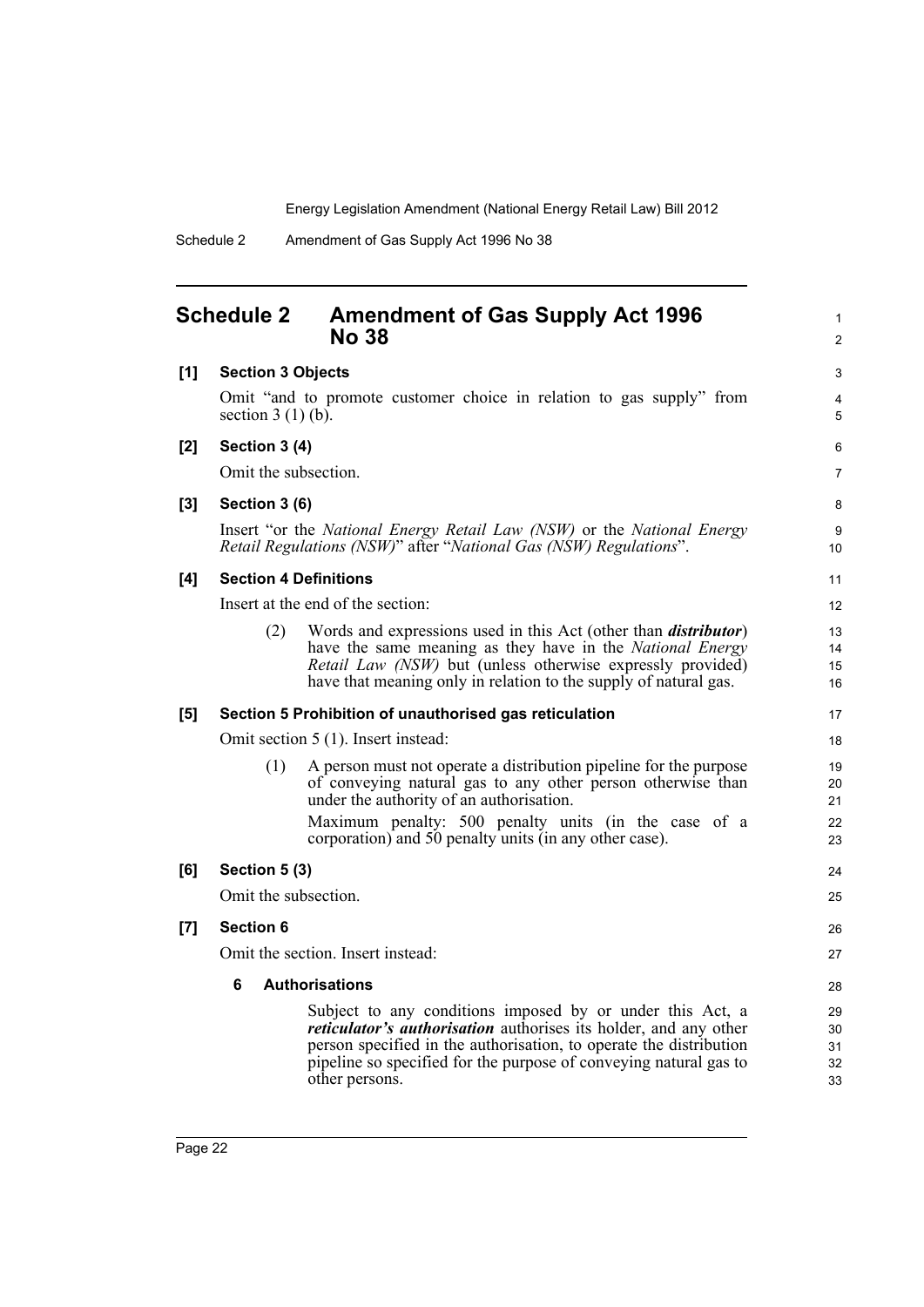| Amendment of Gas Supply Act 1996 No 38 | Schedule 2 |
|----------------------------------------|------------|
|----------------------------------------|------------|

| [8]    |                                       |                    |                          | <b>Section 7 Applications</b>                                                                                                                                                                                                                                                   | 1                          |
|--------|---------------------------------------|--------------------|--------------------------|---------------------------------------------------------------------------------------------------------------------------------------------------------------------------------------------------------------------------------------------------------------------------------|----------------------------|
|        |                                       |                    |                          | Omit ", if made in relation to a reticulator's authorisation," from section 7 (2).                                                                                                                                                                                              | $\overline{c}$             |
| [9]    |                                       |                    |                          | <b>Section 9 Determination of applications</b>                                                                                                                                                                                                                                  | 3                          |
|        |                                       |                    |                          | Omit "or authorised supplier, as the case may be" from section $9(2)(a)$ .                                                                                                                                                                                                      | 4                          |
| $[10]$ |                                       |                    |                          | <b>Section 11 Conditions of authorisations</b>                                                                                                                                                                                                                                  | 5                          |
|        |                                       |                    |                          | Omit section 11 (2) (b). Insert instead:                                                                                                                                                                                                                                        | 6                          |
|        |                                       |                    | (b)                      | a condition requiring the holder of the authorisation to<br>exercise its functions under this Act in accordance with<br>specified guidelines or subject to specified restrictions,<br>including conditions as to the district within which those<br>functions may be exercised, | 7<br>8<br>9<br>10<br>11    |
| $[11]$ |                                       |                    | Section 11 (2) (c)       |                                                                                                                                                                                                                                                                                 | 12                         |
|        |                                       |                    |                          | Omit "or authorised supplier, as the case may be".                                                                                                                                                                                                                              | 13                         |
| $[12]$ | Section 11 (3) and (4)                |                    |                          |                                                                                                                                                                                                                                                                                 |                            |
|        | Omit the subsections. Insert instead: |                    |                          |                                                                                                                                                                                                                                                                                 |                            |
|        |                                       | (3)                |                          | The Minister may not impose conditions on an authorization with<br>respect to the terms on which an authorised reticulator grants<br>access to its distribution pipelines.                                                                                                      | 16<br>17<br>18             |
| $[13]$ |                                       | <b>Section 11A</b> |                          |                                                                                                                                                                                                                                                                                 | 19                         |
|        |                                       |                    | Insert after section 11: |                                                                                                                                                                                                                                                                                 | 20                         |
|        | 11A                                   |                    |                          | Authorisation conditions relating to energy ombudsman scheme                                                                                                                                                                                                                    | 21                         |
|        |                                       | (1)                |                          | It is a condition of a reticulator's authorization that:                                                                                                                                                                                                                        | 22                         |
|        |                                       |                    | (a)                      | the authorisation holder must be a member of the energy<br>ombudsman scheme, and                                                                                                                                                                                                | 23<br>24                   |
|        |                                       |                    | (b)                      | the authorisation holder is bound by, and must comply<br>with, any decision of the energy ombudsman under the<br>scheme relating to a dispute or complaint involving the<br>authorisation holder and a small customer or a regulated<br>offer customer.                         | 25<br>26<br>27<br>28<br>29 |
|        |                                       |                    |                          | Note. The energy ombudsman has power to deal with disputes<br>between retailers and customers under this Act, see<br>sections 96A and 96B of the Electricity Supply Act 1995 and the<br>regulations under that Act.                                                             | 30<br>31<br>32<br>33       |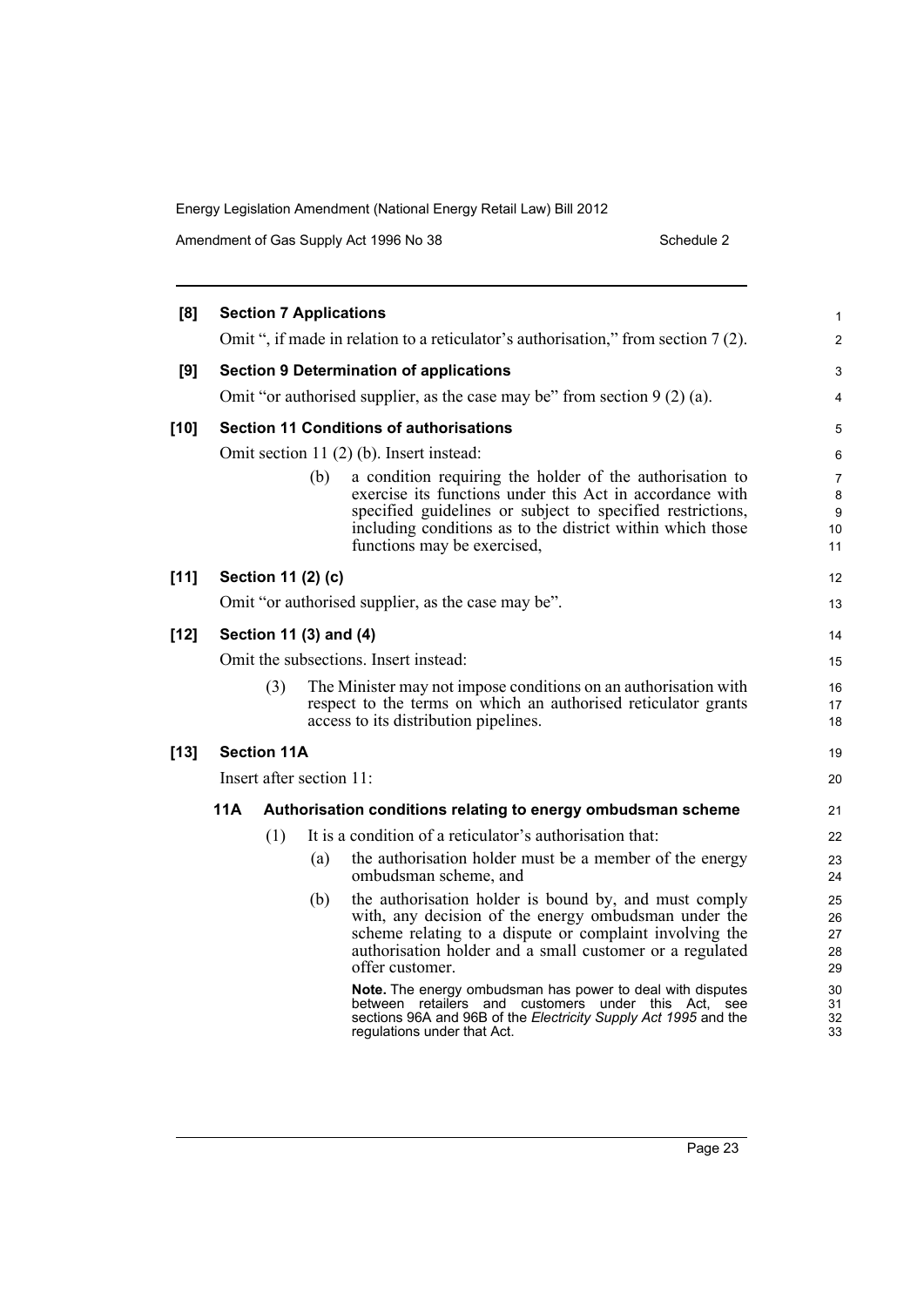|        | (2)                    | This section does not apply in respect of an authorised reticulator<br>if the authorised reticulator is exempt from the requirement to be<br>a member of the energy ombudsman scheme.                                                                                                        | $\mathbf{1}$<br>$\overline{2}$<br>3            |
|--------|------------------------|----------------------------------------------------------------------------------------------------------------------------------------------------------------------------------------------------------------------------------------------------------------------------------------------|------------------------------------------------|
|        | (3)                    | The Minister may, by order in writing, exempt an authorised<br>reticulator from the requirement to be a member of the energy<br>ombudsman scheme if of the opinion that the authorised<br>reticulator is not currently engaging in any activities for which an<br>authorisation is required. | 4<br>5<br>$\,6\,$<br>$\overline{7}$<br>$\bf 8$ |
|        | (4)                    | In this section:                                                                                                                                                                                                                                                                             | 9                                              |
|        |                        | energy ombudsman scheme means the scheme established under<br>section 96B of the <i>Electricity Supply Act 1995</i> .                                                                                                                                                                        | 10 <sup>°</sup><br>11                          |
| $[14]$ |                        | <b>Section 15 Annual authorisation fees</b>                                                                                                                                                                                                                                                  | 12                                             |
|        |                        | Omit section 15 $(4)$ and $(5)$ .                                                                                                                                                                                                                                                            | 13                                             |
| $[15]$ |                        | Section 27 Tribunal may make gas pricing orders                                                                                                                                                                                                                                              | 14                                             |
|        | from section $27(1)$ . | Omit "small retail customers under standard form customer supply contracts"                                                                                                                                                                                                                  | 15<br>16                                       |
|        |                        | Insert instead "regulated offer customers under regulated offer contracts".                                                                                                                                                                                                                  | 17                                             |
| $[16]$ |                        | Section 27A Gas pricing orders generally                                                                                                                                                                                                                                                     | 18                                             |
|        |                        | Omit "small retail customers" wherever occurring in section 27A (1).                                                                                                                                                                                                                         | 19                                             |
|        |                        | Insert instead "regulated offer customers".                                                                                                                                                                                                                                                  | 20                                             |
| $[17]$ | Section 27A (3)        |                                                                                                                                                                                                                                                                                              | 21                                             |
|        |                        | Omit "an authorised supplier". Insert instead "a regulated offer retailer".                                                                                                                                                                                                                  | 22                                             |
| $[18]$ | Section 27A (4)        |                                                                                                                                                                                                                                                                                              | 23                                             |
|        | Omit the subsection.   |                                                                                                                                                                                                                                                                                              | 24                                             |
| $[19]$ |                        | Section 28 Review of gas pricing orders                                                                                                                                                                                                                                                      | 25                                             |
|        |                        | Omit "An authorised supplier" wherever occurring in section 28 (1) and (2).                                                                                                                                                                                                                  | 26                                             |
|        |                        | Insert instead "A regulated offer retailer".                                                                                                                                                                                                                                                 | 27                                             |
| $[20]$ | <b>Section 28 (2)</b>  |                                                                                                                                                                                                                                                                                              | 28                                             |
|        |                        | Omit "the supplier". Insert instead "the retailer".                                                                                                                                                                                                                                          | 29                                             |
|        |                        |                                                                                                                                                                                                                                                                                              |                                                |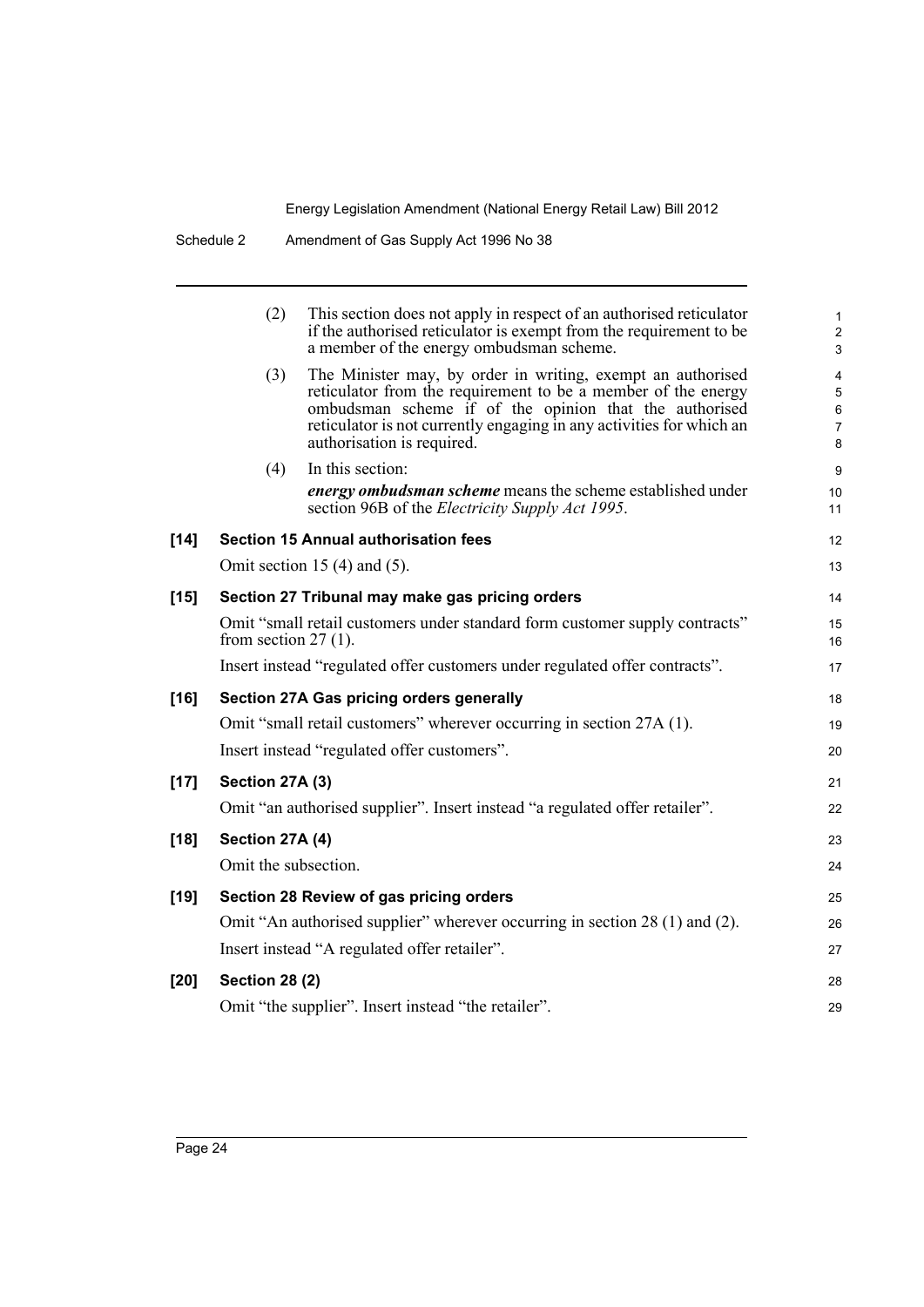Amendment of Gas Supply Act 1996 No 38 Schedule 2 Schedule 2

| $[21]$ | <b>Section 28A</b>                             |                        |                                                                                                                                           |                |  |
|--------|------------------------------------------------|------------------------|-------------------------------------------------------------------------------------------------------------------------------------------|----------------|--|
|        |                                                |                        | Insert after section 28:                                                                                                                  | $\overline{2}$ |  |
|        | <b>28A</b><br>Division to cease to have effect |                        |                                                                                                                                           |                |  |
|        |                                                | (1)                    | This Division ceases to have effect on 30 June 2013 or on such<br>earlier or later day as may be prescribed by the regulations.           | 4<br>5         |  |
|        |                                                | (2)                    | Regulations containing provisions of a savings or transitional<br>nature may be made consequent on the operation of<br>subsection $(1)$ . | 6<br>7<br>8    |  |
| $[22]$ |                                                |                        | Part 2A, heading                                                                                                                          | 9              |  |
|        |                                                |                        | Omit "and retail".                                                                                                                        | 10             |  |
| $[23]$ |                                                |                        | Part 2A, Divisions 1-3                                                                                                                    | 11             |  |
|        |                                                |                        | Omit the Divisions.                                                                                                                       | 12             |  |
| $[24]$ |                                                |                        | Part 2A, Division 4, heading                                                                                                              | 13             |  |
|        |                                                |                        | Omit the heading.                                                                                                                         | 14             |  |
| $[25]$ |                                                |                        | <b>Section 33J Definitions</b>                                                                                                            | 15             |  |
|        |                                                |                        | Omit "Division". Insert instead "Part".                                                                                                   | 16             |  |
| $[26]$ |                                                |                        | Section 33J, definition of "retail market business system"                                                                                | 17             |  |
|        |                                                |                        | Omit the definition.                                                                                                                      | 18             |  |
| $[27]$ |                                                |                        | <b>Section 33K Market operations rules</b>                                                                                                | 19             |  |
|        |                                                |                        | Omit section $33K(1)(a)$ , (b) and (e).                                                                                                   | 20             |  |
| $[28]$ |                                                |                        | Section 33K (1) (d1) and (2A) (b) (i)                                                                                                     | 21             |  |
|        |                                                |                        | Omit "suppliers" wherever occurring. Insert instead "retailers".                                                                          | 22             |  |
| $[29]$ |                                                |                        | Section 33K (1) (g)                                                                                                                       | 23             |  |
|        |                                                |                        | Omit "(a)". Insert instead "(c)".                                                                                                         | 24             |  |
| $[30]$ |                                                |                        | Section 33K (5) (c)                                                                                                                       | 25             |  |
|        |                                                |                        | Omit "supplier". Insert instead "retailer".                                                                                               | 26             |  |
| $[31]$ |                                                | <b>Section 33K (6)</b> |                                                                                                                                           | 27             |  |
|        |                                                |                        | Insert "or the National Energy Retail Law (NSW) or the National Energy<br><i>Retail Regulations (NSW)</i> ," after "the regulations,".    | 28<br>29       |  |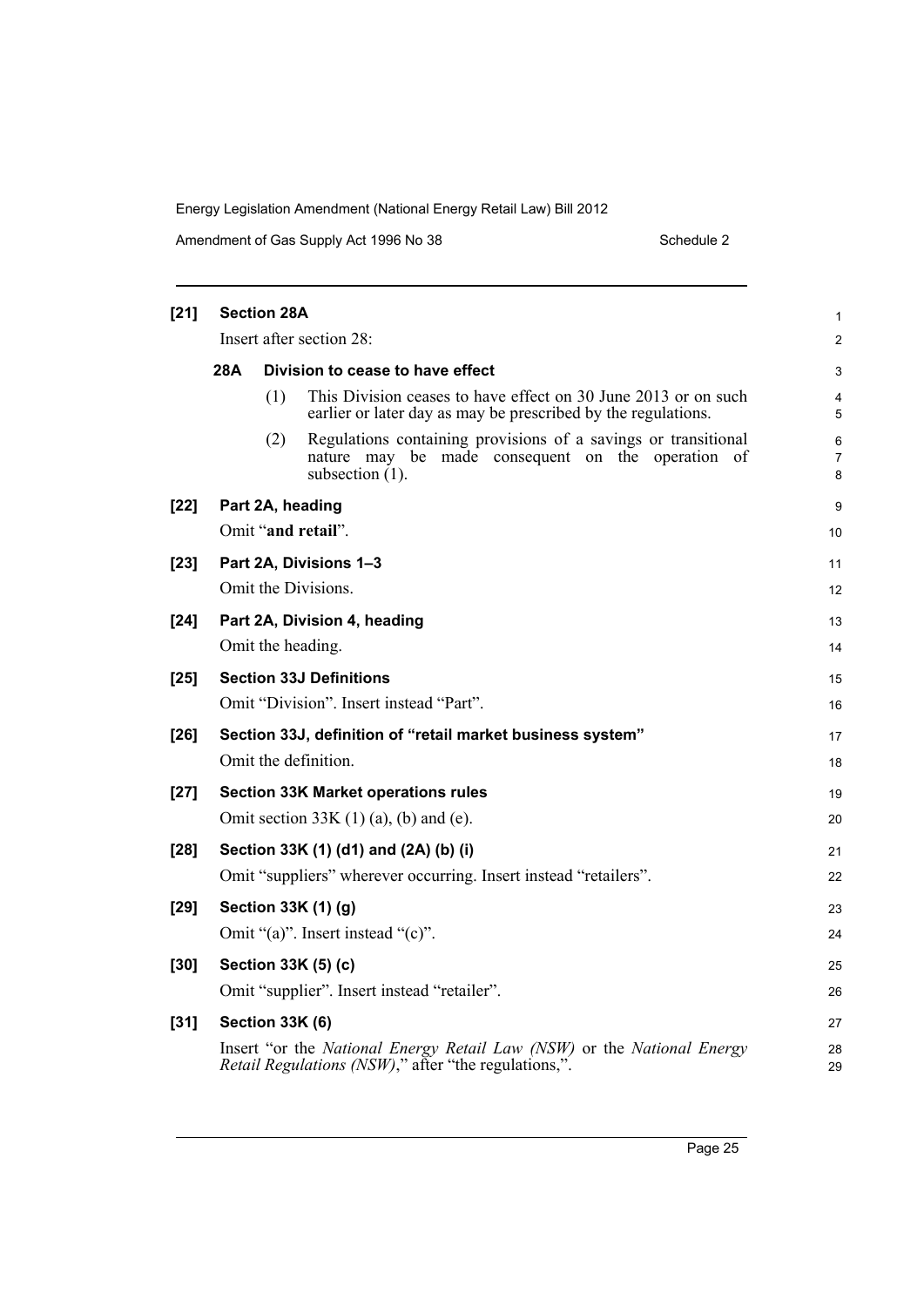| $[32]$ |                        | Section 33L Obligations under rules                                                                                                                                                                 | 1              |
|--------|------------------------|-----------------------------------------------------------------------------------------------------------------------------------------------------------------------------------------------------|----------------|
|        | Omit section 33L (2).  |                                                                                                                                                                                                     | 2              |
| $[33]$ | <b>Section 33L (4)</b> |                                                                                                                                                                                                     | 3              |
|        |                        | Omit "supplier". Insert instead "retailer".                                                                                                                                                         | 4              |
| $[34]$ |                        | Part 2A, Divisions 5 and 6                                                                                                                                                                          | 5              |
|        | Omit the Divisions.    |                                                                                                                                                                                                     | 6              |
| $[35]$ |                        | Section 54 Liability for failure of gas supply                                                                                                                                                      | 7              |
|        | Omit the section.      |                                                                                                                                                                                                     | 8              |
| $[36]$ |                        | Section 65 Theft of gas                                                                                                                                                                             | 9              |
|        |                        | Omit "an authorised supplier". Insert instead "a retailer".                                                                                                                                         | 10             |
| $[37]$ | supply                 | Section 73 Court may order disconnection and discontinuance of gas                                                                                                                                  | 11<br>12       |
|        |                        | Insert after section $73(2)$ :                                                                                                                                                                      | 13             |
|        | (3)                    | An order under this section has effect despite any other law.                                                                                                                                       | 14             |
| $[38]$ |                        | Section 74 Court may order payment for stolen gas                                                                                                                                                   | 15             |
|        |                        | Omit "authorised supplier". Insert instead "retailer".                                                                                                                                              | 16             |
| $[39]$ |                        | Section 75 Orders for payment to operate as judgments                                                                                                                                               | 17             |
|        |                        | Omit "authorised supplier" from section 75 (1) (a). Insert instead "retailer".                                                                                                                      | 18             |
| [40]   |                        | Section 75A Regulatory functions of Tribunal                                                                                                                                                        | 19             |
|        |                        | Omit "subsection $(3)$ " from section 75A $(1)$ (b).                                                                                                                                                | 20             |
|        |                        | Insert instead "subsections $(3)$ and $(3A)$ ".                                                                                                                                                     | 21             |
| $[41]$ | Section 75A (3)        |                                                                                                                                                                                                     | 22             |
|        |                        | Omit "and reporting to the Minister on".                                                                                                                                                            | 23             |
| $[42]$ |                        | Section 75A (3A)-(3F)                                                                                                                                                                               | 24             |
|        |                        | Insert after section 75A (3):                                                                                                                                                                       | 25             |
|        | (3A)                   | The Tribunal has the function of monitoring the extent to which<br>regulated offer retailers comply, or fail to comply, with the<br>obligation (under section 37C of the National Energy Retail Law | 26<br>27<br>28 |
|        |                        |                                                                                                                                                                                                     |                |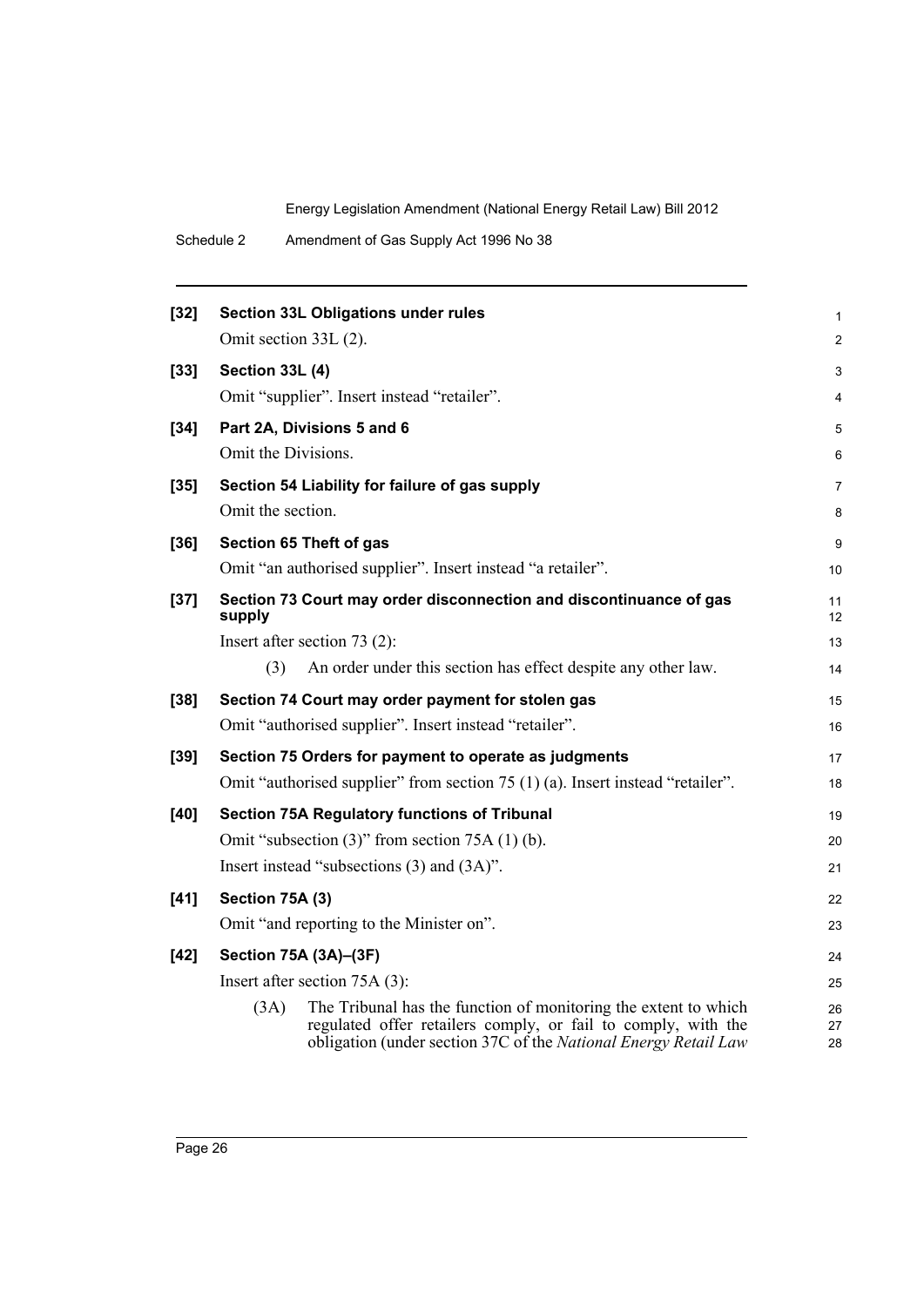Amendment of Gas Supply Act 1996 No 38 Schedule 2 Schedule 2

*(NSW)*) to ensure that regulated offer prices comply with the gas pricing orders of the Tribunal under Division 3 of Part 2 or any applicable voluntary transitional pricing arrangement for gas. (3B) For the purpose of enabling the Tribunal to exercise its functions, the Minister must furnish to the Tribunal such information in the possession of the Minister as the Tribunal may request in relation to compliance with the obligation (under section 37C of the *National Energy Retail Law (NSW)*) to ensure that regulated offer prices comply with the gas pricing orders under Division 3 of Part 2 or any applicable voluntary transitional pricing arrangement for gas. (3C) As soon as practicable after 30 June (but on or before 31 October) in each year, the Tribunal must prepare and forward to the Minister a report on the following: (a) the extent to which holders of authorisations or licences have complied, or failed to comply, with the conditions imposed on the authorisations or licences held by them during the 12 months ending on 30 June in that year, (b) the extent to which regulated offer retailers have complied, or failed to comply, with the obligation (under section 37C of the *National Energy Retail Law (NSW)*) to ensure that regulated offer prices comply with the gas pricing orders of the Tribunal under Division 3 of Part 2 or any applicable voluntary transitional pricing arrangement for gas during the 12 months ending on 30 June in that year. (3D) The Minister must lay the report or cause it to be laid before both Houses of Parliament as soon as practicable after receiving the report. (3E) If a House of Parliament is not sitting when the Minister seeks to table the report, the Minister may present copies of the report to the Clerk of the House concerned. (3F) The report: (a) on presentation and for all purposes is taken to have been laid before the House, and (b) may be printed by authority of the Clerk of the House, and (c) if printed by authority of the Clerk, is for all purposes taken to be a report published by or under the authority of the House, and 1 2 3 4 5 6 7 8 9 10 11 12 13 14 15 16 17 18 19 20 21 22 23 24 25 26 27 28 29 30 31 32 33 34 35 36 37 38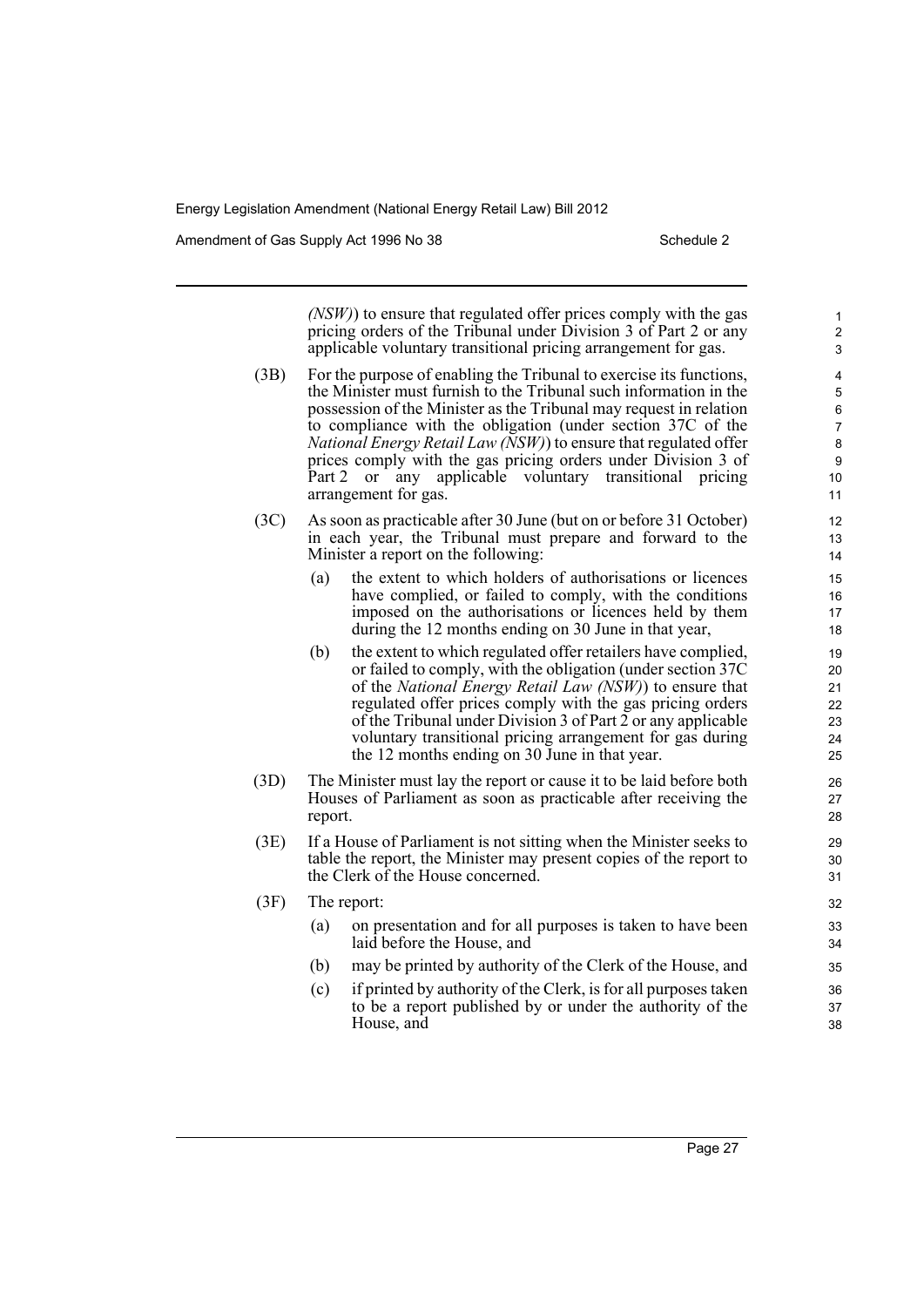|        | (d)                                  | (i)   | is to be recorded:<br>in the case of the Legislative Council, in the Minutes                                                                 | $\mathbf{1}$<br>$\overline{c}$ |
|--------|--------------------------------------|-------|----------------------------------------------------------------------------------------------------------------------------------------------|--------------------------------|
|        |                                      |       | of the Proceedings of the Legislative Council, and                                                                                           | $\mathfrak{S}$                 |
|        |                                      | (ii)  | in the case of the Legislative Assembly, in the Votes                                                                                        | $\overline{4}$                 |
|        |                                      |       | and Proceedings of the Legislative Assembly,                                                                                                 | $\sqrt{5}$                     |
|        |                                      |       | on the first sitting day of the House after receipt of the<br>report by the Clerk.                                                           | $\,6\,$<br>$\overline{7}$      |
| $[43]$ |                                      |       | Section 76A Retail price disclosure and comparison                                                                                           | 8                              |
|        | Omit the section.                    |       |                                                                                                                                              | 9                              |
| $[44]$ | <b>Section 83 Regulations</b>        |       |                                                                                                                                              | 10                             |
|        |                                      |       | Insert "the National Energy Retail Law (NSW), the National Energy Retail<br><i>Regulations (NSW)</i> ," after "this Act," in section 83 (1). | 11<br>12                       |
| $[45]$ | Section 83 (2) (d) and (e)           |       |                                                                                                                                              | 13                             |
|        | Omit the paragraphs. Insert instead: |       |                                                                                                                                              | 14                             |
|        | (d)                                  |       | distributor service standards for reticulators that are                                                                                      | 15                             |
|        |                                      |       | distributors within the meaning of the <i>National Energy</i><br>Retail Law (NSW),                                                           | 16<br>17                       |
| $[46]$ | Section 83 (2) (k)                   |       |                                                                                                                                              | 18                             |
|        | Omit "reticulators, suppliers and".  |       |                                                                                                                                              | 19                             |
| $[47]$ | Section 83 (2) (m)                   |       |                                                                                                                                              | 20                             |
|        | Insert after section 83 $(2)$ (1):   |       |                                                                                                                                              | 21                             |
|        | (m)                                  |       | facilitating the Government's social programs for gas,<br>including:                                                                         | 22<br>23                       |
|        |                                      | (i)   | the adoption of Codes with respect to the                                                                                                    | 24                             |
|        |                                      |       | implementation of any such program in relation to a<br>specified class or specified classes of customers,                                    | 25<br>26                       |
|        |                                      |       | and                                                                                                                                          | 27                             |
|        |                                      | (ii)  | the payment and assessment of implementation and<br>enforcement costs, and                                                                   | 28<br>29                       |
|        |                                      | (iii) | the publication of Codes, and                                                                                                                | 30                             |
|        |                                      | (iv)  | the application of such programs to distributors,<br>reticulators, retailers and exempt sellers, and                                         | 31<br>32                       |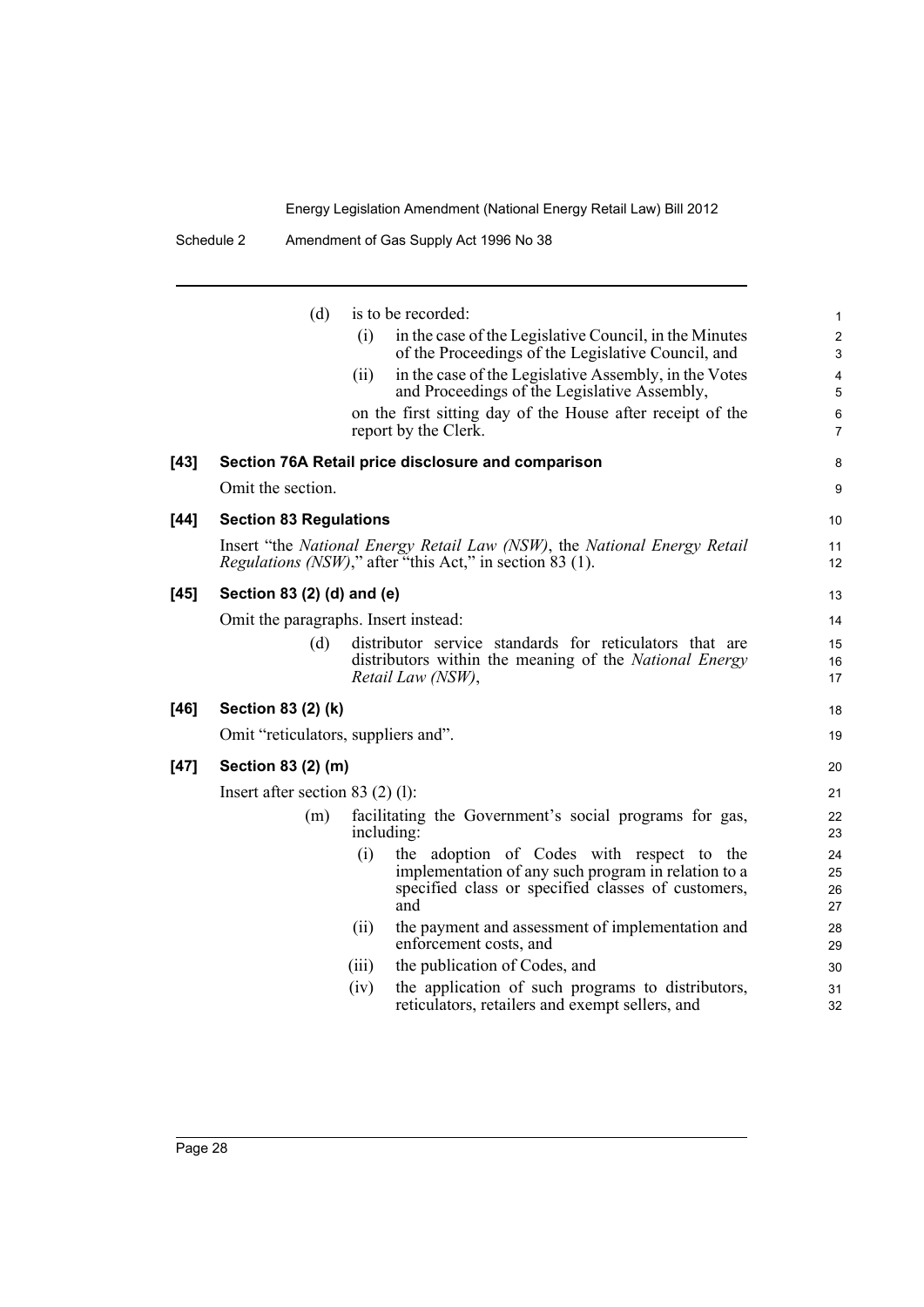Amendment of Gas Supply Act 1996 No 38 Schedule 2 Schedule 2

|        | (v)                                               | the enforcement of Codes, in particular the giving<br>and enforcement of undertakings with respect to<br>compliance with Codes, and                                                                                                                                                                      | 1<br>$\overline{\mathbf{c}}$<br>3 |
|--------|---------------------------------------------------|----------------------------------------------------------------------------------------------------------------------------------------------------------------------------------------------------------------------------------------------------------------------------------------------------------|-----------------------------------|
|        | (vi)                                              | the conferral of jurisdiction on the Local Court with<br>respect to the enforcement of undertakings.                                                                                                                                                                                                     | 4<br>5                            |
| $[48]$ | <b>Section 83 (3)</b>                             |                                                                                                                                                                                                                                                                                                          | 6                                 |
|        | Omit "suppliers and" wherever occurring.          |                                                                                                                                                                                                                                                                                                          | 7                                 |
| $[49]$ | Sections 84 and 85                                |                                                                                                                                                                                                                                                                                                          | 8                                 |
|        | Omit the sections.                                |                                                                                                                                                                                                                                                                                                          | 9                                 |
| [50]   |                                                   | Schedule 1 Amendment of other Acts and instruments                                                                                                                                                                                                                                                       | 10                                |
|        | Omit the Schedule.                                |                                                                                                                                                                                                                                                                                                          | 11                                |
| $[51]$ |                                                   | Schedule 2 Savings, transitional and other provisions                                                                                                                                                                                                                                                    | 12                                |
|        | Insert at the end of clause $1(1)$ :              |                                                                                                                                                                                                                                                                                                          | 13                                |
|        |                                                   | National Energy Retail Law (Adoption) Act 2012                                                                                                                                                                                                                                                           | 14                                |
|        |                                                   | any other Act that amends this Act                                                                                                                                                                                                                                                                       | 15                                |
| $[52]$ | <b>Dictionary</b>                                 |                                                                                                                                                                                                                                                                                                          | 16                                |
|        | supplier's authorisation and supply district.     | Omit the definitions of ancillary market activity, ancillary market<br>participant, approved gas industry ombudsman scheme, authorised supplier,<br>negotiated customer supply contract, retail customer, small retail customer,<br>standard form customer supply contract, standard supplier, supplier, | 17<br>18<br>19<br>20<br>21        |
| $[53]$ | Dictionary, definition of "authorisation"         |                                                                                                                                                                                                                                                                                                          | 22                                |
|        | Omit "or a supplier's authorisation".             |                                                                                                                                                                                                                                                                                                          | 23                                |
| $[54]$ | Dictionary, definition of "Department"            |                                                                                                                                                                                                                                                                                                          | 24                                |
|        | Omit "Water and Energy".                          |                                                                                                                                                                                                                                                                                                          | 25                                |
|        |                                                   | Insert instead "Trade and Investment, Regional Infrastructure and Services".                                                                                                                                                                                                                             | 26                                |
| $[55]$ |                                                   | Dictionary, definition of "reticulator's authorisation"                                                                                                                                                                                                                                                  | 27                                |
|        | Omit "section 6 (a)". Insert instead "section 6". |                                                                                                                                                                                                                                                                                                          | 28                                |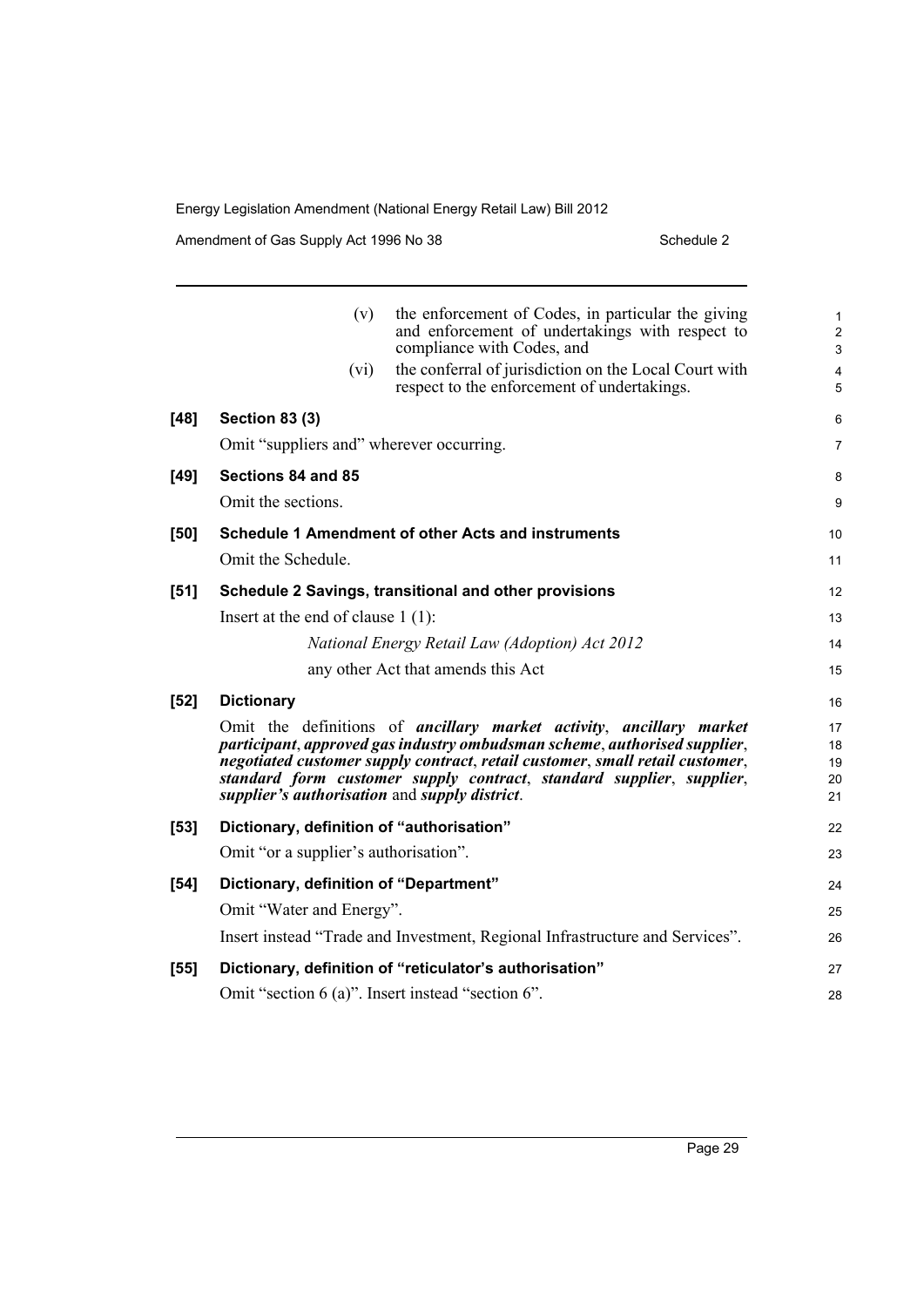1 2

Schedule 3 Amendment of National Electricity (New South Wales) Act 1997 No 20

## <span id="page-39-0"></span>**Schedule 3 Amendment of National Electricity (New South Wales) Act 1997 No 20**

| [1] | Part 2A<br>Insert after Part 2: |     |            | 3                       |                                                                                                                                                                                                                                                                                                                                                                                                        |                                        |
|-----|---------------------------------|-----|------------|-------------------------|--------------------------------------------------------------------------------------------------------------------------------------------------------------------------------------------------------------------------------------------------------------------------------------------------------------------------------------------------------------------------------------------------------|----------------------------------------|
|     |                                 |     |            |                         |                                                                                                                                                                                                                                                                                                                                                                                                        | $\overline{4}$                         |
|     | <b>Part 2A Related matters</b>  |     |            |                         |                                                                                                                                                                                                                                                                                                                                                                                                        | 5                                      |
|     | <b>8A</b>                       |     | Wales) Law |                         | <b>Regulation-making power for National Electricity (New South</b>                                                                                                                                                                                                                                                                                                                                     | 6<br>$\overline{7}$                    |
|     |                                 |     |            |                         | The Governor may make such regulations as are contemplated by<br>the National Electricity (New South Wales) Law as being made<br>under this Act as the application Act of this jurisdiction.                                                                                                                                                                                                           | 8<br>9<br>10                           |
|     | 8Β                              |     |            | <b>Energy Regulator</b> | Validation of instruments and decisions made by Australian                                                                                                                                                                                                                                                                                                                                             | 11<br>12                               |
|     |                                 | (1) | AER if:    |                         | This section applies to an instrument or a decision made by the                                                                                                                                                                                                                                                                                                                                        | 13<br>14                               |
|     |                                 |     | (a)        |                         | the instrument or decision was made:                                                                                                                                                                                                                                                                                                                                                                   | 15                                     |
|     |                                 |     |            | (i)                     | at or after the time that the amendments to the<br>National Electricity (South Australia) Act 1996 of<br>South Australia by the Statutes Amendment<br>(National Energy Retail Law) Act 2011 of South<br>Australia were enacted, but                                                                                                                                                                    | 16<br>17<br>18<br>19<br>20             |
|     |                                 |     |            | (ii)                    | before the time (the <i>application time</i> ) that the<br>amendments started to apply under this Act as a law<br>of New South Wales, and                                                                                                                                                                                                                                                              | 21<br>22<br>23                         |
|     |                                 |     | (b)        | (i)                     | had the amendments started so to apply, the making of the<br>instrument or decision would have been authorised by one<br>of the following laws (the <i>authorising laws</i> ):<br>the National Electricity (NSW) Law,                                                                                                                                                                                  | 24<br>25<br>26<br>27                   |
|     |                                 |     |            | (ii)                    | the National Electricity (NSW) Regulations,                                                                                                                                                                                                                                                                                                                                                            | 28                                     |
|     |                                 |     |            | (iii)                   | this Act,                                                                                                                                                                                                                                                                                                                                                                                              | 29                                     |
|     |                                 |     |            | (iv)                    | a regulation made under this Act, and                                                                                                                                                                                                                                                                                                                                                                  | 30                                     |
|     |                                 |     | (c)        | other                   | if the making of the instrument or decision would be so<br>authorised subject to the satisfaction of any conditions or<br>requirements<br>(for example, consultation<br><sub>or</sub><br>publication requirements)—the AER has done anything<br>that would, if the amendments had started so to apply, be<br>required under the authorising law for the instrument or<br>decision to be so authorised. | 31<br>32<br>33<br>34<br>35<br>36<br>37 |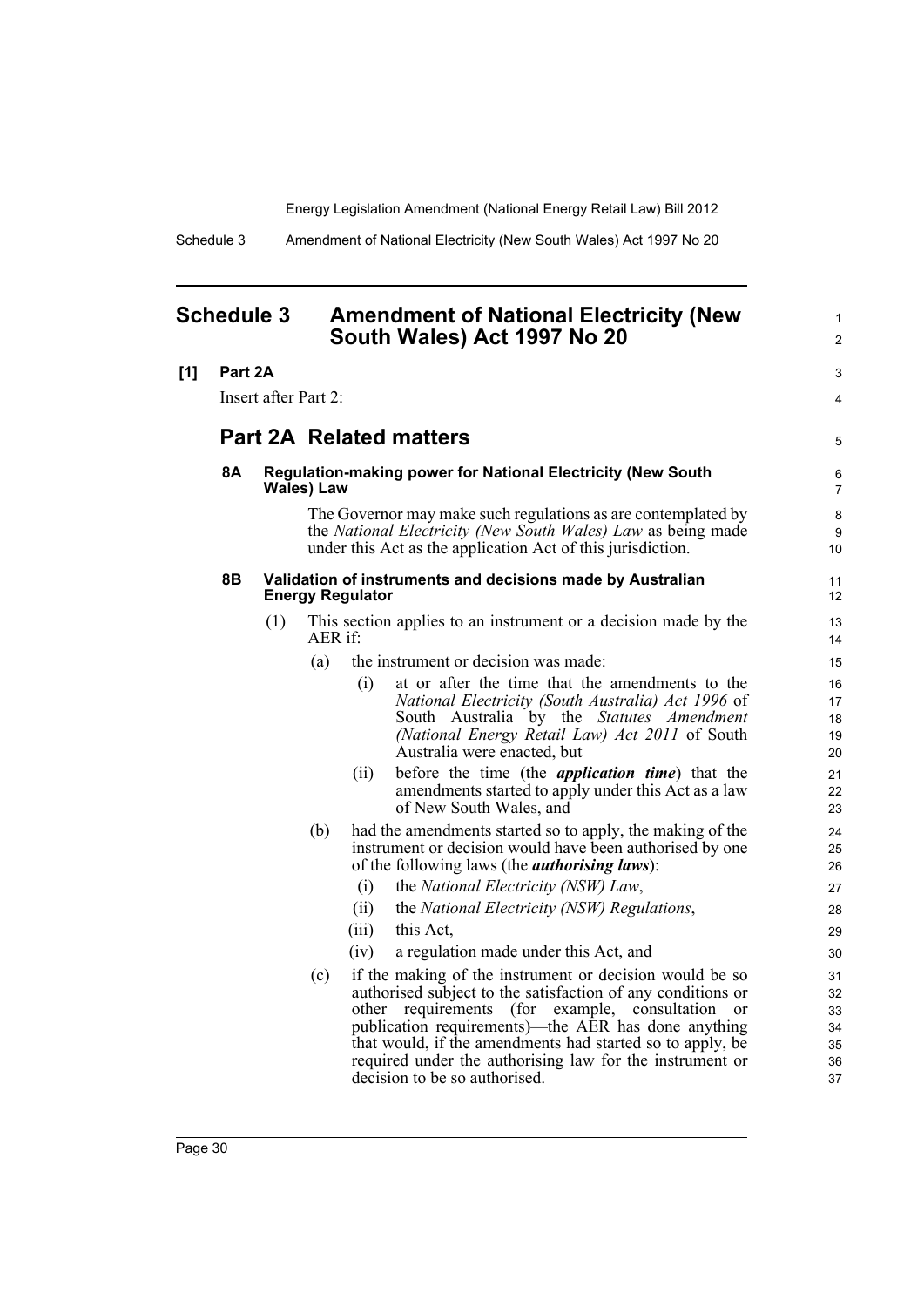Amendment of National Electricity (New South Wales) Act 1997 No 20 Schedule 3

|     | (2) | For the purposes of the authorising law:                                                                                                     |       |                                                                                                                                                                                                                                                                                                                                      |                                  |  |
|-----|-----|----------------------------------------------------------------------------------------------------------------------------------------------|-------|--------------------------------------------------------------------------------------------------------------------------------------------------------------------------------------------------------------------------------------------------------------------------------------------------------------------------------------|----------------------------------|--|
|     |     | the instrument or decision is taken to be valid, and<br>(a)                                                                                  |       |                                                                                                                                                                                                                                                                                                                                      |                                  |  |
|     |     | (b)                                                                                                                                          | time: | the instrument or decision has effect from the application                                                                                                                                                                                                                                                                           | 3<br>4                           |  |
|     |     |                                                                                                                                              | (i)   | as varied, and unless revoked, by any other<br>instrument or decision to which this section applies,<br>and                                                                                                                                                                                                                          | 5<br>6<br>7                      |  |
|     |     |                                                                                                                                              | (ii)  | subject to that law so applying.                                                                                                                                                                                                                                                                                                     | 8                                |  |
|     | (3) |                                                                                                                                              |       | For the purposes of this section:                                                                                                                                                                                                                                                                                                    | 9                                |  |
|     |     | (a)                                                                                                                                          |       | guidelines are an example of an instrument, and                                                                                                                                                                                                                                                                                      | 10                               |  |
|     |     | (b)                                                                                                                                          |       | the following are examples of decisions:                                                                                                                                                                                                                                                                                             | 11                               |  |
|     |     |                                                                                                                                              | (i)   | appointments,                                                                                                                                                                                                                                                                                                                        | 12                               |  |
|     |     |                                                                                                                                              | (ii)  | determinations,                                                                                                                                                                                                                                                                                                                      | 13                               |  |
|     |     |                                                                                                                                              | (iii) | approvals.                                                                                                                                                                                                                                                                                                                           | 14                               |  |
| 8C  |     |                                                                                                                                              |       | Australian Energy Regulator-authorisation of preparatory steps                                                                                                                                                                                                                                                                       | 15                               |  |
|     | (1) |                                                                                                                                              |       | This section applies if:                                                                                                                                                                                                                                                                                                             | 16                               |  |
|     |     | (a)                                                                                                                                          |       | the AER is required to do something (a <i>preparatory step</i> )<br>before making a decision or making an instrument under<br>one of the following (the <i>authorising law</i> ):                                                                                                                                                    | 17<br>18<br>19                   |  |
|     |     |                                                                                                                                              | (i)   | the National Electricity (NSW) Law,                                                                                                                                                                                                                                                                                                  | 20                               |  |
|     |     |                                                                                                                                              | (ii)  | the National Electricity (NSW) Regulations,                                                                                                                                                                                                                                                                                          | 21                               |  |
|     |     |                                                                                                                                              | (iii) | this Act.                                                                                                                                                                                                                                                                                                                            | 22                               |  |
|     |     |                                                                                                                                              | (iv)  | a regulation under this Act, and                                                                                                                                                                                                                                                                                                     | 23                               |  |
|     |     | (b)                                                                                                                                          |       | the AER takes the preparatory step:                                                                                                                                                                                                                                                                                                  | 24                               |  |
|     |     |                                                                                                                                              | (i)   | at or after the time that the South Australian Act was<br>enacted, but                                                                                                                                                                                                                                                               | 25<br>26                         |  |
|     |     |                                                                                                                                              | (ii)  | before the time that the amendments first started to<br>apply under this Act as a law of New South Wales.                                                                                                                                                                                                                            | 27<br>28                         |  |
|     | (2) | For the purposes of the authorising law, the AER is taken to have<br>29<br>complied with the requirement to take the preparatory step.<br>30 |       |                                                                                                                                                                                                                                                                                                                                      |                                  |  |
| 8D. |     | <b>Liability of distributors</b>                                                                                                             |       |                                                                                                                                                                                                                                                                                                                                      | 31                               |  |
|     | (1) | Law $(NSW)$ .                                                                                                                                |       | Section 120 (2A) of the National Electricity Law set out in the<br>Schedule to the National Electricity (South Australia) Act 1996<br>of South Australia does not apply to an agreement between a<br>regulated distribution system operator and a person who is a<br>small customer within the meaning of the National Energy Retail | 32<br>33<br>34<br>35<br>36<br>37 |  |
|     |     |                                                                                                                                              |       |                                                                                                                                                                                                                                                                                                                                      |                                  |  |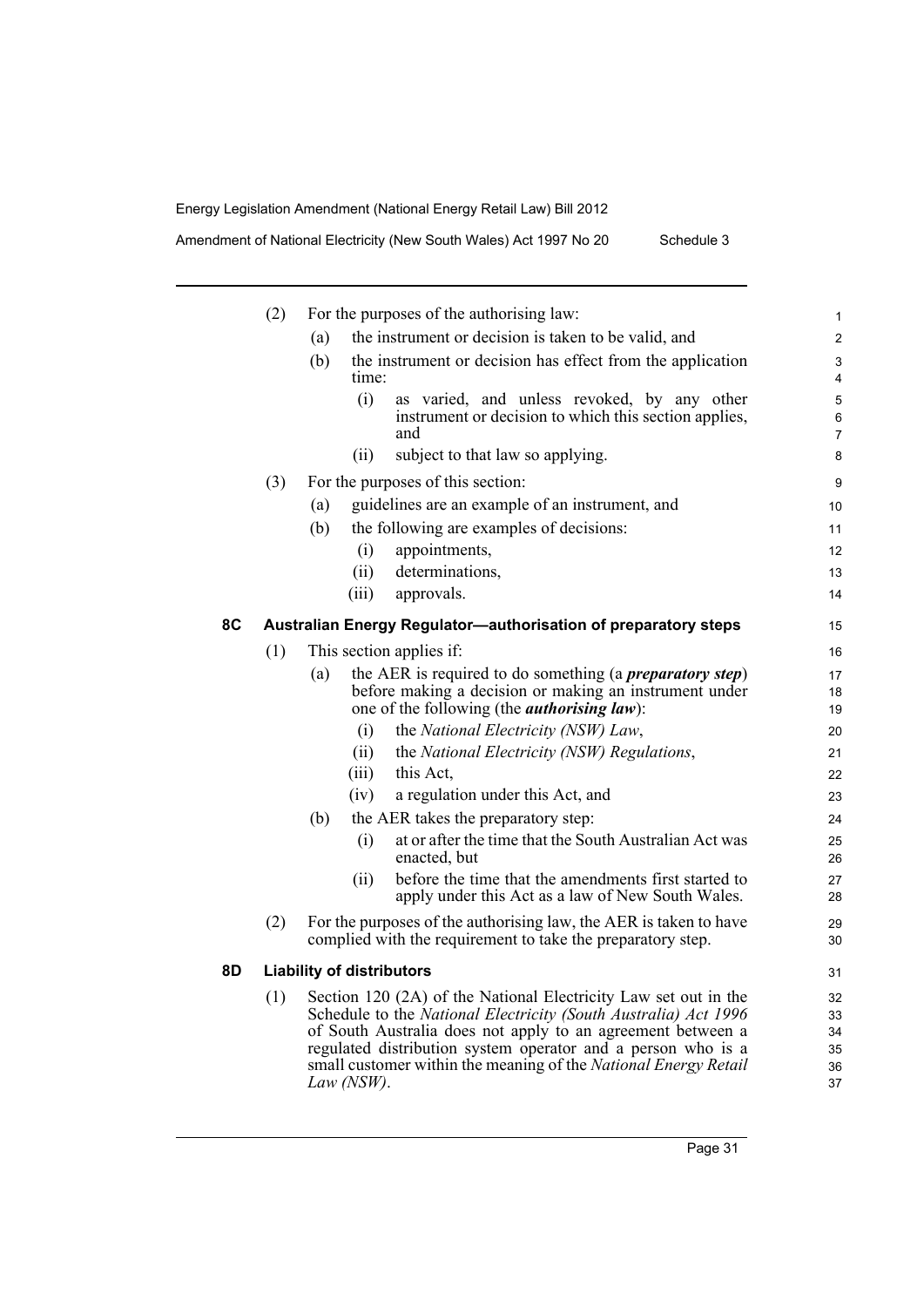|     | (2)                       | The regulations may: |                                                                                                                                                                                                                                                                             |                                                                                              |  |
|-----|---------------------------|----------------------|-----------------------------------------------------------------------------------------------------------------------------------------------------------------------------------------------------------------------------------------------------------------------------|----------------------------------------------------------------------------------------------|--|
|     |                           | (a)                  | prescribe requirements for agreements entered into under<br>section 120 (2) of the National Electricity (NSW) Law<br>between regulated distribution system operators and small<br>customers within the meaning of the <i>National Energy</i><br>Retail Law (NSW), and       | $\boldsymbol{2}$<br>$\ensuremath{\mathsf{3}}$<br>$\overline{\mathbf{4}}$<br>$\mathbf 5$<br>6 |  |
|     |                           | (b)                  | exclude acts or omissions, or classes of acts or omissions,<br>from the acts or omissions that may be covered by an<br>agreement entered into by a regulated distribution system<br>operator under that subsection with a small customer.                                   | $\overline{7}$<br>8<br>$\boldsymbol{9}$<br>10                                                |  |
| [2] | <b>Section 9</b>          |                      |                                                                                                                                                                                                                                                                             | 11                                                                                           |  |
|     | Insert before section 10: |                      |                                                                                                                                                                                                                                                                             |                                                                                              |  |
|     | 9                         | <b>Regulations</b>   |                                                                                                                                                                                                                                                                             | 13                                                                                           |  |
|     |                           |                      | The Governor may make regulations, not inconsistent with this<br>Act, for or with respect to any matter that by this Act is required<br>or permitted to be prescribed or that is necessary or convenient to<br>be prescribed for carrying out or giving effect to this Act. | 14<br>15<br>16<br>17                                                                         |  |
| [3] |                           |                      | Schedule 2 Savings, transitional and other provisions                                                                                                                                                                                                                       | 18                                                                                           |  |
|     |                           |                      | Omit clause 3 (1). Insert instead:                                                                                                                                                                                                                                          | 19                                                                                           |  |
|     | (1)                       |                      | The Governor may make regulations of a savings or transitional<br>nature consequent on the enactment of the following Acts:                                                                                                                                                 | 20<br>21                                                                                     |  |
|     |                           |                      | this Act and any Act that amends this Act                                                                                                                                                                                                                                   | 22                                                                                           |  |
|     |                           |                      | National Energy Retail Law (Adoption) Act 2012                                                                                                                                                                                                                              | 23                                                                                           |  |
| [4] | Schedule 2, clause 3 (2)  |                      |                                                                                                                                                                                                                                                                             | 24                                                                                           |  |
|     | Regulations".             |                      | Insert "or the National Electricity Rules" after "National Electricity (NSW)                                                                                                                                                                                                | 25<br>26                                                                                     |  |

Schedule 3 Amendment of National Electricity (New South Wales) Act 1997 No 20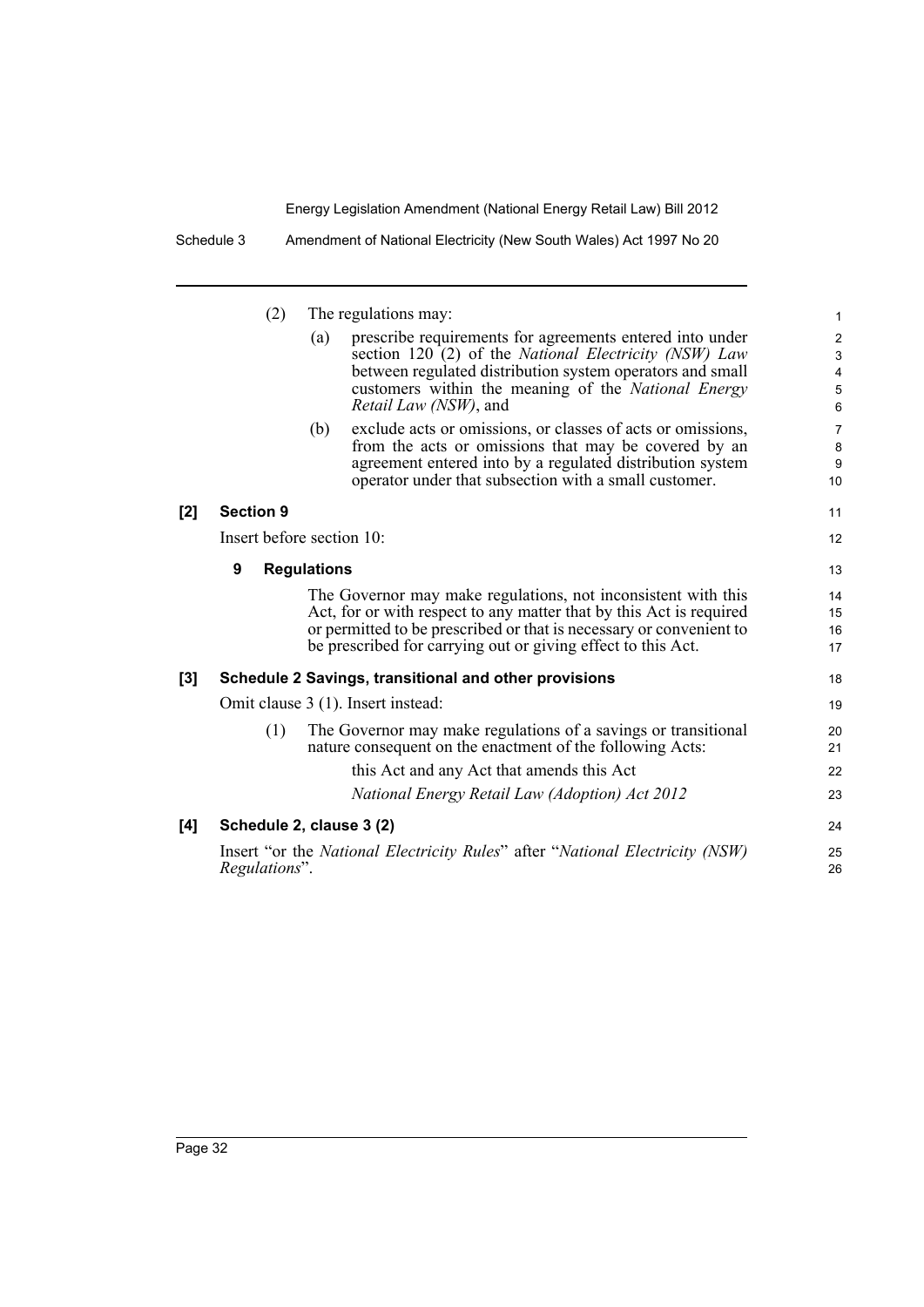Amendment of National Gas (New South Wales) Act 2008 No 31 Schedule 4

<span id="page-42-0"></span>

| <b>Schedule 4</b>              |         | <b>Amendment of National Gas (New South</b><br><b>Wales) Act 2008 No 31</b> |                                                                |                         |                                                                                                                                                                                                                                                                                                                                                                          |                                  |
|--------------------------------|---------|-----------------------------------------------------------------------------|----------------------------------------------------------------|-------------------------|--------------------------------------------------------------------------------------------------------------------------------------------------------------------------------------------------------------------------------------------------------------------------------------------------------------------------------------------------------------------------|----------------------------------|
| [1]                            | Part 3A |                                                                             |                                                                |                         |                                                                                                                                                                                                                                                                                                                                                                          | 3                                |
|                                |         | Insert after Part 3:                                                        |                                                                |                         |                                                                                                                                                                                                                                                                                                                                                                          | 4                                |
| <b>Part 3A Related matters</b> |         |                                                                             |                                                                | 5                       |                                                                                                                                                                                                                                                                                                                                                                          |                                  |
|                                | 12A     |                                                                             | Regulation-making power for National Gas (New South Wales) Law |                         |                                                                                                                                                                                                                                                                                                                                                                          |                                  |
|                                |         |                                                                             |                                                                |                         | The Governor may make such regulations as are contemplated by<br>the National Gas (New South Wales) Law as being made under<br>this Act as the application Act of this jurisdiction.                                                                                                                                                                                     | $\overline{7}$<br>8<br>9         |
|                                | 12B     |                                                                             |                                                                | <b>Energy Regulator</b> | Validation of instruments and decisions made by Australian                                                                                                                                                                                                                                                                                                               | 10<br>11                         |
|                                |         | (1)                                                                         | AER if:                                                        |                         | This section applies to an instrument or a decision made by the                                                                                                                                                                                                                                                                                                          | 12 <sup>2</sup><br>13            |
|                                |         |                                                                             | (a)                                                            |                         | the instrument or decision was made:                                                                                                                                                                                                                                                                                                                                     | 14                               |
|                                |         |                                                                             |                                                                | (i)                     | at or after the time that the amendments to the<br>National Gas (South Australia) Act 2008 of South<br>Australia by the Statutes Amendment (National<br>Energy Retail Law) Act 2011 of South Australia<br>were enacted, but                                                                                                                                              | 15<br>16<br>17<br>18<br>19       |
|                                |         |                                                                             |                                                                | (ii)                    | before the time (the <i>application time</i> ) that the<br>amendments first started to apply under this Act as<br>a law of New South Wales, and                                                                                                                                                                                                                          | 20<br>21<br>22                   |
|                                |         |                                                                             | (b)                                                            |                         | had the amendments started so to apply, the making of the<br>instrument or decision would have been authorised by one<br>of the following laws (the <i>authorising laws</i> ):                                                                                                                                                                                           | 23<br>24<br>25                   |
|                                |         |                                                                             |                                                                | (i)                     | the National Gas (NSW) Law,                                                                                                                                                                                                                                                                                                                                              | 26                               |
|                                |         |                                                                             |                                                                | (ii)                    | the National Gas (NSW) Regulations,                                                                                                                                                                                                                                                                                                                                      | 27                               |
|                                |         |                                                                             |                                                                | (iii)                   | this Act.                                                                                                                                                                                                                                                                                                                                                                | 28                               |
|                                |         |                                                                             |                                                                | (iv)                    | a regulation made under this Act, and                                                                                                                                                                                                                                                                                                                                    | 29                               |
|                                |         |                                                                             | (c)                                                            |                         | if the making of the instrument or decision would be so<br>authorised subject to the satisfaction of any conditions or<br>other requirements (for example, consultation<br><sub>or</sub><br>publication requirements)—the AER has done anything<br>that would, if the amendments had started so to apply, be<br>required under the authorising law for the instrument or | 30<br>31<br>32<br>33<br>34<br>35 |

decision to be so authorised.

36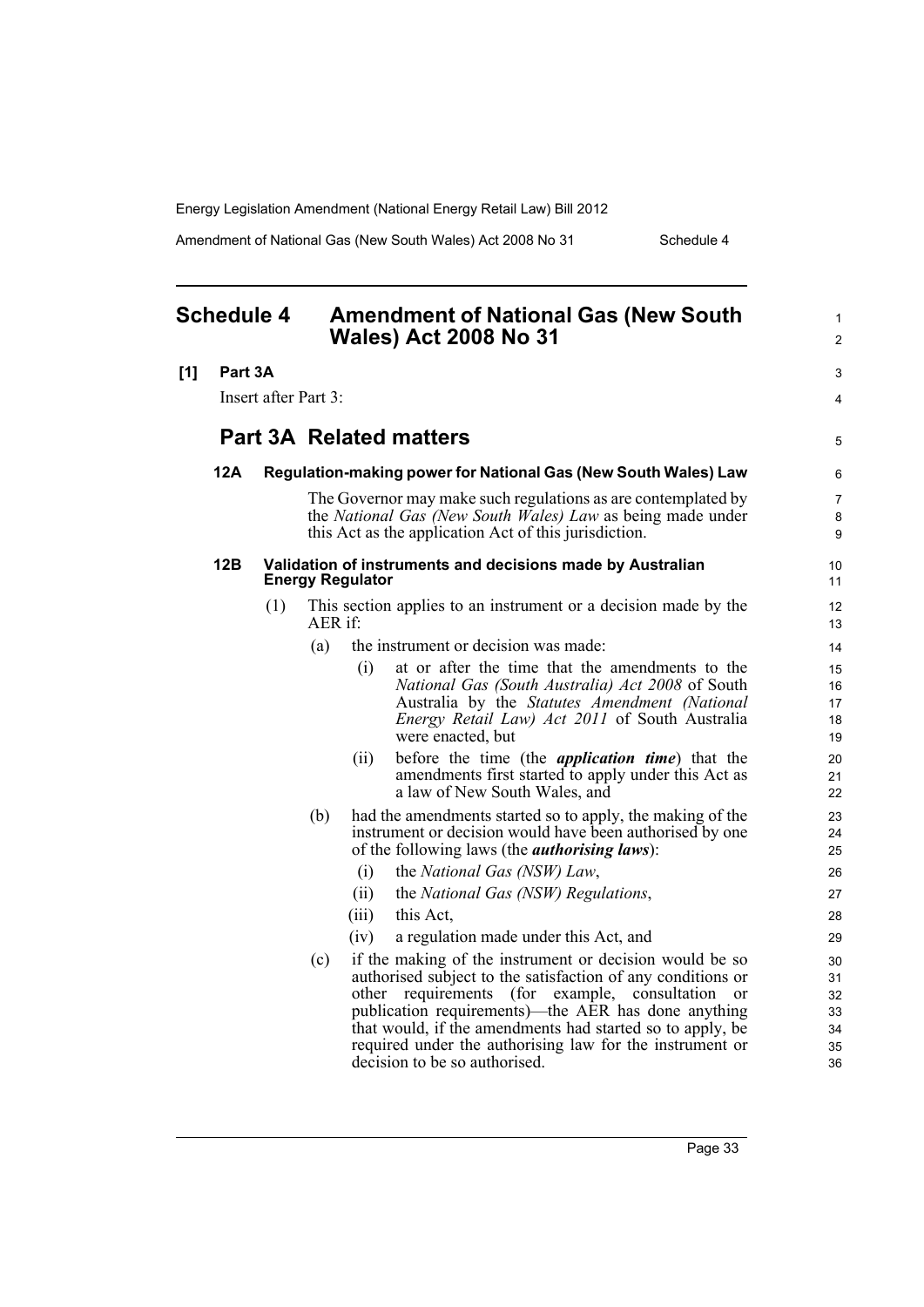Schedule 4 Amendment of National Gas (New South Wales) Act 2008 No 31

|            | (2) | For the purposes of the authorising law:                                                                                                                                                 | 1                                                                                                                                                                                                                                           |  |  |
|------------|-----|------------------------------------------------------------------------------------------------------------------------------------------------------------------------------------------|---------------------------------------------------------------------------------------------------------------------------------------------------------------------------------------------------------------------------------------------|--|--|
|            |     | the instrument or decision is taken to be valid, and<br>(a)                                                                                                                              |                                                                                                                                                                                                                                             |  |  |
|            |     | the instrument or decision has effect from the application<br>(b)<br>time:                                                                                                               | 3<br>4                                                                                                                                                                                                                                      |  |  |
|            |     | (i)<br>and                                                                                                                                                                               | as varied, and unless revoked, by any other<br>5<br>instrument or decision to which this section applies,<br>6<br>7                                                                                                                         |  |  |
|            |     | subject to that law so applying.<br>(ii)                                                                                                                                                 | 8                                                                                                                                                                                                                                           |  |  |
|            | (3) | For the purposes of this section:                                                                                                                                                        | 9                                                                                                                                                                                                                                           |  |  |
|            |     | guidelines are an example of an instrument, and<br>(a)                                                                                                                                   | 10                                                                                                                                                                                                                                          |  |  |
|            |     | (b)<br>the following are examples of decisions:                                                                                                                                          | 11                                                                                                                                                                                                                                          |  |  |
|            |     | appointments,<br>(i)                                                                                                                                                                     | 12                                                                                                                                                                                                                                          |  |  |
|            |     | determinations,<br>(ii)                                                                                                                                                                  | 13                                                                                                                                                                                                                                          |  |  |
|            |     | (iii)<br>approvals.                                                                                                                                                                      | 14                                                                                                                                                                                                                                          |  |  |
| <b>12C</b> |     | Australian Energy Regulator-authorisation of preparatory steps                                                                                                                           | 15                                                                                                                                                                                                                                          |  |  |
|            | (1) | This section applies if:                                                                                                                                                                 |                                                                                                                                                                                                                                             |  |  |
|            |     | the AER is required to do something (a <i>preparatory step</i> )<br>(a)<br>before making a decision or making an instrument under<br>one of the following (the <i>authorising law</i> ): | 17<br>18<br>19                                                                                                                                                                                                                              |  |  |
|            |     | (i)<br>the National Gas (NSW) Law,                                                                                                                                                       | 20                                                                                                                                                                                                                                          |  |  |
|            |     | the National Gas (NSW) Regulations,<br>(ii)                                                                                                                                              | 21                                                                                                                                                                                                                                          |  |  |
|            |     | this Act,<br>(iii)                                                                                                                                                                       | 22                                                                                                                                                                                                                                          |  |  |
|            |     | a regulation under this Act, and<br>(iv)                                                                                                                                                 | 23                                                                                                                                                                                                                                          |  |  |
|            |     | (b)<br>the AER takes the preparatory step:                                                                                                                                               | 24                                                                                                                                                                                                                                          |  |  |
|            |     | (i)<br>were enacted, but                                                                                                                                                                 | at or after the time that the amendments to the<br>25<br>National Gas (South Australia) Act 2008 of South<br>26<br>Australia by the Statutes Amendment (National<br>27<br><i>Energy Retail Law) Act 2011</i> of South Australia<br>28<br>29 |  |  |
|            |     | (ii)                                                                                                                                                                                     | before the time that the amendments first started to<br>30<br>apply under this Act as a law of New South Wales.<br>31                                                                                                                       |  |  |
|            | (2) | For the purposes of the authorising law, the AER is taken to have<br>complied with the requirement to take the preparatory step.                                                         | 32<br>33                                                                                                                                                                                                                                    |  |  |
|            |     |                                                                                                                                                                                          |                                                                                                                                                                                                                                             |  |  |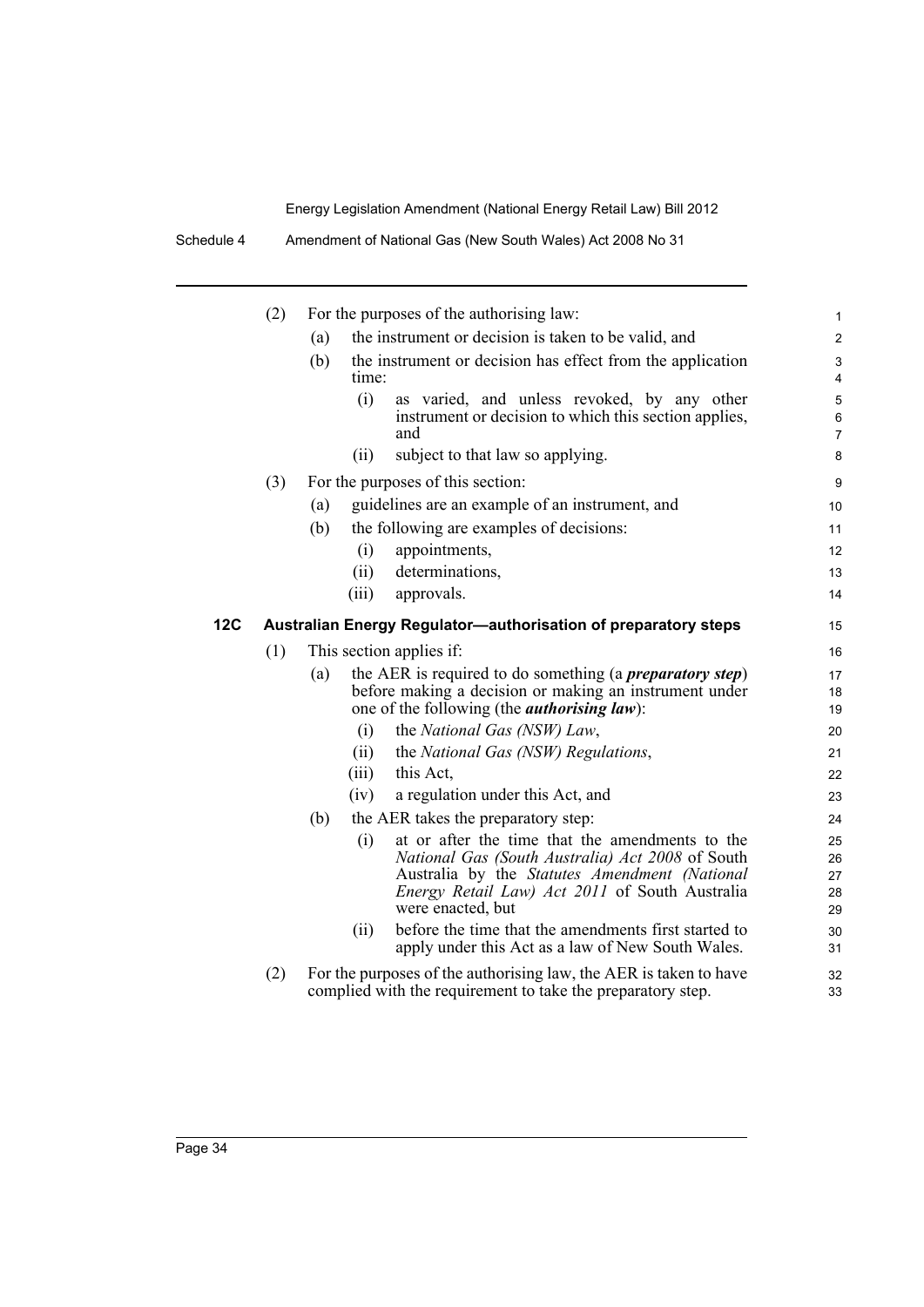Amendment of National Gas (New South Wales) Act 2008 No 31 Schedule 4

| $[2]$ |                                                          | <b>Schedule 1</b>  |                                                                                                                                                                                                                                                                                                                                                                                                      | $\mathbf{1}$                           |  |  |  |
|-------|----------------------------------------------------------|--------------------|------------------------------------------------------------------------------------------------------------------------------------------------------------------------------------------------------------------------------------------------------------------------------------------------------------------------------------------------------------------------------------------------------|----------------------------------------|--|--|--|
|       |                                                          |                    | Insert after section 20:                                                                                                                                                                                                                                                                                                                                                                             | $\overline{2}$                         |  |  |  |
|       | <b>Schedule 1</b><br>Savings and transitional provisions |                    |                                                                                                                                                                                                                                                                                                                                                                                                      |                                        |  |  |  |
|       | 1                                                        | <b>Regulations</b> |                                                                                                                                                                                                                                                                                                                                                                                                      |                                        |  |  |  |
|       |                                                          | (1)                | The regulations may contain provisions of a savings or<br>transitional nature consequent on the enactment of the following<br>Acts:                                                                                                                                                                                                                                                                  | 5<br>6<br>$\overline{7}$               |  |  |  |
|       |                                                          |                    | this Act and any Act that amends this Act                                                                                                                                                                                                                                                                                                                                                            | 8                                      |  |  |  |
|       |                                                          |                    | National Energy Retail Law (Adoption) Act 2012                                                                                                                                                                                                                                                                                                                                                       | 9                                      |  |  |  |
|       |                                                          | (2)                | If the regulations so provide, they have effect despite any<br>provisions of the National Gas (NSW) Law, the National Gas<br>(NSW) Regulations or the National Gas (NSW) Rules.                                                                                                                                                                                                                      | 10<br>11<br>12 <sup>°</sup>            |  |  |  |
|       |                                                          | (3)                | Any such provision may, if the regulations so provide, take effect<br>from the date of assent to the Act concerned or a later date.                                                                                                                                                                                                                                                                  | 13<br>14                               |  |  |  |
|       |                                                          | (4)                | To the extent to which any such provision takes effect from a date<br>that is earlier than the date of its publication on the NSW<br>legislation website, the provision does not operate so as:                                                                                                                                                                                                      | 15<br>16<br>17                         |  |  |  |
|       |                                                          |                    | to affect, in a manner prejudicial to any person (other than<br>(a)<br>the State or an authority of the State), the rights of that<br>person existing before the date of its publication, or                                                                                                                                                                                                         | 18<br>19<br>20                         |  |  |  |
|       |                                                          |                    | (b)<br>to impose liabilities on any person (other than the State or<br>an authority of the State) in respect of anything done or<br>omitted to be done before the date of its publication.                                                                                                                                                                                                           | 21<br>22<br>23                         |  |  |  |
|       | $\mathbf 2$                                              |                    | Savings and transitional provisions consequent on NERL                                                                                                                                                                                                                                                                                                                                               | 24                                     |  |  |  |
|       |                                                          | (1)                | If a regulation made under this Schedule or under section $12(3)$<br>of the National Energy Retail Law (Adoption) Act 2012 so<br>provides, an applicable consumer law has effect despite the<br>provisions of an access arrangement with respect to a pipeline<br>located in this State that was in force under the National Gas<br>(NSW) Law immediately before the commencement of this<br>clause. | 25<br>26<br>27<br>28<br>29<br>30<br>31 |  |  |  |
|       |                                                          | (2)                | The following are <i>applicable consumer laws</i> for the purposes of<br>this clause:                                                                                                                                                                                                                                                                                                                | 32<br>33                               |  |  |  |
|       |                                                          |                    | (a)<br>any such regulation,                                                                                                                                                                                                                                                                                                                                                                          | 34                                     |  |  |  |
|       |                                                          |                    | (b)<br>the National Gas (NSW) Law, the National Gas (NSW)<br>Regulations or the National Gas (NSW) Rules,                                                                                                                                                                                                                                                                                            | 35<br>36                               |  |  |  |